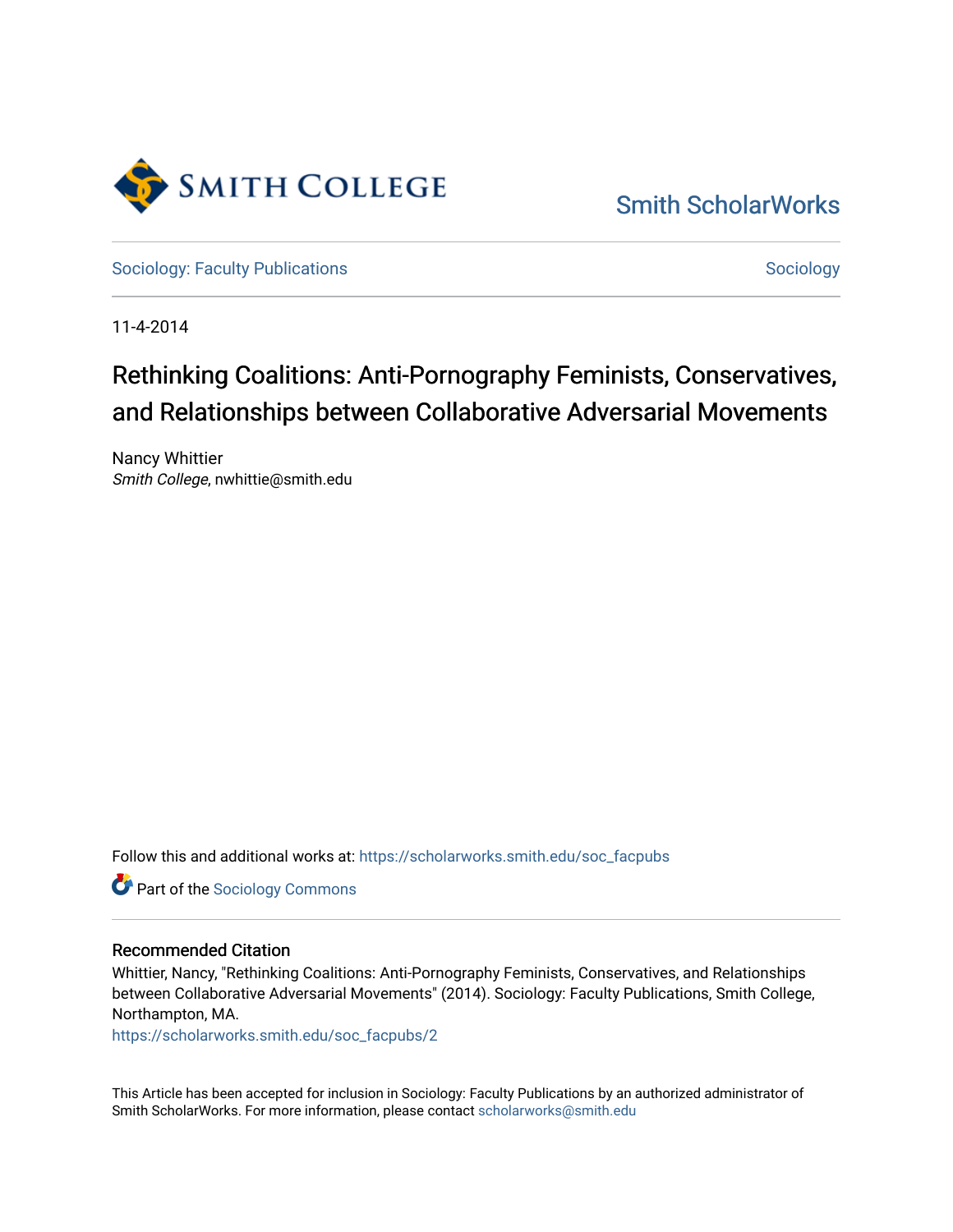# Rethinking Coalitions: Anti-Pornography Feminists, Conservatives, and Relationships between Collaborative Adversarial Movements

# Nancy Whittier

This research was partially supported by the Center for Advanced Study in Behavioral Sciences. The author thanks the following people for their comments: Martha Ackelsberg, Steven Boutcher, Kai Heidemann, Holly McCammon, Ziad Munson, Jo Reger, Marc Steinberg, Kim Voss, the anonymous reviewers for *Social Problems*, and editor Becky Pettit. A previous version of this paper was presented at the 2011 Annual Meetings of the American Sociological Association. Direct correspondence to Nancy Whittier, 10 Prospect St., Smith College, Northampton MA 01063. Email: nwhittie@smith.edu.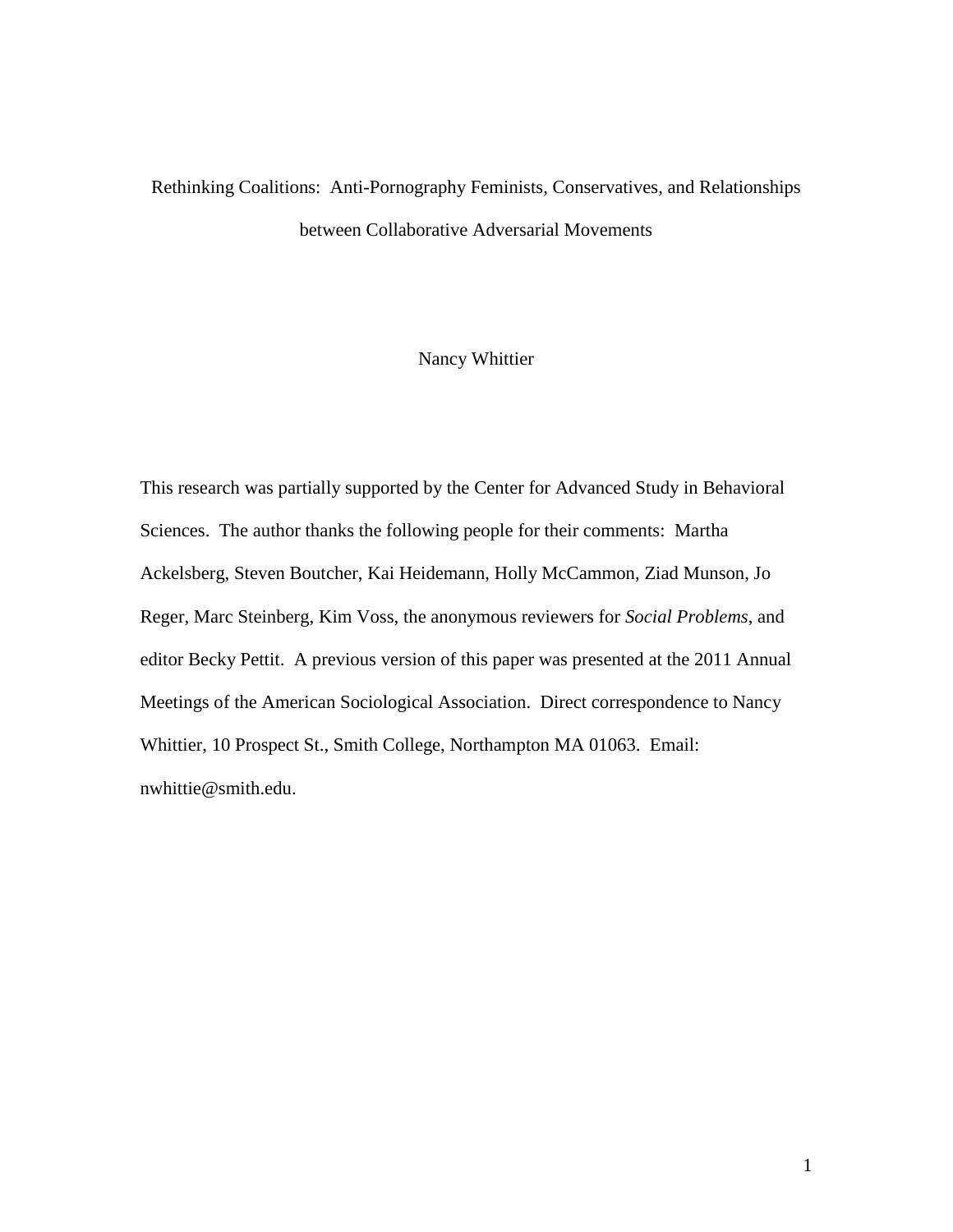### Abstract

Social movements interact in a wide range of ways, yet we have only a few concepts for thinking about these interactions: coalition, spillover, and opposition. Many social movements interact with each other as neither coalition partners nor opposing movements. In this paper, I argue that we need to think more broadly and precisely about the relationships between movements and suggest a framework for conceptualizing noncoalitional interaction between movements. Although social movements scholars have not theorized such interactions, "strange bedfellows" are not uncommon. They differ from coalitions in form, dynamics, relationship to larger movements, and consequences. I first distinguish types of relationships between movements based on extent of interaction and ideological congruence and describe the relationship between collaborating, ideologically-opposed movements, which I call "collaborative adversarial relationships." Second, I differentiate among the dimensions along which social movements may interact and outline the range of forms that collaborative adversarial relationships may take. Third, I theorize factors that influence collaborative adversarial relationships' development over time, the effects on participants and consequences for larger movements, in contrast to coalitions. I draw on the case of the relationship between anti-pornography feminists and conservatives during the 1980s, charting the dynamics of their interaction across arenas and over time.

Keywords: social movements, women's movement, pornography, coalitions, conservatism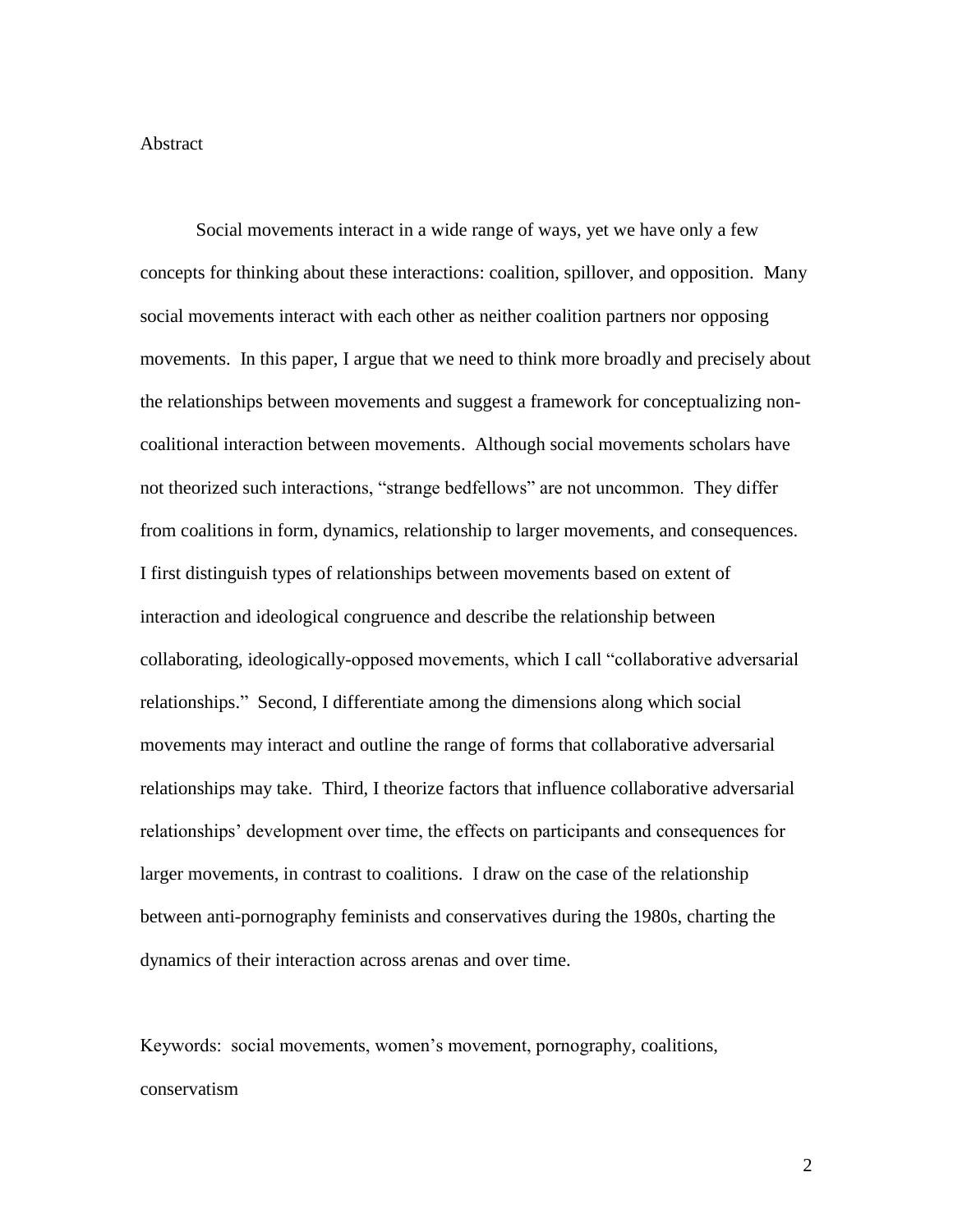Social movements interact in a wide range of ways, yet we have only a few concepts for thinking about these interactions: coalition, spillover (mutual influence without shared collective action), and opposition. The concept of coalition has come to carry excessive conceptual weight as the term for a wide range of relationships between movements. Many social movements interact with each other as neither coalition partners nor opposing movements. In this article, I argue that we need to think both more broadly and more precisely about the relationships between movements. In order to understand modes and consequences of collective action more fully, I suggest a framework for conceptualizing movements' interaction and analyze non-coalitional interaction between opposing movements. Although social movements scholars have not theorized such interactions, they are widely recognized with the colloquy "strange bedfellows" and are not uncommon (Smith 2008). They differ from coalitions in their forms, dynamics over time, relationship to larger movements, and consequences. Understanding their dynamics is intrinsically important, as is understanding coalitions or countermovements, for understanding specific social movements as well as the broader forces that influence movements' interactions with each other. Here, I draw on the case of the relationship between anti-pornography feminists and anti-pornography conservatives during the 1980s to conceptualize the dynamics of non-coalitional interactions and develop an analytical approach that may be applied more broadly.

Most scholarship understands social movements that work together as coalitions. Coalitions occur when "two or more social movement organizations work together on a common task," ranging from an event to a specific campaign to a long-term collaboration (Levi and Murphy 2006; Van Dyke and McCammon 2010). Growing and productive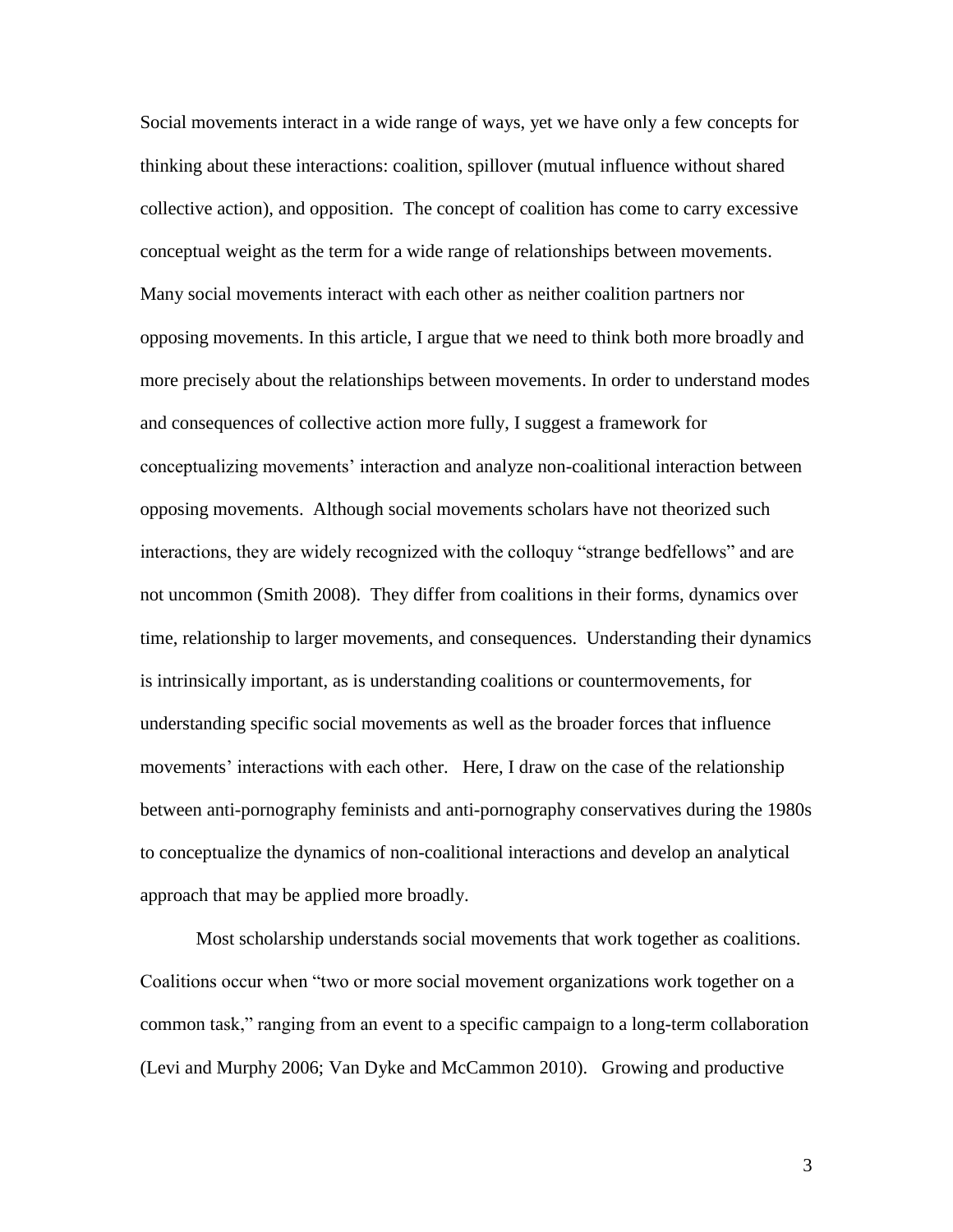scholarship on coalitions has added to our understanding of how social movement organizations (SMOs) work together within the same larger movement and across movement boundaries (Bystydzienski and Schact 2001; Gilmore 2008; McCammon and Campbell 2006; Obach 2010; Rochon and Meyer 1997; Van Dyke 2003; Van Dyke and McCammon 2010). Coalition partners possess overlapping networks that "allow for the exchange of information between organizations" in order to coordinate actions, share resources and enhance members' credibility, develop "an agreed-upon framing of the issues," and are ideologically congruent (Gilmore 2008; Levi and Murphy 2006; Van Dyke and McCammon 2010: xvi).

Coalitions rest on compatible ideology or collective identity. In a qualitative comparative analysis of a wide range of case studies, Nella Van Dyke and Holly McCammon (2010: 305) found that either "aligned organizational ideologies or the presence of a threat to movement goals" were necessary conditions for coalition. Most coalitions grew from ideological alignment. While a shared threat could activate preexisting social ties between SMOs and lead to coalition, even threat did not produce coalition across substantial ideological difference (McCammon and Van Dyke 2010). Indeed, studies find that even relatively small differences in ideology or collective identity can be challenging, such as those between liberal and radical feminists, immigrant and welfare rights groups, and labor and environmental organizations (Bevacqua 2008; Obach 2004; Reese 2005).

Feminist and conservative activism against pornography is widely cited as the sole instance in which a coalition occurred despite ideological opposition (Duggan and Hunter 1995; Ferguson 1986; Lynn and American Civil Liberties Union 1986; Nobile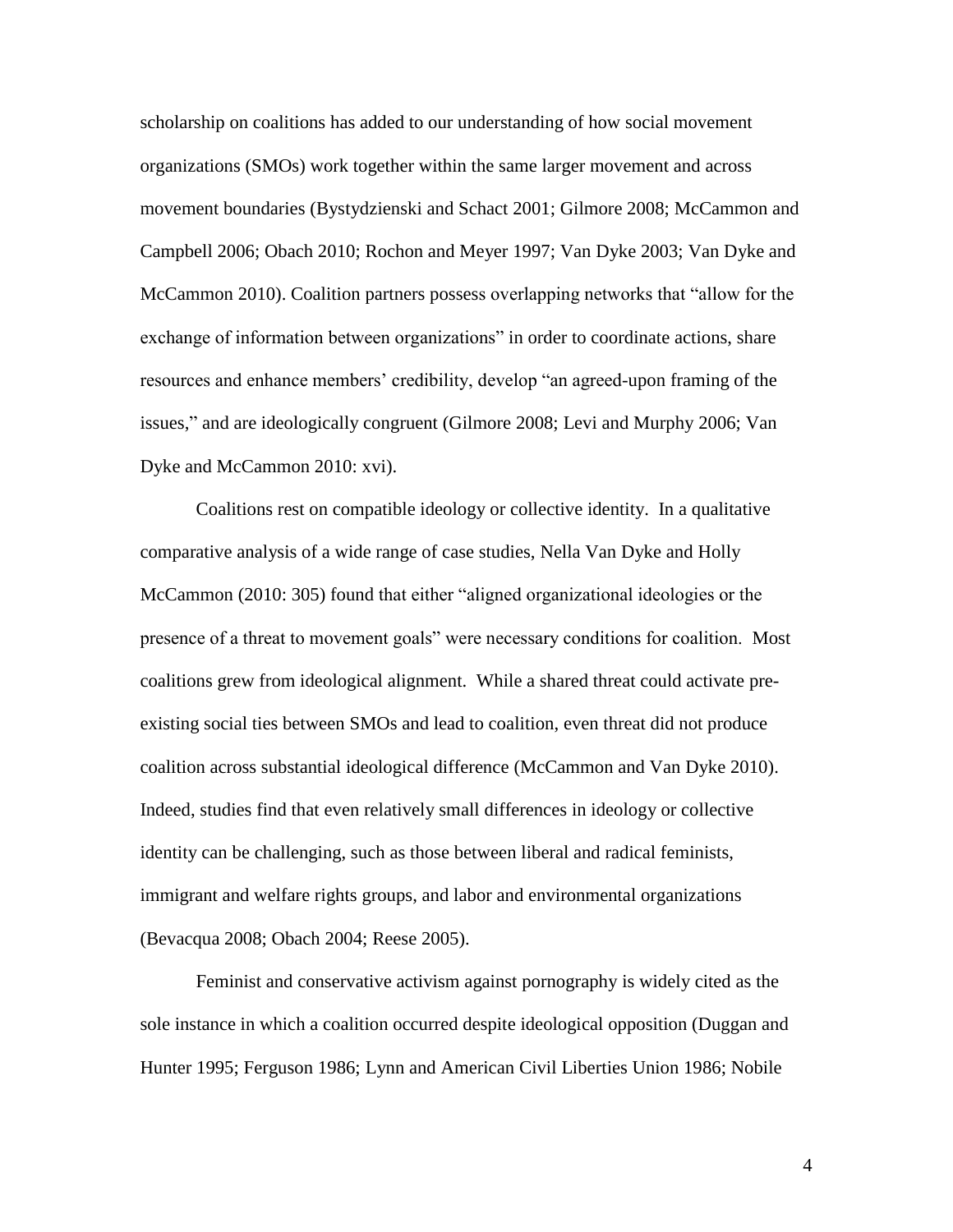and Nadler 1986; Page 1986; Strossen 2000; Van Dyke and McCammon 2010; West 1987). Yet, I show, while antipornography feminist and antipornography conservative movements shared a similar goal – the reduction or elimination of pornography – they did not possess the characteristics of a coalition. They differed in the ideological and strategic bases for this goal, their ties to elites, and the specific legislative and policy changes they supported. Unlike coalitions, they did not have pre-existing ties, overlapping networks, or compatible collective identities, and they did not develop agreed-upon frames or coordinate strategically. They explicitly opposed each other's larger social movements, ideologies, and agendas and did not engage in shared collective action. At least around the issue of pornography, however, they were not countermovements either. Instead, they interacted sporadically because of their similar goal and because this goal drew them into the same state contexts. Such groups that are simultaneously friends and enemies, known in popular culture by the portmanteau "frenemies," are widely recognized but rarely analyzed systematically. Here, I call them collaborative adversarial movements, to call attention to their ongoing opposition even as they interact in delimited ways around shared goals.

Pornography opponents' status as iconic strange bedfellows makes them a fruitful case study for conceptualizing non-coalitional interactions between social movements. They are not unique, however. Collaborative adversarial movements converge around a number of other significant issues, including women's suffrage, environmentalism, prison reform, civil liberties, same-sex marriage, anti-globalization, human trafficking, crime victimization, and other issues (Barbaro 2011; Bernstein 2010; Peterson 2000; Rentschler 2011; Smith 2008). Collaborative adversarial movement relationships emerge when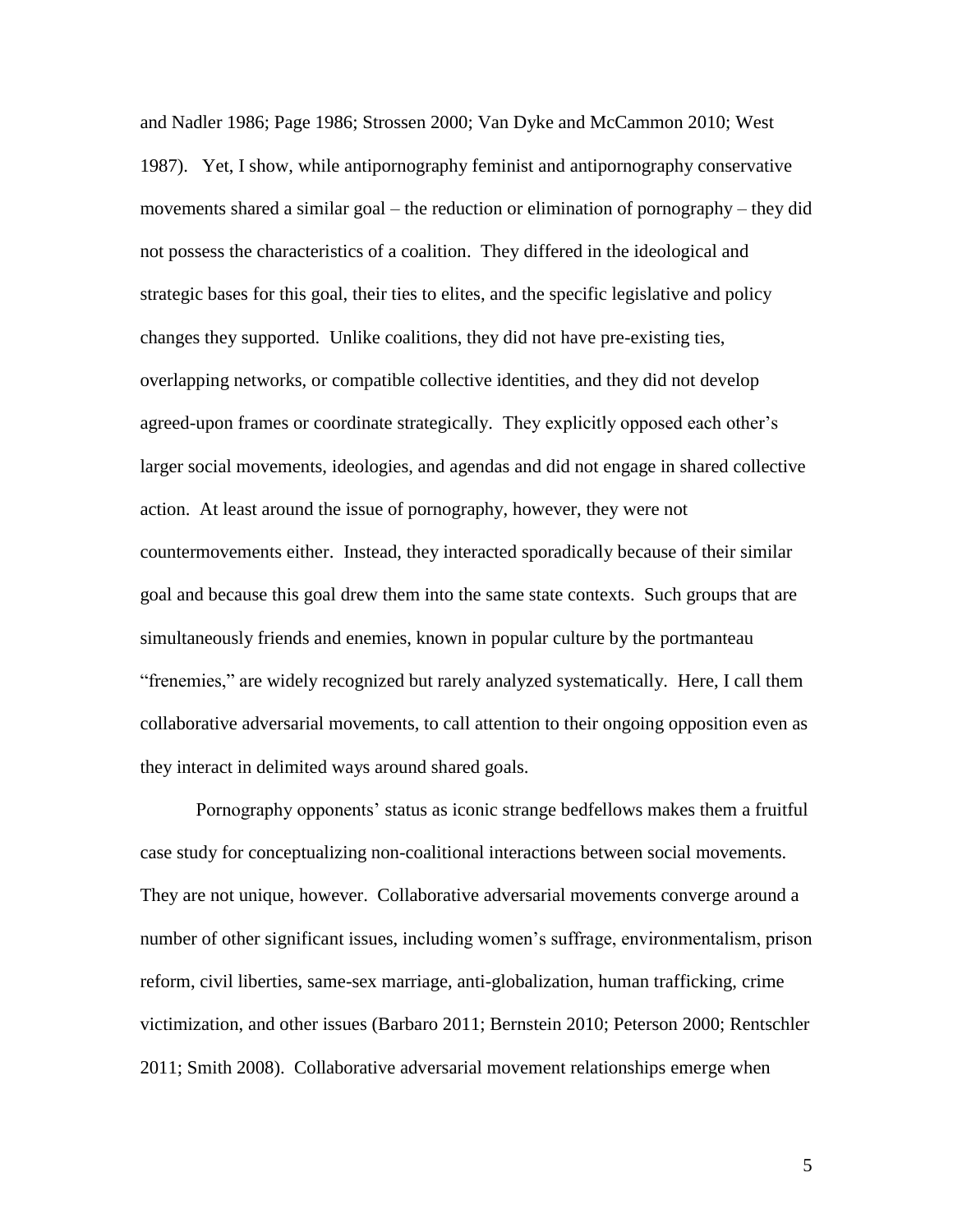otherwise-opposed movements share a position on a specific issue. For example, Andrea Smith (2008) documents the "unlikely alliances" that draw together Native American activists and the Christian Right, while Jonathan Peterson (2000) shows that opponents of globalization include both leftists and conservative nationalists. Throughout the paper, I use the anti-pornography case to conceptualize the dynamics of non-coalitional interactions between social movements while developing a theoretical framework that can be used as the basis of a comparative research agenda. I conclude by discussing the importance of collaborative adversarial relationships in other cases and their impact on social movement dynamics more broadly.

#### [A] Conceptualizing Non-Coalitional Interactions

To conceptualize non-coalitional interactions, I first separate congruence of ideology or collective identity from interaction in order to distinguish types of movement-movement relationships. Second, I differentiate among the multiple dimensions along which social movements may interact and outline the range of forms that non-coalitional relationships may take. Third, I theorize factors that influence collaborative adversarial relationships' development over time, the mutual influence on participants, and their consequences for larger movements, in contrast to coalitions.

#### [B] Types of Movement Relationships

Treating movement interaction and congruence of ideology and collective identity as orthogonal dimensions yields nine types of movement-movement relationships. I emphasize congruence of ideology and collective identity because these are key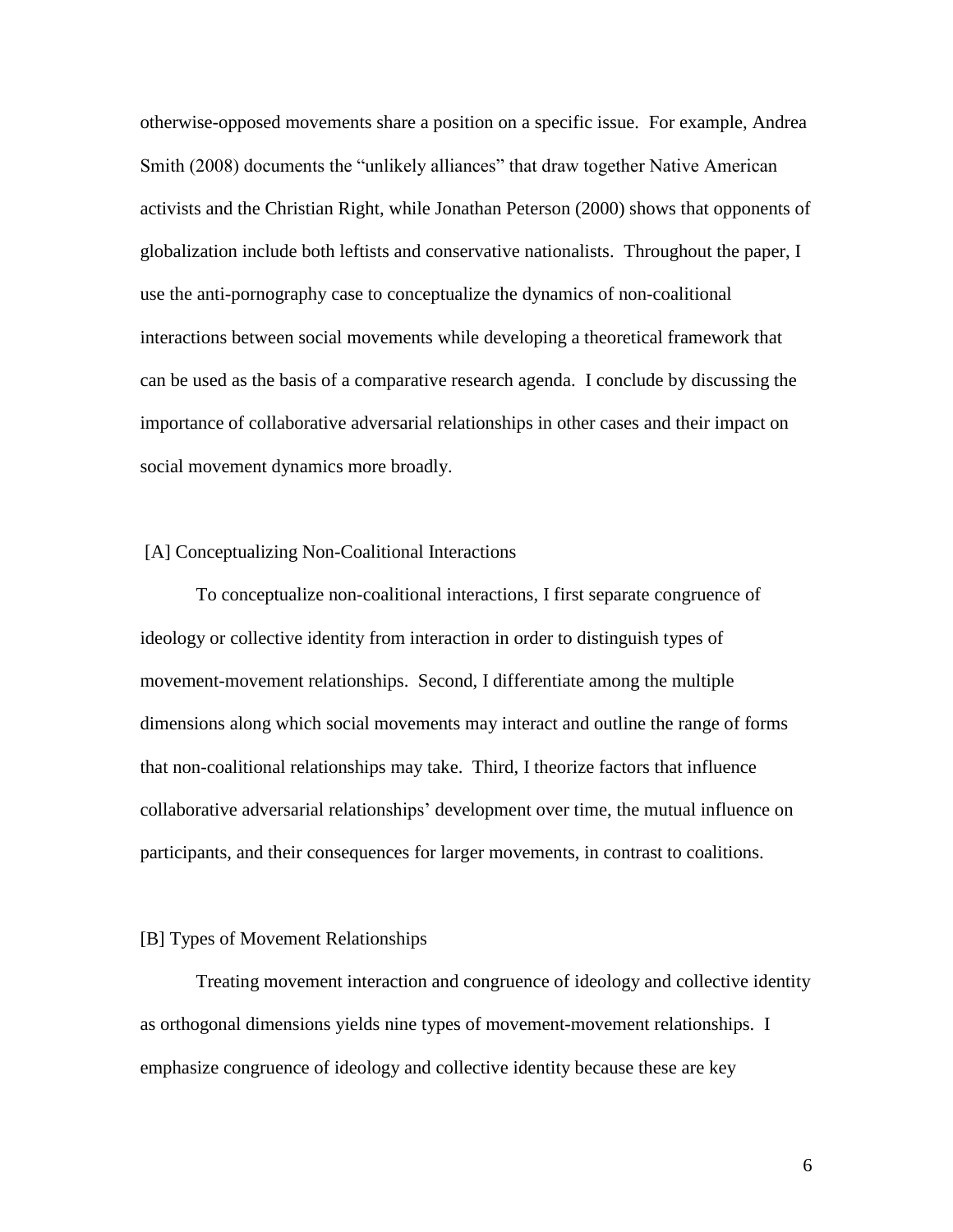dimensions that underlie coalitions (Van Dyke and McCammon 2010). Congruence consists of broad compatibility, with shared values and beliefs, but not necessarily complete overlap. Radical and liberal feminists, or labor and environmental activists, would thus be congruent because of their shared membership in a progressive social movement sector.<sup>1</sup> Organizations are neutral when their stances toward each other's ideologies, values, beliefs, or collective identities are neither congruent nor opposed.

Table One categorizes movements' relationships based on ideological congruence (congruent, neutral, or opposed) and interaction (interaction toward shared goal, no interaction, and opposition). Each dimension is a continuum, represented here by ideal types.

### [Table One about here]

Coalitions occupy two of the 9 resulting squares, in which movements that are congruent or neutral in ideology or collective identity collaborate toward a shared goal. The other two types of relationships between ideologically congruent movements, spillover and niche competitors (rival organizations within the same movement), are recognized types of interaction distinct from coalition, as are opposing movements (Edwards and Marullo 1995; Meyer and Staggenborg 1996; Meyer and Whittier 1994; Minkoff 1993). Movements with neutral stances toward each other's ideology and collective identity may interact or not. When they do interact, their pragmatic alliance can be considered a coalition, but as McCammon and Van Dyke (2010) show, its path may be distinct and is facilitated by shared social ties, or bridging capital (Putnam 2000). Pragmatic opponents may have strategic differences or connections to opposed allies. Disengaged movements are likely quite common within the overall social movement sector.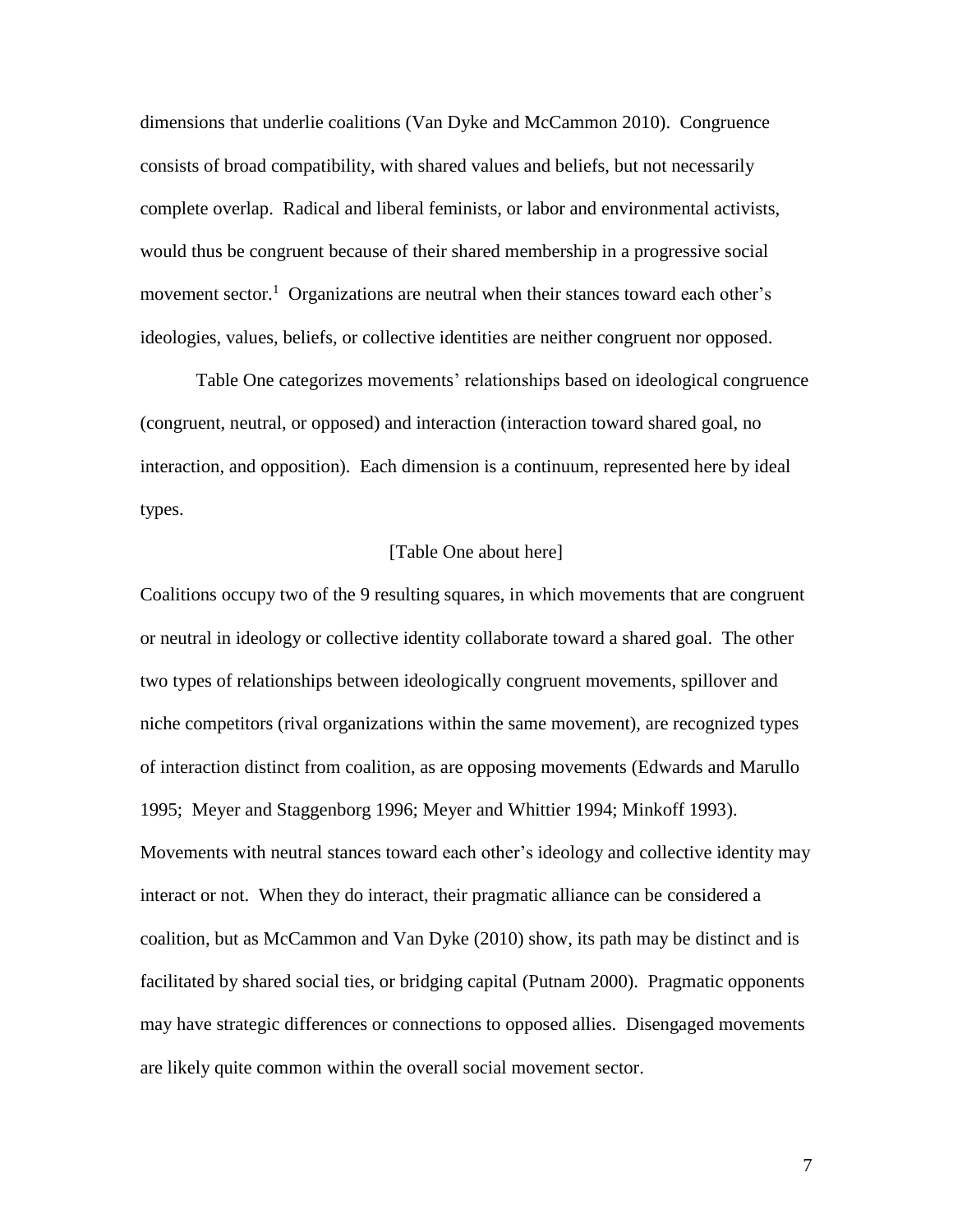Among movements that oppose each other's ideology and/or collective identity some do not interact (detente), and others work against each other (opposing movements). Collaborative adversarial movement actors, the focus of this paper, are ideologically opposed yet share a goal. Their interactions are more narrowly delimited than those of coalitions and are a mixture of cooperation and conflict. Considering their modes of interaction brings us to a second theoretical distinction, the multiple dimensions across which SMOs may interact.

[B] Dimensions of Social Movement Interaction and Forms of Collaborative Adversarial Relationships

While most coalition scholarship specifies a focus on SMOs, here I consider a wider range of social movement dimensions (Van Dyke 2003; Van Dyke and McCammon 2010). Movements may interact across one dimension but not another. Interaction across different dimensions is related (e.g., movements whose leaders overlap are more likely to share frames or engage in shared collective action), but not determinative. Movements may converge along each dimension fully, partially or covertly, or not at all.

Coalitions interact or are compatible in the majority of dimensions: interaction between **SMOs** and movement leaders, social ties or overlapping social movement communities, congruent ideology and collective identities, development of shared frames, a joint focus on a specific campaign or goal, joint collective action, and both specific and overall goals. They may have shared or distinct elite and movement allies. Coalitional interaction can range from long to short term and from single-campaign to broad based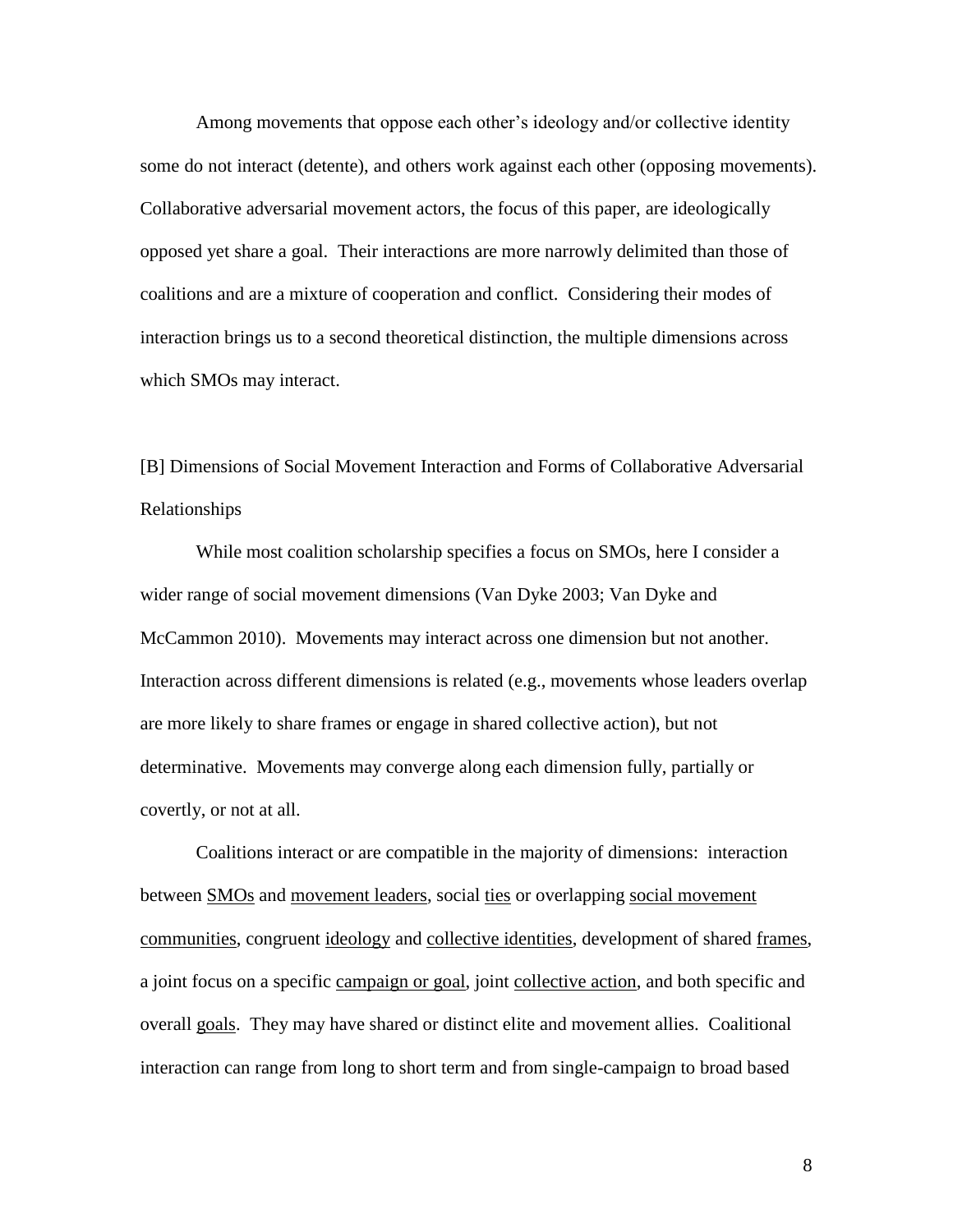(Levi and Murphy 2006). Opposing movements generally do not overlap on any of these dimensions.

Collaborative adversarial movements interact along a narrower range of dimensions than do coalitions, coordinate only covertly or partially, and simultaneously oppose each other along some dimensions. Unlike countermovements, they share a goal, although they may seek this goal for different reasons and through different specific policies. Their form varies depending on the dimensions of each social movement that interact; some relationships may entail interaction among leaders but not organizations; others may be connected primarily through rank-and-file or social networks. Antipornography feminist and conservative organizations exemplify one such pattern. Table Two shows the interaction of feminist and conservative opponents of pornography along these dimensions. Most of their limited interaction was covert or partial; they remained opposed or disconnected along many of the dimensions that define coalitional interactions. Their interaction varied across arenas, and changed over time, as detailed below.

#### [Table Two about here]

#### [B] Collaborative Adversaries in Social Movement Context

Social movements are themselves internally diverse and coalitional, made up of numerous SMOs with different specific goals, ideology, strategies, and tactics (Rochon and Meyer 1997). Organizations within one movement or congruent movements may form coalitions of varying duration and intensity. Coalition partners are affiliated with larger parent movements (such as the women's or environmental movement). While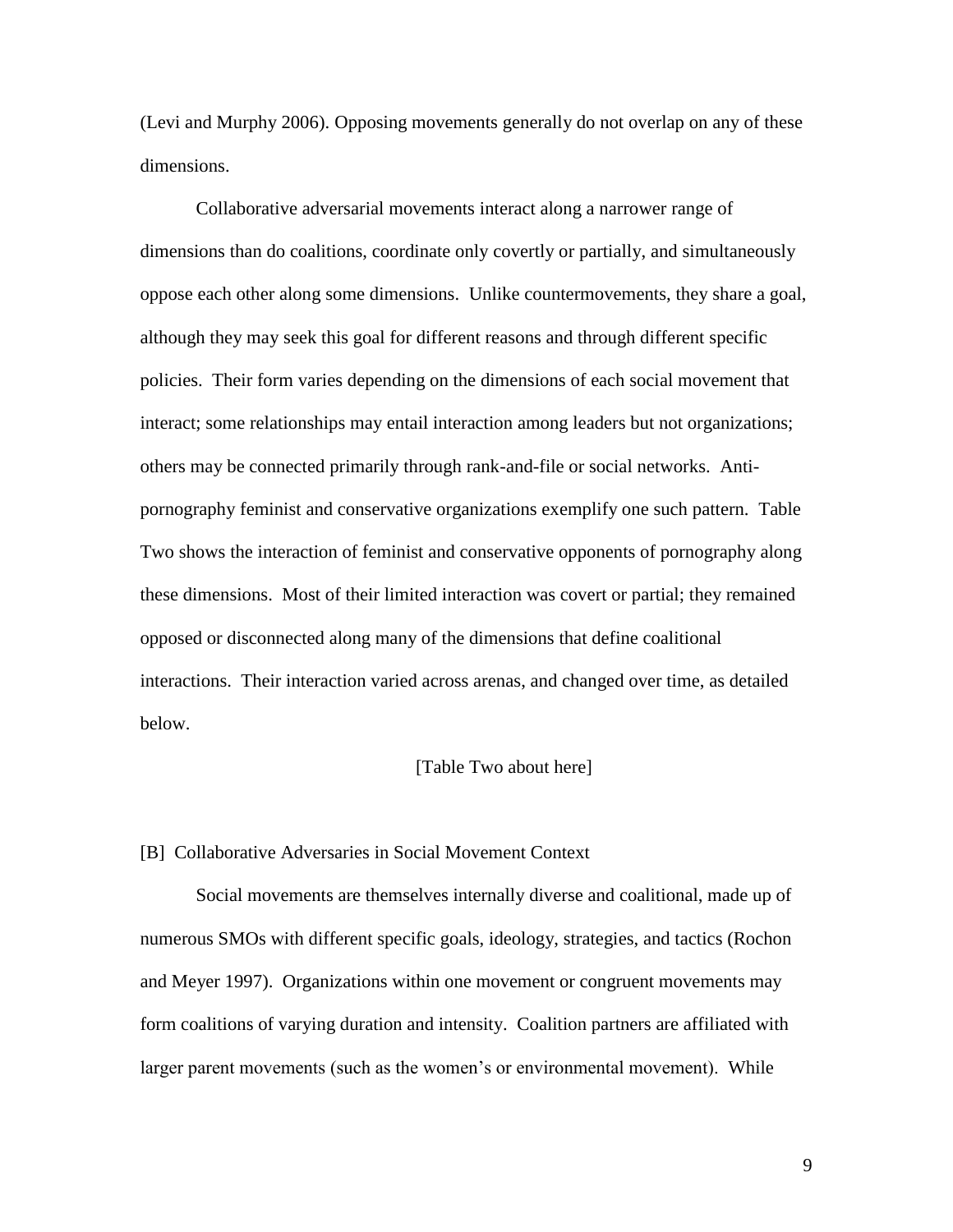coalitions may occasionally be movement-wide, they are more often confined to specific SMOs. They do not lead to ideological critique or factionalism within the broader social movements, although there may be strategic disputes about resource allocation or tactics (Levi and Murphy 2006; Obach 2010).

In contrast, collaboration with "the enemy" may spark critique of participants and even factionalism within their parent social movements, as well as strategic disputes about the risks of "getting in bed with the enemy." Such collaboration is exceedingly unlikely to extend to the larger movements as a whole. Participants in collaborative adversarial relationships must manage these tensions. They do so by through distancing strategies such as keeping direct cooperation covert and advocating for their goal in different locations or through separate elite allies. These strategies shift over time and may be conscious and deliberate or simply result from participants' pre-existing differences.

Despite their limited and covert interaction, collaborative adversarial relationships have the potential to influence both sides' frames, strategies, or tactics. Such influence may be mutual or unidirectional. It is limited by participants' interest in continuing to appear opposed to each other and the reputational risks they face within their parent movements, as well as by genuine opposition.

Unlike coalitions, collaborative adversaries are unlikely to simply part on friendly terms. The relationship is inherently unstable because the parties oppose each other in some regards and because they face potential reputational costs from collaborating with each other. When one parent movement is stronger than the other, this imbalance further destabilizes the relationship and shapes outcomes. The relationship may persist if an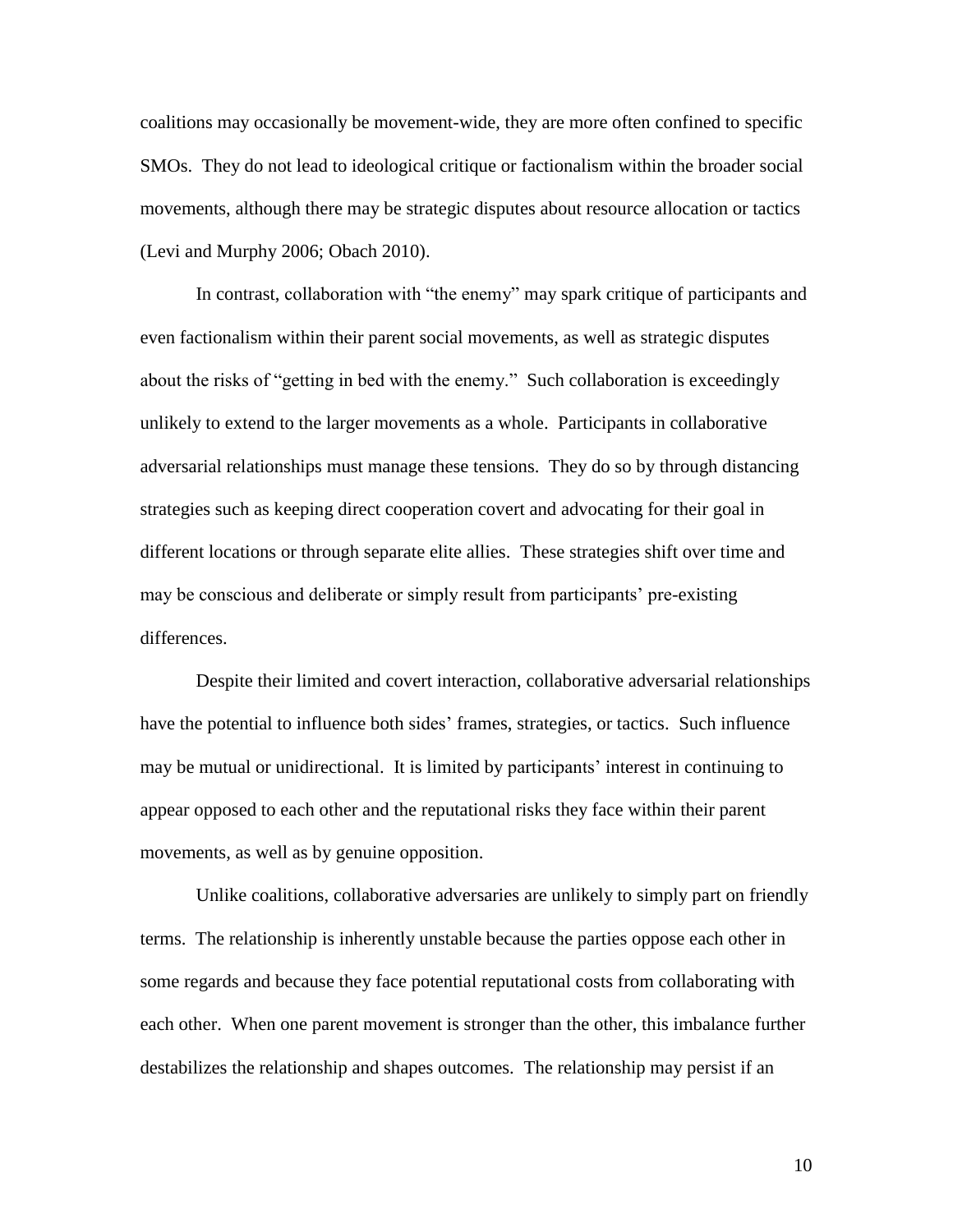issue is long-lasting with little resolution (such as the relationship between some progressive environmentalists and some evangelical Christians on the right around environmentalism (Smith 2008)). They may devolve into straightforward opposing movements when the specific issue or goal is resolved (often in favor of one party's preferred solution) or becomes less salient. This is essentially what happened in the pornography case. In order for collaborative adversarial relationships to develop into full-fledged coalitions, participants must either undergo ideological conversion or split from their larger movements, or both.

Next, after discussing data and methods, I analyze anti-pornography feminists' and conservatives' interaction in different arenas and along different movement dimensions, focusing on collective action, ties between leaders, elite allies, frames, and goals. I identify the groups' mutual influences and strategies for managing the tensions in relationships with each other and with parent movements.

## [A] Data and Methods

Data include published primary sources, archival materials, and government documents. Published primary sources relating to both antipornography conservative and antipornography feminist movements include publications from all sides, compiled through comprehensive subject searches in major movement publications, memoirs, and other retrospective and contemporaneous accounts.<sup>2</sup>

Because the main locations of interaction between the two movements were state contexts, government documents are an important source of data. These include transcripts of Congressional hearings on pornography, agency publications, Commission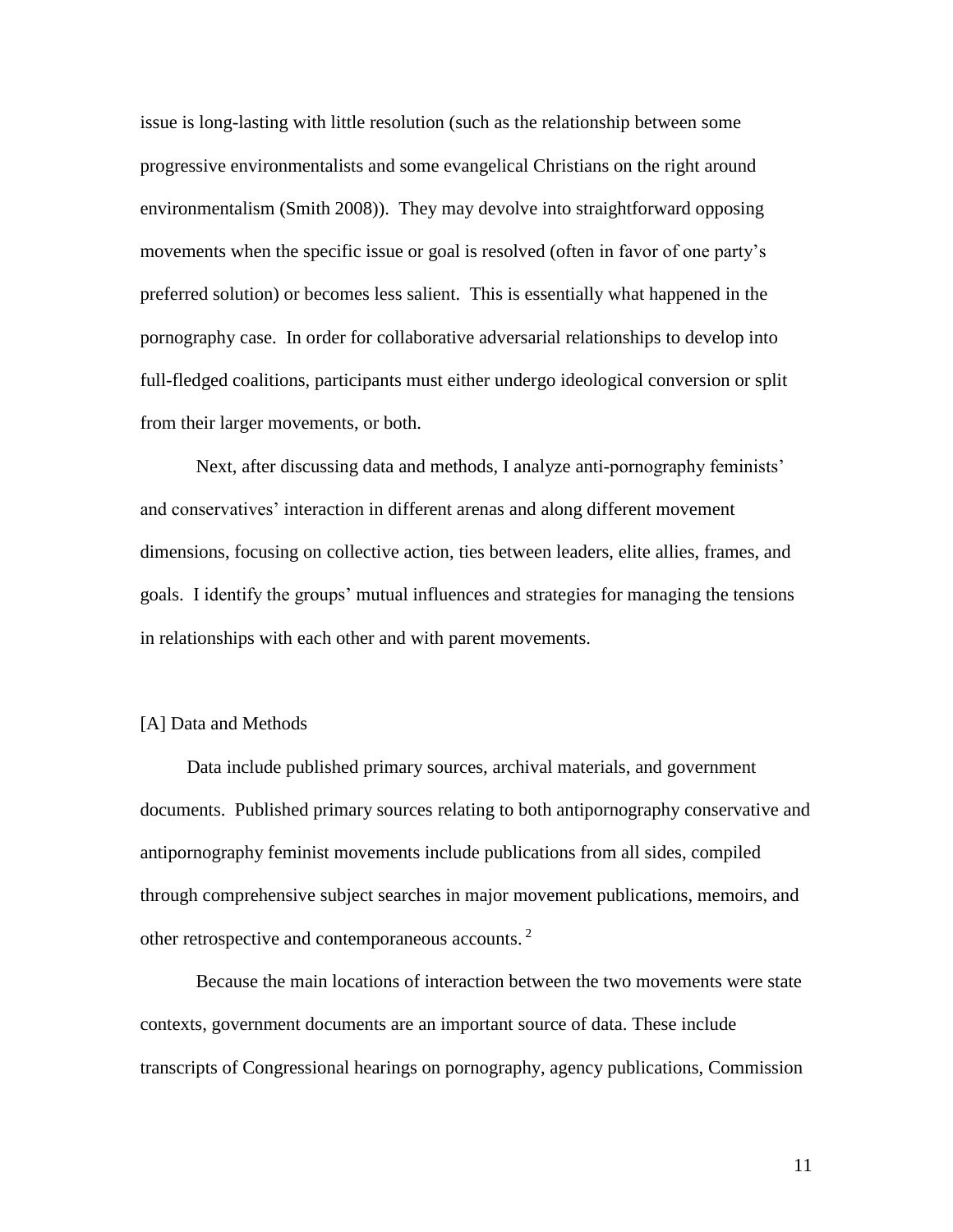reports, and amicus briefs for Supreme Court cases. Congressional Committee and Subcommittee hearings analyzed include all hearings on pornography held between 1981 and 1991. This is the period during which the major events and hearings related to pornography and sexuality occurred and when antipornography feminism and antipornography conservatism were most highly mobilized (Duggan and Hunter 1995; MacKinnon and Dworkin 1997; Strub 2011). I compiled a comprehensive list of relevant hearings using a subject search on Lexis-Nexis and coded them to the witness level. I read all hearings to assemble a comprehensive picture of legislation and testimony, and selected several for close analysis based on the appearance of antipornography conservative or feminist witnesses or their substantive importance.<sup>3</sup> Congressional hearings are a good indicator of policymakers' interest in an issue (King, Bentele, and Soule 2007; Soule and King 2006). They also provide a setting in which activists and advocates enter the state directly to make their strategic and discursive case. They are thus a rich source of qualitative data on how witnesses and organizations frame their positions and their claims of connection to each other (Allahyari 1997; Brasher 2006; Gring-Pemble 2003; Holyoke 2009; Miller 2004; Molotch and Boden 1985; Naples 1997).

I identified amicus briefs for all Supreme Court cases dealing with pornography with a subject search in Lexis-Nexis, collected all amicus briefs for the cases, and coded them by authors' affiliation.<sup>4</sup> In addition, I include briefs filed at the district and appellate levels for one case dealing with a key municipal antipornography ordinance because of its unique substantive importance.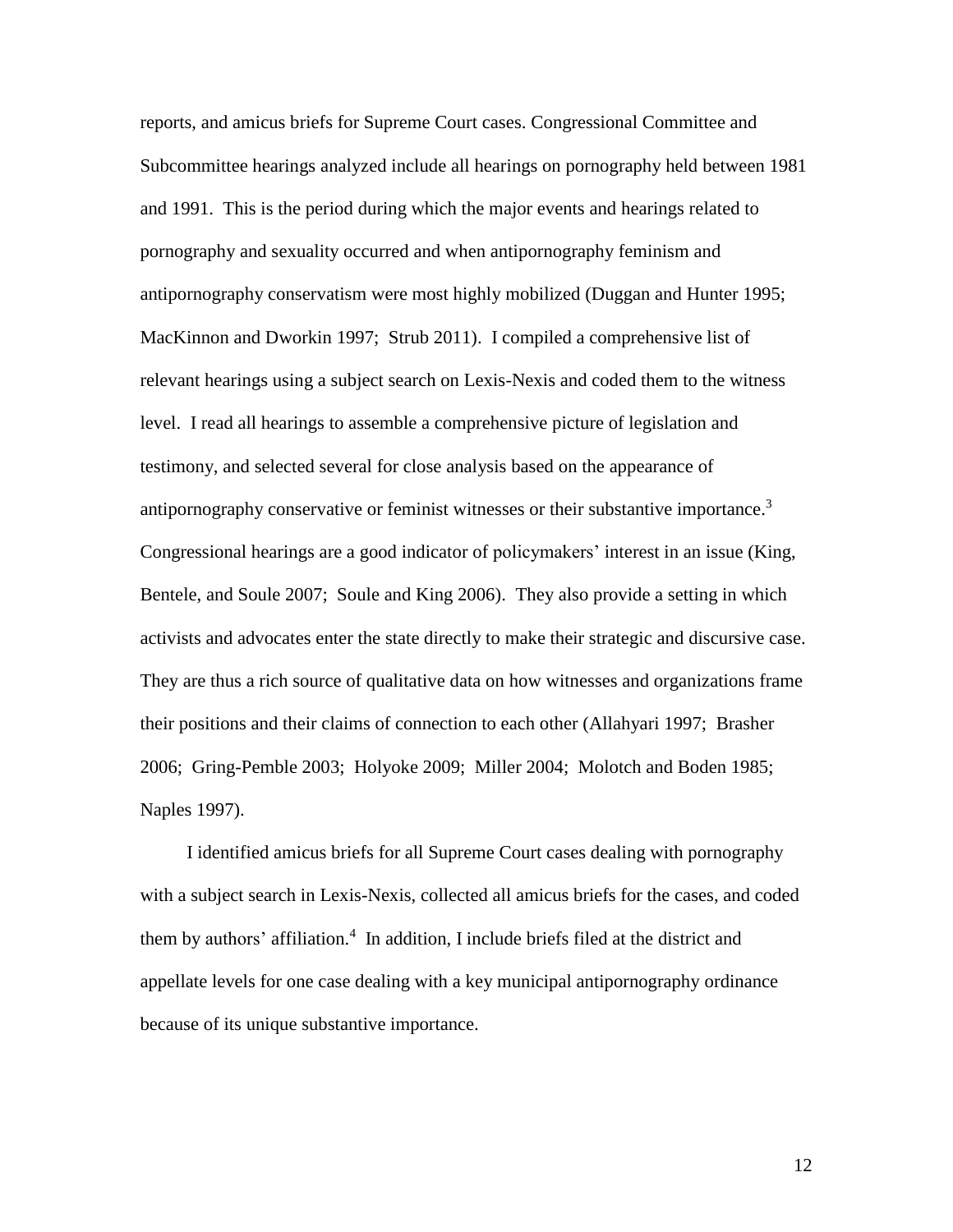I use the Final Report of the Attorney General's Commission on Pornography, contemporaneous reports, and archival materials from the collections of former Attorney General Edwin Meese and Women Against Violence in Pornography and Media (WAVPM) to analyze movement involvement with the Commission (Meese, Edwin Papers; Women Against Violence in Pornography and Media Papers). For the analysis of activists' efforts around municipal legislation dealing with pornography, I rely on secondary and published primary sources as well as archival materials, including correspondence between antipornography leaders and organizational documents.

While other scholars have written about antipornography activism, none have analyzed Congressional hearings, witness patterns, or amicus briefs (Bronstein 2011; Downs 1989; Strub 2011). These original data allow me to unpack the interaction of the movements within the state with more analytical nuance.

#### [A] Conservative and Feminist Opposition to Pornography

Antipornography conservative and antipornography feminist movements were both highly mobilized during the 1980s and received considerable media publicity and attention from lawmakers. They differed from each other in their basis for objecting to pornography, composition, goals, and ties to larger movements. In this section, I provide a brief overview of these movements. In discussing them, I refer to non-state actors such as SMOs and unaffiliated activists, not to other opponents of pornography such as elected officials, prosecutors, or bureaucrats.

Religious conservative organizations had long opposed pornography; growth in the pornography industry during the 1970s heightened their concern and their increased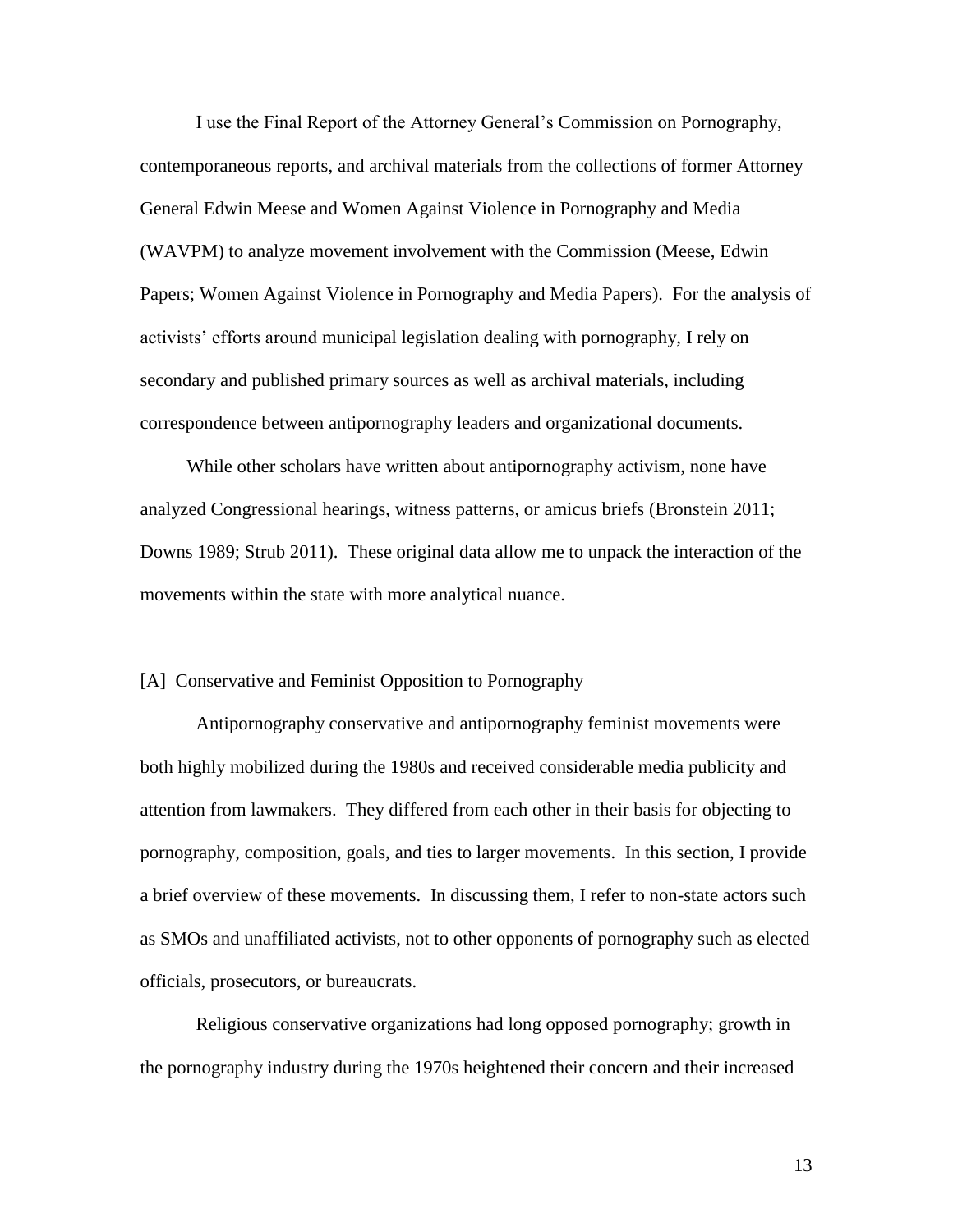political clout drew them into policy campaigns. Secular conservatives largely seconded religious right opposition (Strub 2011). Pornography was objectionable to conservatives because of its depiction of nonmarital sexuality and its incitement of lust and masturbation, which they saw as part of a larger set of challenges to the family and children's innocence. They defined pornography broadly, to include almost any representation of sexuality or nudity. Longstanding antipornography conservative organizations grew and new ones emerged following President Reagan's 1980 election. These included Citizens for Decency Through Law, the Religious Alliance Against Pornography, and Morality in Media, and were closely connected to larger organizations such as the Moral Majority and to evangelical Christian congregations (Strub 2011). The movement included only a few nationally visible charismatic leaders – notably Focus on the Family's James Dobson – but many skilled organizational leaders and clergy. Activists used both legal and protest strategies. Although limited constitutionally, they sought increased enforcement and broadening of obscenity law and zoning statutes in order to force pornography out of business or underground. They also sought to decrease consumption of pornography by defining it as a violation of sexual morality and to drive pornography outlets out of business through boycotts and other pressure tactics.

Feminist opposition to pornography emerged from the women's movement's concern with violence against women and sexism in the media (Bronstein 2011). Antipornography feminists saw pornography as central to women's oppression because of its portrayal of women as degraded, objectified, and enjoying rape and pain, which they believed shaped the larger view of women as less than human and promoted violence against women. Major antipornography feminist organizations formed during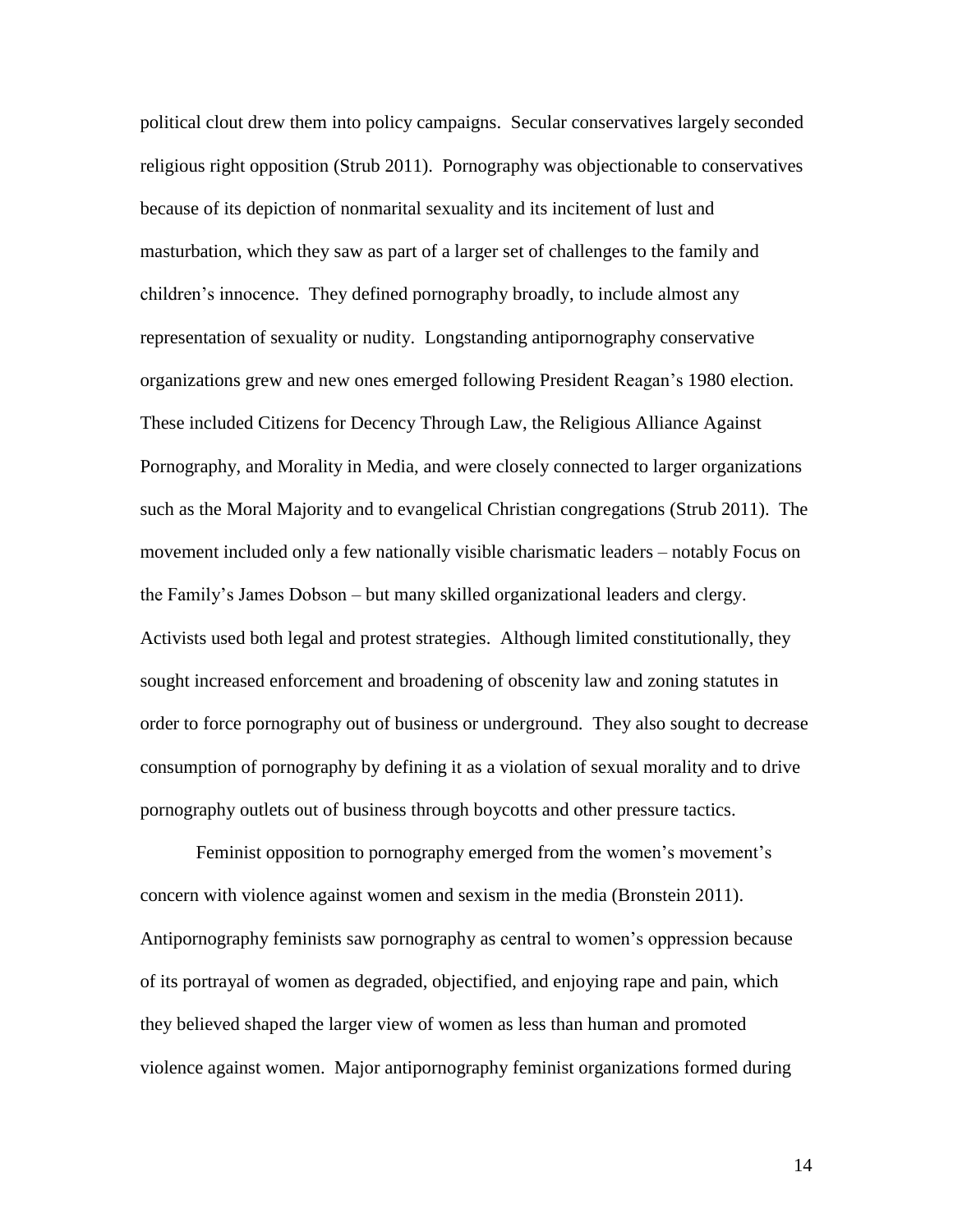the late 1970s, including San Francisco's Women Against Violence in Pornography and Media and New York's Women Against Pornography (Bronstein 2011; Brownmiller 1999; Duggan and Hunter 1995). Charismatic leaders, mostly unaffiliated with SMOs, were central to antipornography feminism, and included Catharine MacKinnon, Andrea Dworkin, Susan Brownmiller, Gloria Steinem, and Robin Morgan. The feminist antipornography movement sought to raise consciousness among women and men to end pornography consumption, to drive pornography out of business, and to eliminate rape. Many advocated legislation defining pornography as a violation of women's civil rights which, by allowing women to bring suit against distributors or producers of pornography, would force pornography out of business or underground. Like antipornography conservatives, antipornography feminists also used strategies such as protests, tours of neighborhoods with adult bookstores and theaters, and slide-shows of pornographic images designed to raise awareness about pornography.

Into the early1980s, antipornography feminism was closely associated with the rest of the women's movement, but, unlike antipornography conservatism, which had negligible opposition from the larger conservative movement, many feminist organizations and individuals opposed anti-pornography feminism on freedom of expression grounds, out of concern that sexual freedom would be restricted for women or sexual minorities, or because they opposed collaborating with conservatives or the state (Duggan and Hunter 1995). These intense internal feminist battles shaped both the larger women's movement and the relationship between feminist and conservative opponents of pornography, as I discuss in the conclusion.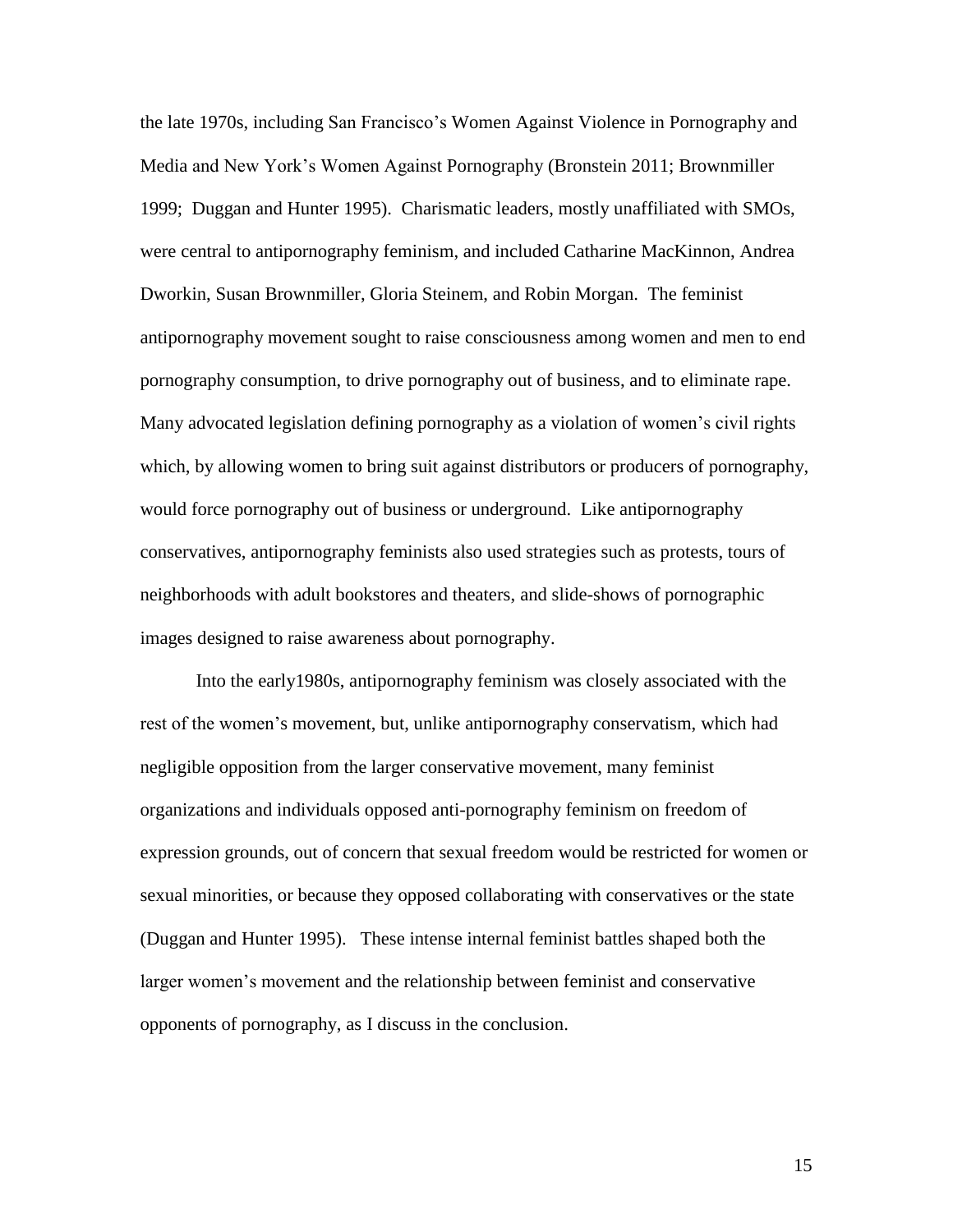[A] Collaborative Adversaries: The Relationship between Antipornography Feminists and Conservatives

The movements' interaction differed across arenas and over time. In local protests, which began before any contact between the two groups, they did not work together. The relationship emerged around local government, where they cooperated occasionally, discreetly, and in separate locations and times. Very shortly afterwards, both parties entered federal contexts, where they drew on separate elite allies and used distinct but occasionally overlapping frames to advocate for different but related goals. Over time, their interaction was nonexistent in the early 1980s, peaked in the mid-1980s as the movements sought to exploit each other's political strength, and diminished by the late 1980s as conservatives gained (and thus needed feminist rationales less) and antipornography feminism waned, isolated both from conservative opposition to pornography and the rest of the women's movement.

The following sections examine the movements' relationship in each of these three arenas: non-interaction in protest, delimited backstage interaction in local settings; and separate and strategic engagement in federal contexts. These patterns suggest some paths that non-coalitional interactions can take; other case studies will yield additional patterns.

## [B] Collective Action Outside the State: Lack of Interaction

Organizations from both movements engaged in collective action outside the state, but not together. Extensive feminist antipornography activism during the late 1970s and 1980s focused on direct action, writing, and persuasion, and was aimed at other feminists,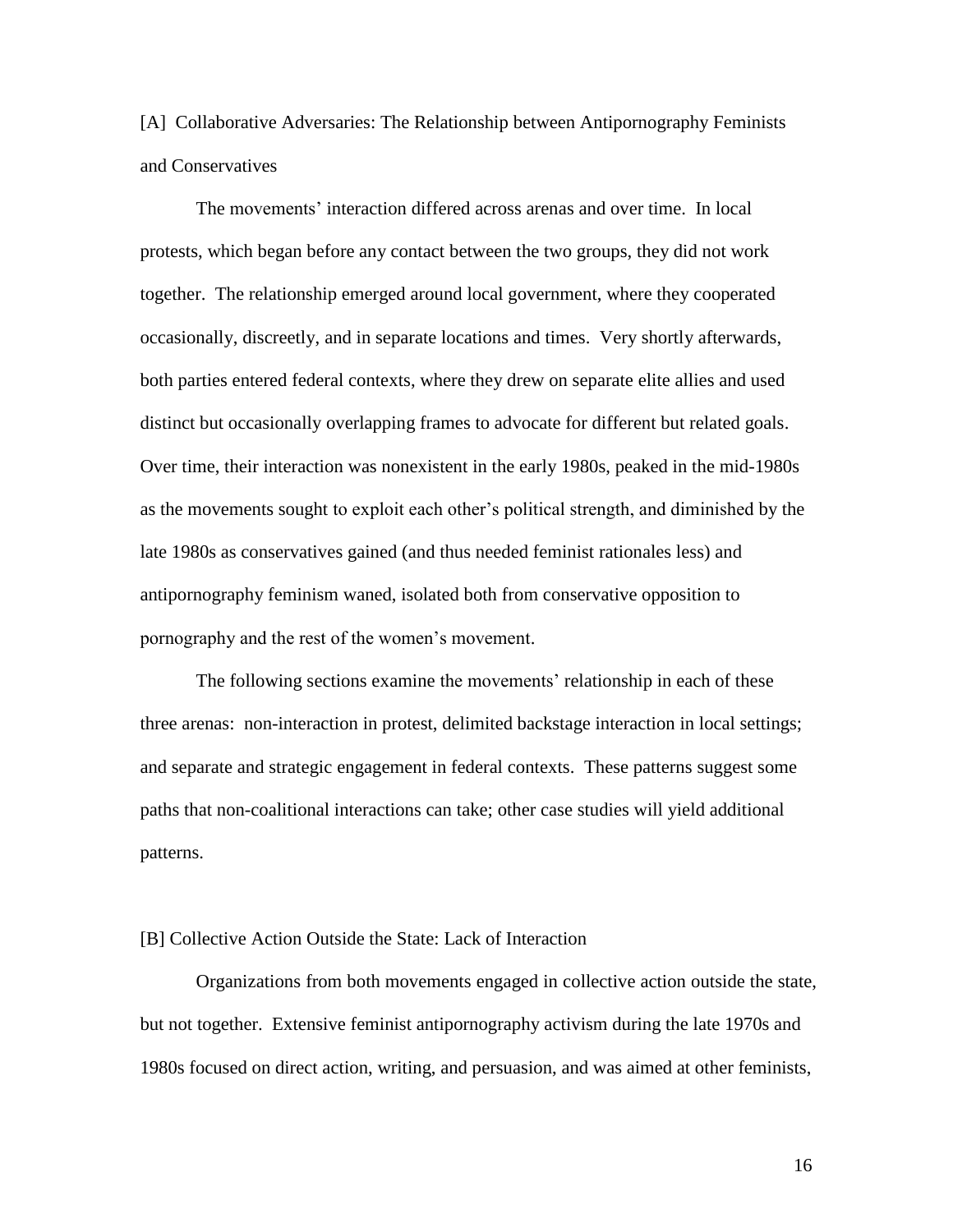sympathetic women and men, consumers of pornography, and pornographic districts. New York's Women Against Pornography (WAP) and San Francisco's Women Against Violence in Pornography and Media (WAVPAM) organized marches and tours in red light districts; activists poured blood or ink on pornographic magazines, boycotted businesses that advertised in or sold *Playboy* or *Hustler*, and wrote books and pamphlets arguing that pornography constituted "woman hating," in Andrea Dworkin's words (Bronstein 2011; Brownmiller 1999; Duggan and Hunter 1995; Dworkin 1976; Dworkin 1991 [1979]). Similarly, antipornography conservative activists organized pickets and boycotts of 7-11 (ostensibly the nation's largest retailer of pornographic magazines) that were framed by participants as based on Christian morality and protection of children and did not include feminist participants (Frame 1984; Rabey 1984).

The groups did not publicize or praise each other's protests, let alone coordinate or cosponsor them. WAP received and responded to some letters of interest from antipornography conservatives, and some individuals likely joined the organization as paper members and perhaps attended marches or tours, but conservative organizations did not affiliate with WAP or cosponsor protests; the papers of the other major feminist antipornography SMO, Women Against Violence in Pornography and Media, contain no correspondence with conservative antipornography SMOs (Bronstein 2011; WAVPM papers).<sup>5</sup> No articles about WAP's red light district tours or slideshows appeared in the conservative press, nor about the conservative protests at 7-11 in the feminist press.

Both antipornography feminists and antipornography conservatives wanted to drive pornographic outlets out of business and were using similar tactics. They did so as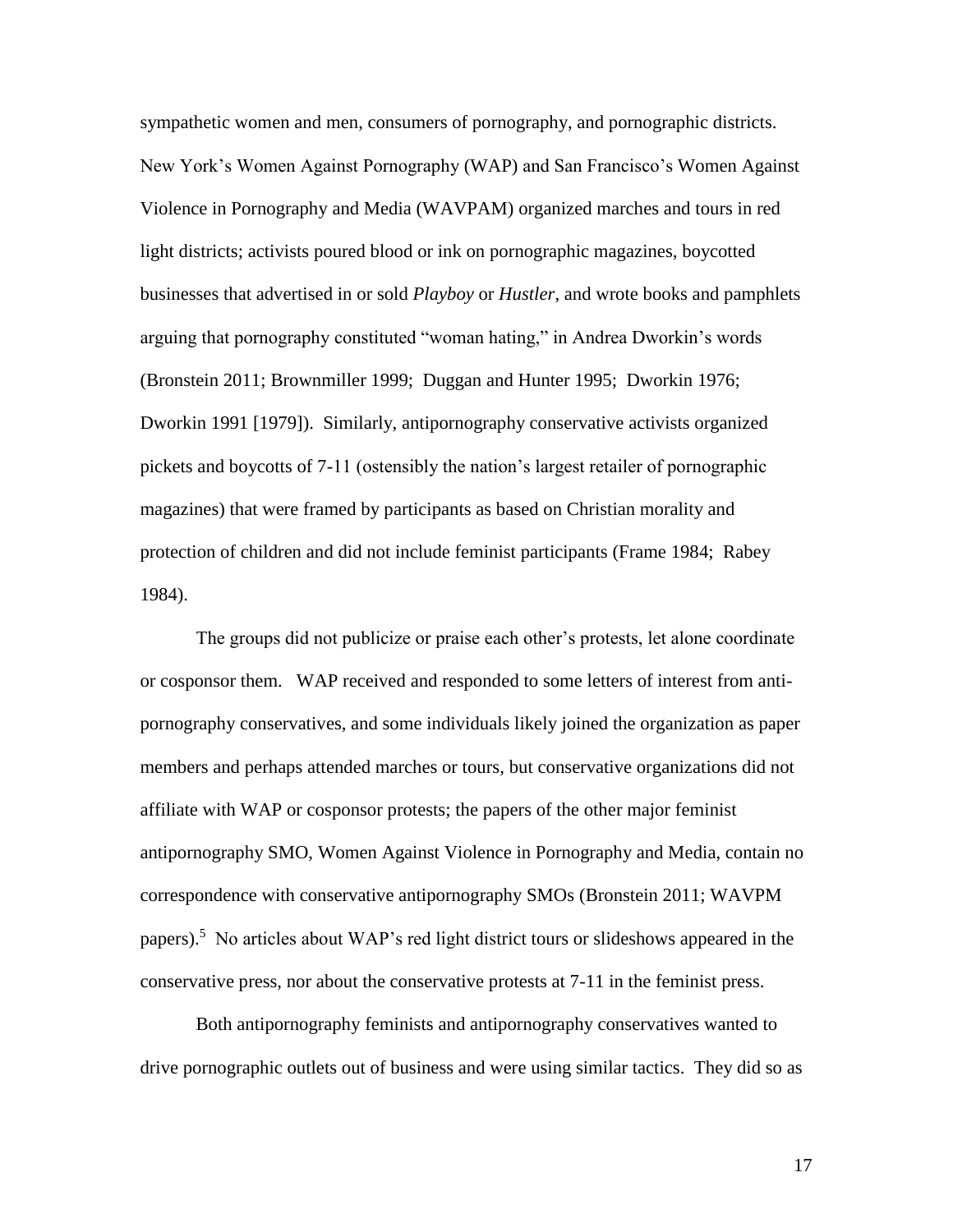part of separate and opposed parent movements. Neither a coalitional nor a collaborative adversarial relationship developed until antipornography feminists began a municipal legislative campaign.

### [B] Interaction in Local Government: Delimited and Backstage Interaction

In 1983, legal scholar Catherine MacKinnon and activist and author Andrea Dworkin wrote a municipal ordinance defining pornography as a violation of women's civil rights and providing civil means of enforcement which they intended as a model that could be disseminated widely. It rested on antipornography feminist ideology, casting pornography as a violation of women's rights in itself that also led to rape, domestic violence, and child sexual abuse (MacKinnon and Dworkin 1997). Framed around injury to women and civil rather than criminal law, the ordinance appealed to conservatives who hoped it would side-step First Amendment limitations to obscenity law. Versions passed in Minneapolis and Indianapolis in 1984; the Minneapolis mayor issued a veto, while the Indianapolis ordinance was promptly ruled unconstitutional (Downs 1989; Strub 2011). 6

Both feminists and conservatives worked for the ordinances, but not in coalition. Their collaboration was backstage and leader-centered, and their activism was geographically separated and sequenced, with first feminist SMOs and then conservative ones mobilizing, as the ordinance campaigns grew in different political contexts. In Minneapolis, where the ordinance was first introduced in the fall of 1983, supportive elected officials were Democrats and liberal Republicans. Activists from local women's movement organizations turned out in support and organizers enlisted prominent feminist Gloria Steinem to lobby councilmembers (Dworkin n.d.a; Dworkin n.d.b; Leidholdt n.d.;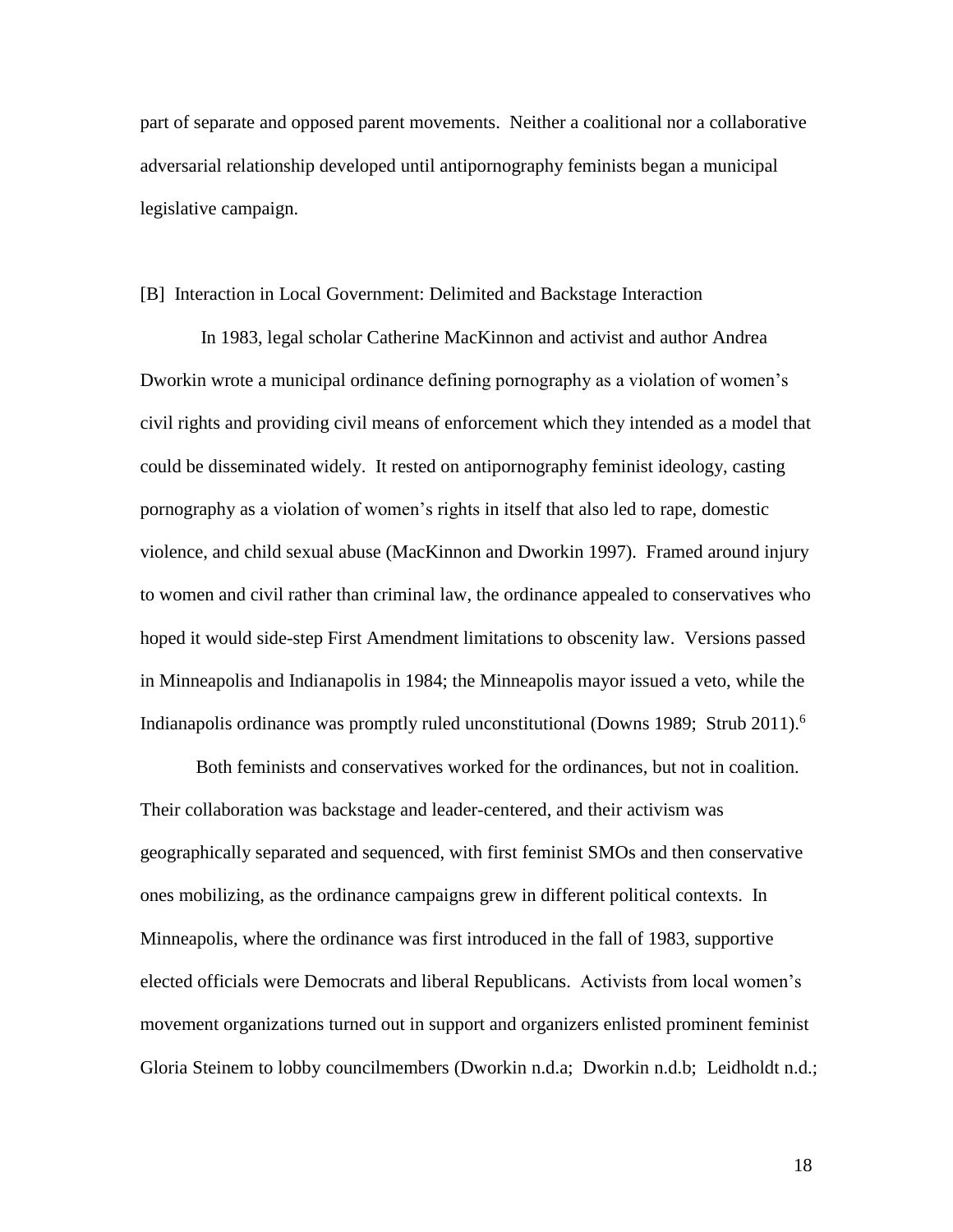MacKinnon n.d.; Steinem n.d.). No conservatives spoke before the City Council in favor of the Minneapolis ordinance except the local president of Minnesota's Morality in Media, who later retracted his statement.<sup>7</sup> No other connections with conservatives developed, save for an endorsement in print by Phyllis Schlafly after the ordinance was introduced in Indianapolis (Bronstein 2011).

 In contrast, conservatives dominated the Indianapolis campaign, begun several months later. MacKinnon, the sole feminist involved, worked with the ordinance's sponsor, Councilwoman Beulah Coughenour, an antifeminist Republican and ally of religious conservative mayor, William Hudnut, who was praised in the religious conservative press for his commitment to cracking down on obscenity (Downs 1989; Rabey 1984). MacKinnon apparently helped substantially with the ordinance's wording, testified before the City Council to introduce and explain the ordinance, and assisted with organizing witnesses who testified to the effects of pornography, but "worked more behind the scenes" and did not lobby individual members, some of whom assumed she was a conservative herself (Downs 1989:113). Indianapolis's Moral Majority and Citizens for Decency Through Law mobilized members to attend a crucial vote, while local feminist organizations and individuals did not participate, nor did national women's movement figures or organizations such as NOW or even WAP (which only endorsed the ordinance from afar) (Downs 1989; Duggan and Hunter 1995).

The dynamics and dimensions of interaction between the movements in these campaigns differ from those seen in coalitions. The ordinance campaign in Indianapolis entailed limited collaboration between an antipornography feminist leader (MacKinnon) and a conservative councilwoman. Otherwise, feminist activists – but not conservatives –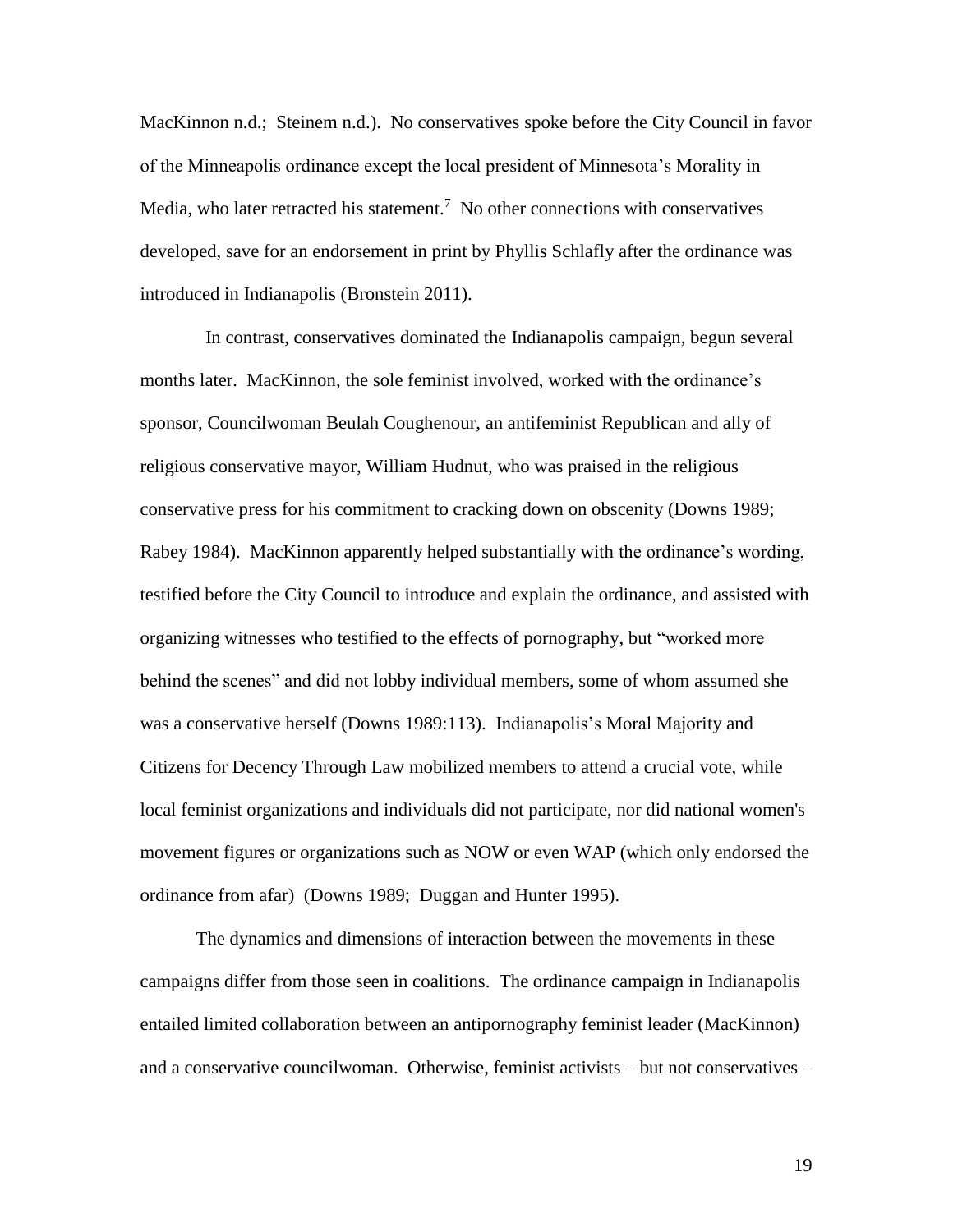mobilized in Minneapolis, while conservative activists – but not feminists – mobilized in Indianapolis. The goal was shared, but the movements' involvement was separated in time and space and SMOs did not interact or coordinate. Even MacKinnon's work in Indianapolis was backstage and separate from the larger antipornography feminist organizations.

Unlike a coalition, even backstage collaboration carried risks for leaders' reputations. Councilwoman Coughenour worried about collaborating with "radical feminists," telling a journalist at the time: "That does give me real pause for thought because I'm a world apart. It is dangerous. It's very dangerous" (Downs 1989:110). MacKinnon, criticized by feminists for the collaboration, repeatedly defended herself and downplayed Coughenour's conservatism (MacKinnon 1997; Strub 2011). Unlike coalition brokers, individuals who facilitate coalition through their ties to both parties, these individuals did not have pre-existing ties to both sides, nor did they foster trust or negotiate with the parties about the structure of their collaboration (Obach 2010, Levi and Murphy 2006).

Several factors enabled the collaboration despite the movements' differences. The geographically separate and sequenced nature of this interaction allowed both sides to support an identical goal. Flexible framing placed the ordinance within each group's distinct self-definition. As each side framed pornography primarily in terms of its harmful effects on women, they retained but downplayed their divergent ideologies and the connection between ending pornography and their differing goals. Simultaneously, the movements' differences of ideology and collective identity, lack of shared social ties, and different outside allies precluded more extensive collaboration.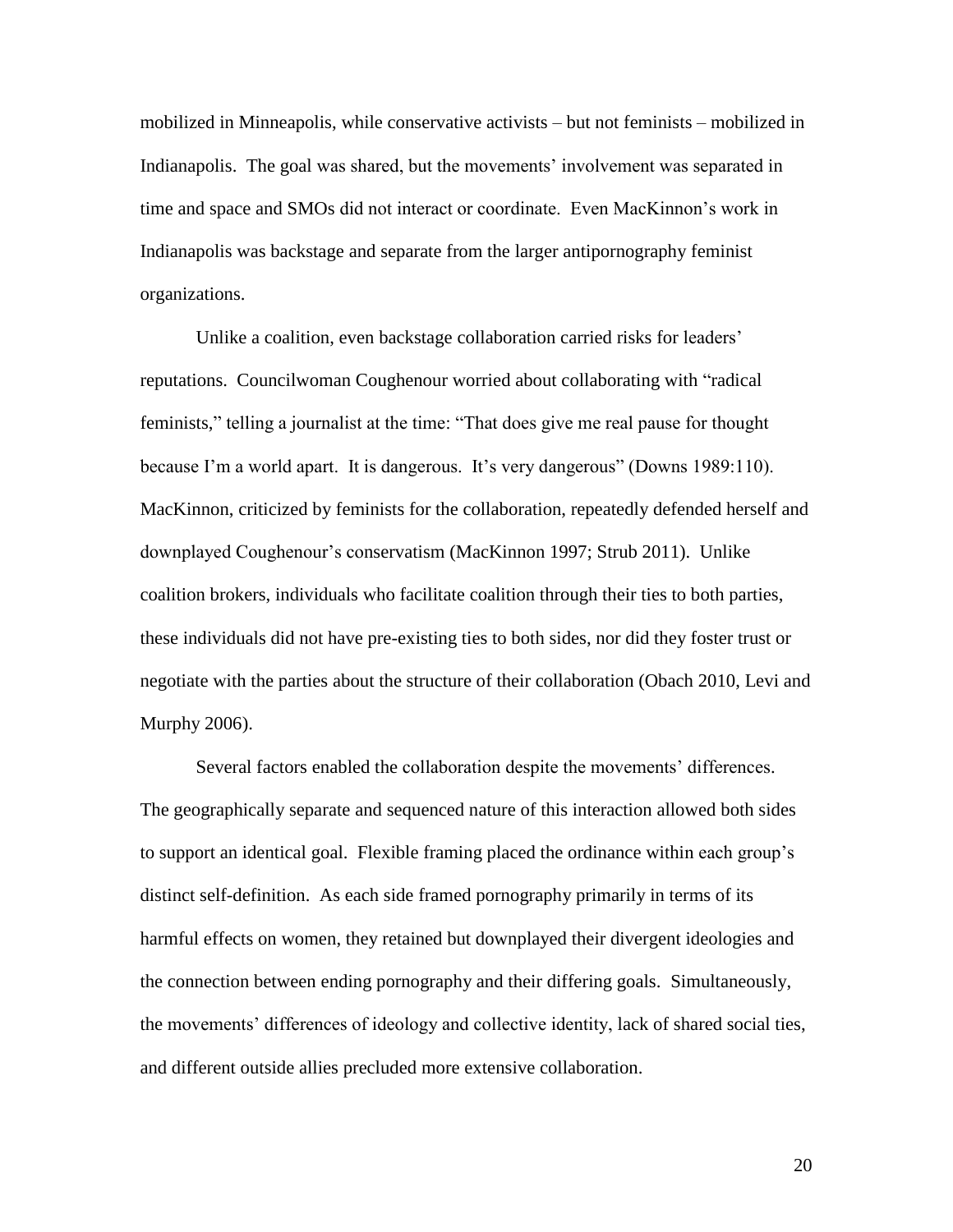#### [B] Interaction in Federal Contexts: Separate and Strategic

The relationship changed as it moved into national contexts. Antipornography activists on both sides targeted federal policy on pornography, primarily through the 1986 Attorney General's Commission on Pornography (commonly known as the Meese Commission) and Congressional hearings and legislation on pornography during the 1980s. This section analyzes the relationship's participants, elite allies, frames, and goals at the federal level. These are key dimensions for non-coalitional interactions and ones for which the dynamics differ sharply from coalitions. Antipornography feminists and conservatives stayed mostly separate from each other and strategically sought to advance their own interests even as they both worked against pornography.

Congress held twenty-seven hearings on pornography between 1981-1991; topics included phone sex lines, record labeling, child exploitation, and pornography more generally. The Attorney General's Commission on Pornography met for about a year in 1985-1986, held hearings around the country, and issued a lengthy report. Both Congress and the Commission tilted right. The Commission was appointed by President Reagan, reported to Attorney General Edwin Meese, and was dominated by conservative opponents of pornography (Attorney General's Commission on Pornography 1986; Strub 2011; Vance 1990). Although Congress was divided between Republican and Democratic control until 1988 (when Democrats gained control of both chambers) and both Democratic and Republican Committee Chairs organized hearings on pornography, Reagan's presidency pulled Congressional action rightward as well.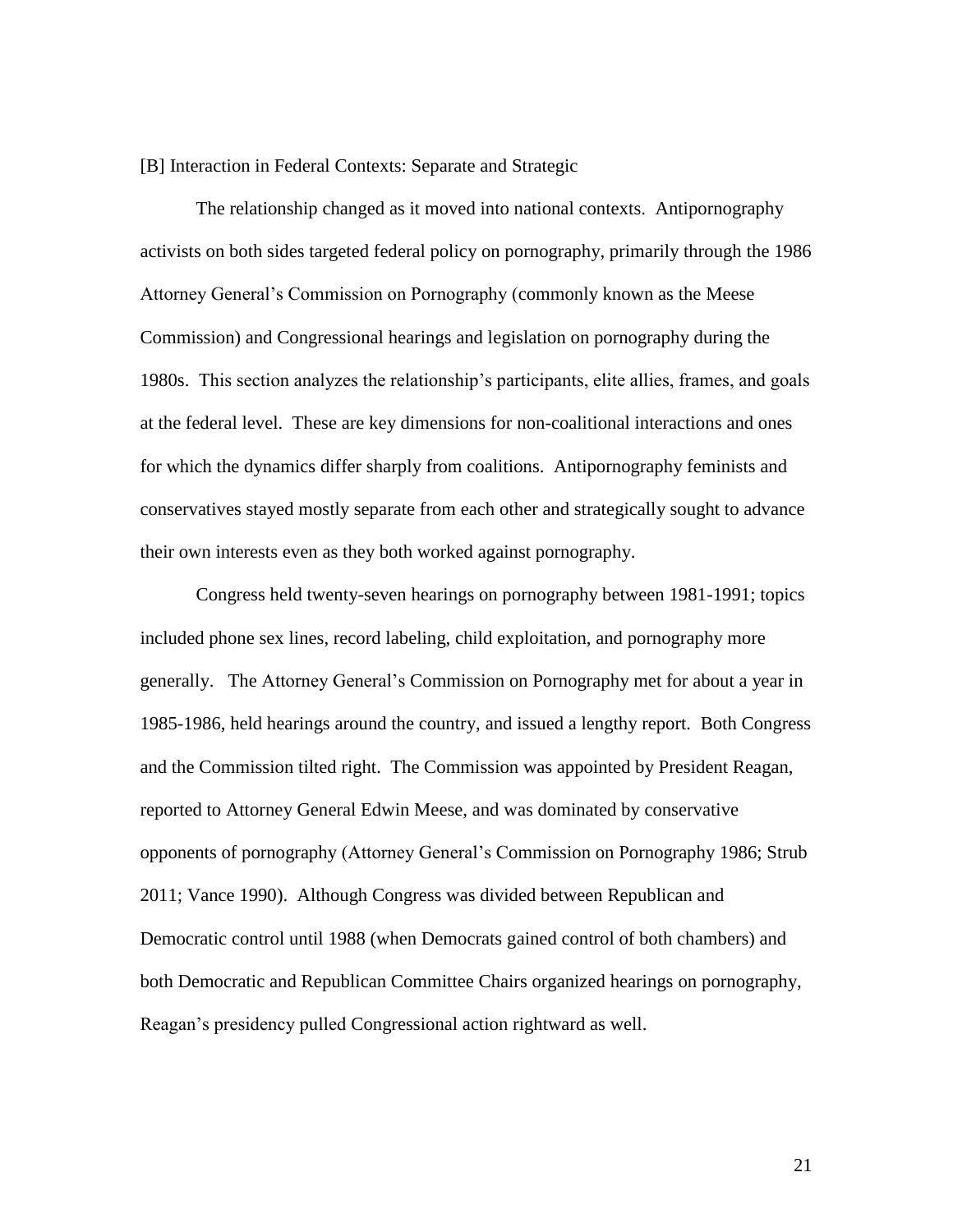In contrast to the municipal campaigns, at the federal level the two movements had little direct interaction –and no collaboration – among individual leaders or SMOs. No longer separated in time or space, both sides sought to influence the same state bodies, but their elite allies were largely separate. They continued to have different and opposed ideologies and collective identities and to calibrate their relationships with parent movements. Conservatives, however, sometimes borrowed language from feminist frames, decrying the harm pornography caused women. Antipornography feminists, in contrast, did not incorporate conservative frames. Unlike their support for similar municipal ordinances, here the two movements promoted related but different goals and were in unequal positions relative to political power. Conservatives advanced the view that pornography was a moral violation to be regulated through obscenity law while feminists promoted the idea of pornography as a violation of women's rights and explicitly opposed obscenity law.

## [C] Participants

Both antipornography feminists and conservatives spoke before the Commission and in Congressional hearings along with other witnesses, such as people who had appeared in pornography, those who had been victimized by assailants using pornography, and law enforcement officials. Overall, antipornography feminist and antipornography conservative witnesses were equally represented before the Commission and in Congressional hearings from 1981-1991, but many more feminists were unaffiliated individual activists while many more conservatives represented SMOs. Thirteen nongovernmental witnesses from each perspective testified before Congress between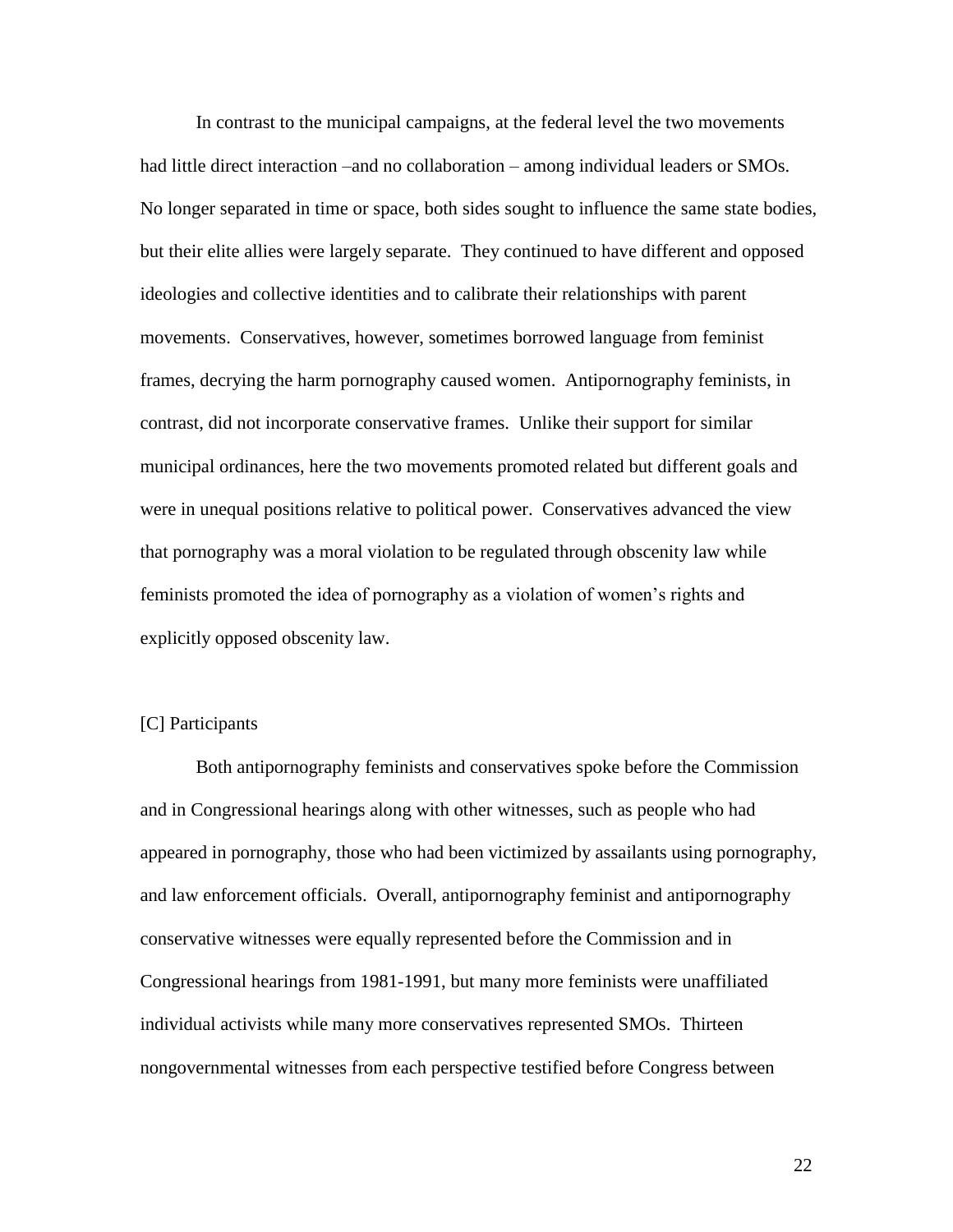1981-1991. All except one of the conservative witnesses were affiliated with antipornography SMOs, while only four of the feminist witnesses were associated with SMOs. The pattern among witnesses before the Meese Commission was similar, with 11 antipornography feminist and 16 antipornography conservative witnesses testifying (Attorney General's Commission on Pornography 1986). All the antipornography conservative witnesses before the Commission were affiliated with SMOs, compared with five of the antipornography feminist witnesses, and many of the feminist organizations with which they were affiliated were small, local groups that never appeared before Congress, compared with larger and enduring groups on the right such as Citizens for Decency through Law that were regularly part of the policy process.<sup>8</sup>

The participants in the relationship from each side, in sum, differed. The internal debate within the women's movement meant that major women's movement organizations stayed away from the issue of pornography while major conservative SMOs actively participated. The impact of infighting (Ghaziani 2008) on participants in collaborative adversarial relationships distinguishes them from coalitions. In turn, this affects the relative influence of each side. Social movement organizations have more leverage in the policy process because they imply constituent support and are better able to forge ongoing relationships with Congressional staff and officials. Antipornography feminists thus went into the relationship with less power than their counterparts. The difference in their power was magnified by their different elite allies.

[C] Elite allies and network ties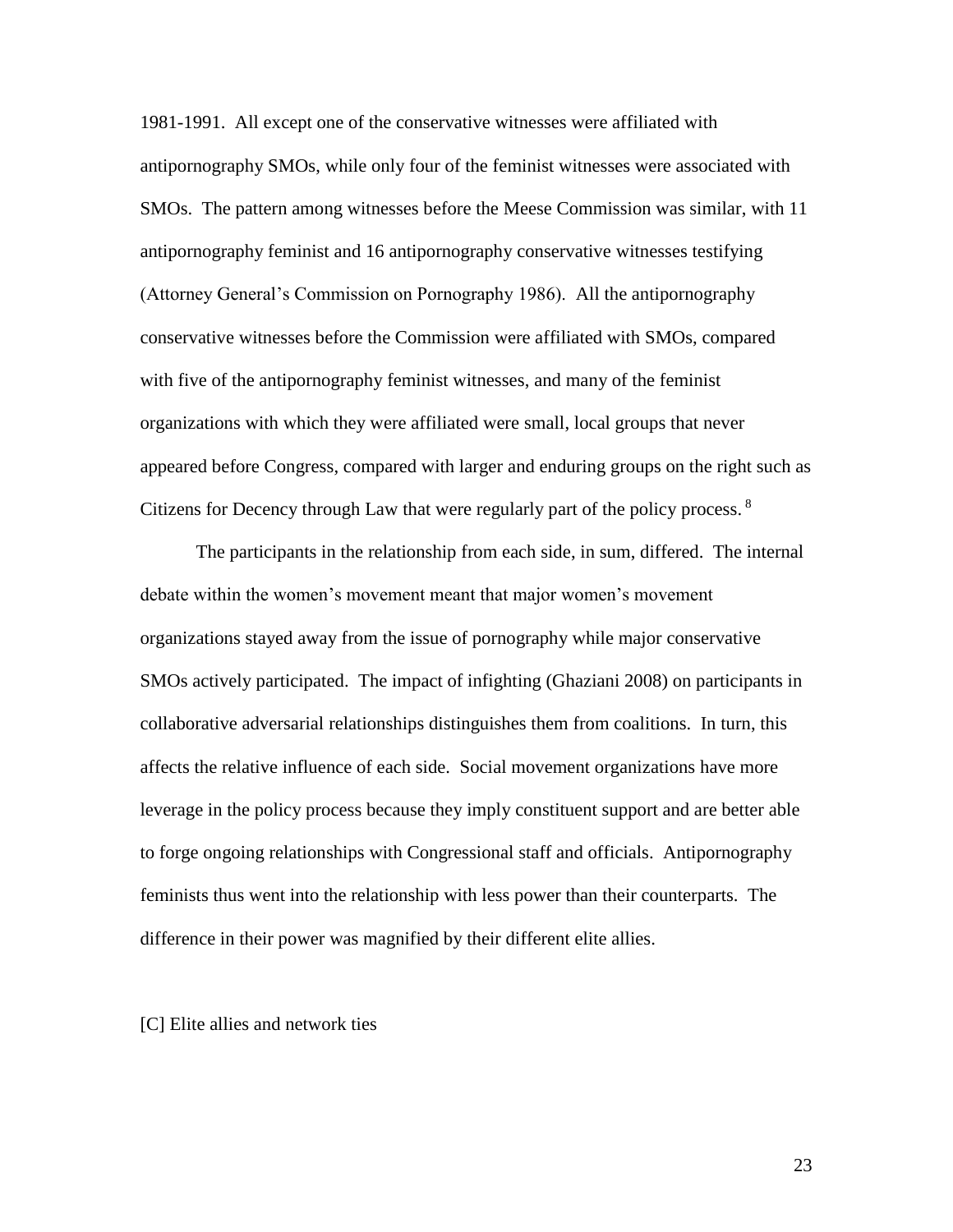Both feminist and conservative opponents of pornography testified before and sought to influence the Meese Commission and Congress, but their elite allies differed. In Congress, the pattern of hearings at which they were called shows their separate allies. Antipornography conservative SMOs had strong Congressional ties, with representatives appearing at most hearings that addressed pornography at length under both Democratic and Republican committee chairs. Antipornography feminist SMOs and individuals had much weaker Congressional ties, appearing at only four hearings; the majority of witnesses were concentrated in only one hearing in 1984 at the peak of publicity for the municipal ordinance and its feminist authors (U.S. Congress 1985). Only one hearing included movement witnesses from both perspectives, and there the two antipornography feminist witnesses were unaffiliated individuals testifying about their own negative experiences with pornography, while the conservative activists were from major SMOs (U.S. Congress 1989). Otherwise, antipornography conservative and antipornography feminist witnesses appeared in separate hearings. Further, only one other committee chair (Republican Arlen Specter) called witnesses from both movements even at separate hearings.

Similarly, in the Attorney General's Commission, each movement had a tie to one or more Commission members, but not directly to each other. Antipornography conservatives had strong ties to their counterparts on the commission: Commissioner James Dobson of Focus on the Family, Chair Henry Hudson, and Executive Director Alan Sears. After the end of the Commission's work, Sears went on to direct the major antipornography organization, Citizens for Decency through Law. Antipornography feminists had no direct representation on the Commission, but found a sympathetic ear in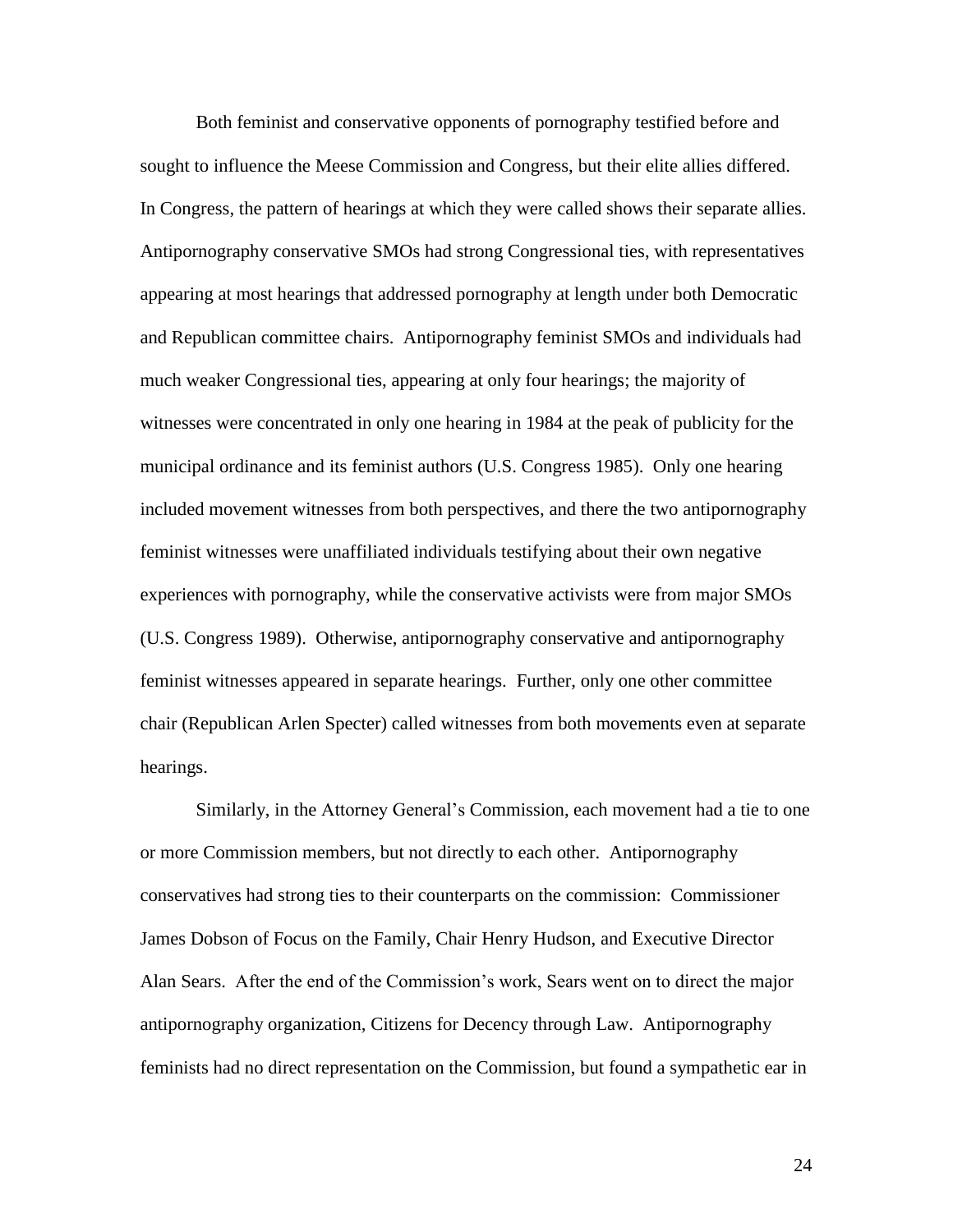Commissioner Frederick Schauer. While WAP suggested potential witnesses to the Commission Chair, the group never established the kind of link to him that the conservative organizations enjoyed.<sup>9</sup>

Despite their ties to elites who were tied to each other, these indirect ties between SMOs and leaders in each movement did not facilitate deeper coordination. This relationship, based on working with separate elite allies in the same contexts, differs from coalitions, in which SMOs work together to influence the same elites or work together to influence allies from different policy domains such as labor and the environment (Borland 2010; McCammon and Van Dyke 2010; Obach 2004). Because conservatives' allies were stronger and more numerous, antipornography feminist influence was limited. Again in contrast to coalitions, each group sought to advance their interest over the other's even as they converged in their opposition to pornography.

### [C] Frames

Activists from the two movements who testified before Congress and the Commission articulated their own movement's frames for understanding and opposing pornography. Their testimony clearly illustrates these distinct frames, as well as instances of overlap and borrowing over time. Antipornography feminists emphasized the pervasiveness of rape, child sexual abuse, and domestic violence, the ubiquity of male power, and the centrality of pornography to women's subordination. In a typical example, quoted prominently in the Commission's Final Report, leader Andrea Dworkin decried the misogyny in pornography and its effects on women as a class: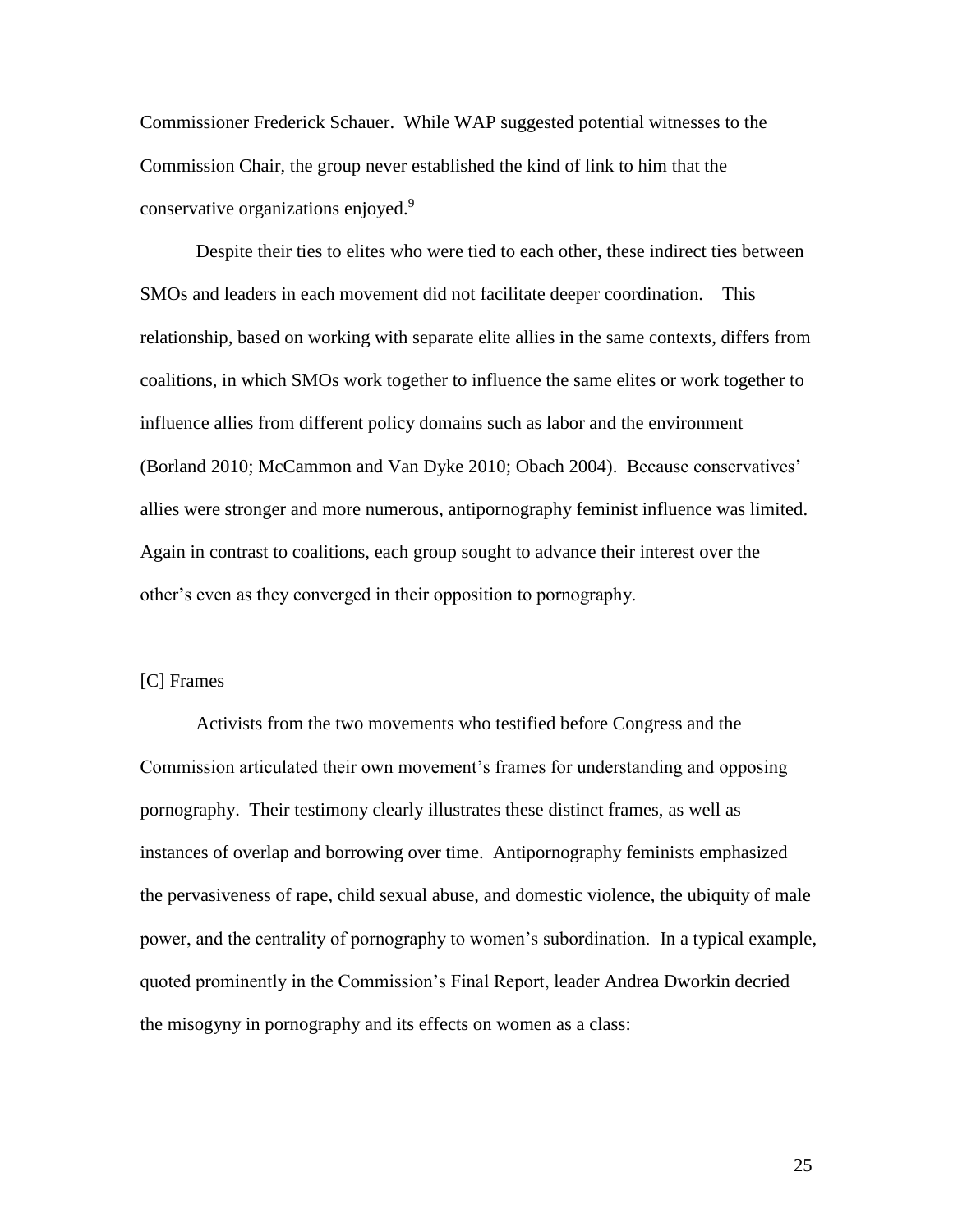I live in a country where if you film any act of humiliation or torture, and if the victim is a woman, the film is both entertainment and it is protected speech. Now that tells me something about what it means to be a woman citizen in this country, and the meaning of being second-class.… [Pornography] keeps us socially silent, it keeps us socially compliant, it keeps us afraid in neighborhoods; and it creates a vast hopelessness for women, a vast despair (Attorney General's Commission on Pornography 1986:198-199).

The antipornography feminist frame consistently emphasized women's subordination and pornography's role in it. For example, at a 1984 Senate hearing on the "Effect of Pornography on Women and Children," Dorchen Leidholdt, a leader of WAP, laid out the antipornography feminist critique of pornography, in dialogue with Subcommittee Chair Arlen Specter:

Ms. Leidholdt. … these [pornographic] magazines may indeed be sex discrimination, may indeed foster the second-class status of females in the society….

Senator Specter. Excuse me. You think that women as a class are…having their legal rights violated by the way women are depicted in magazines like Playboy? Ms. Leidholdt: I think we are having our civil rights violated and I also think that we are also having our human rights violated because much pornography literally depicts the torture of women….

Senator Specter. And it leads to abuse of women by people in society who read the magazines?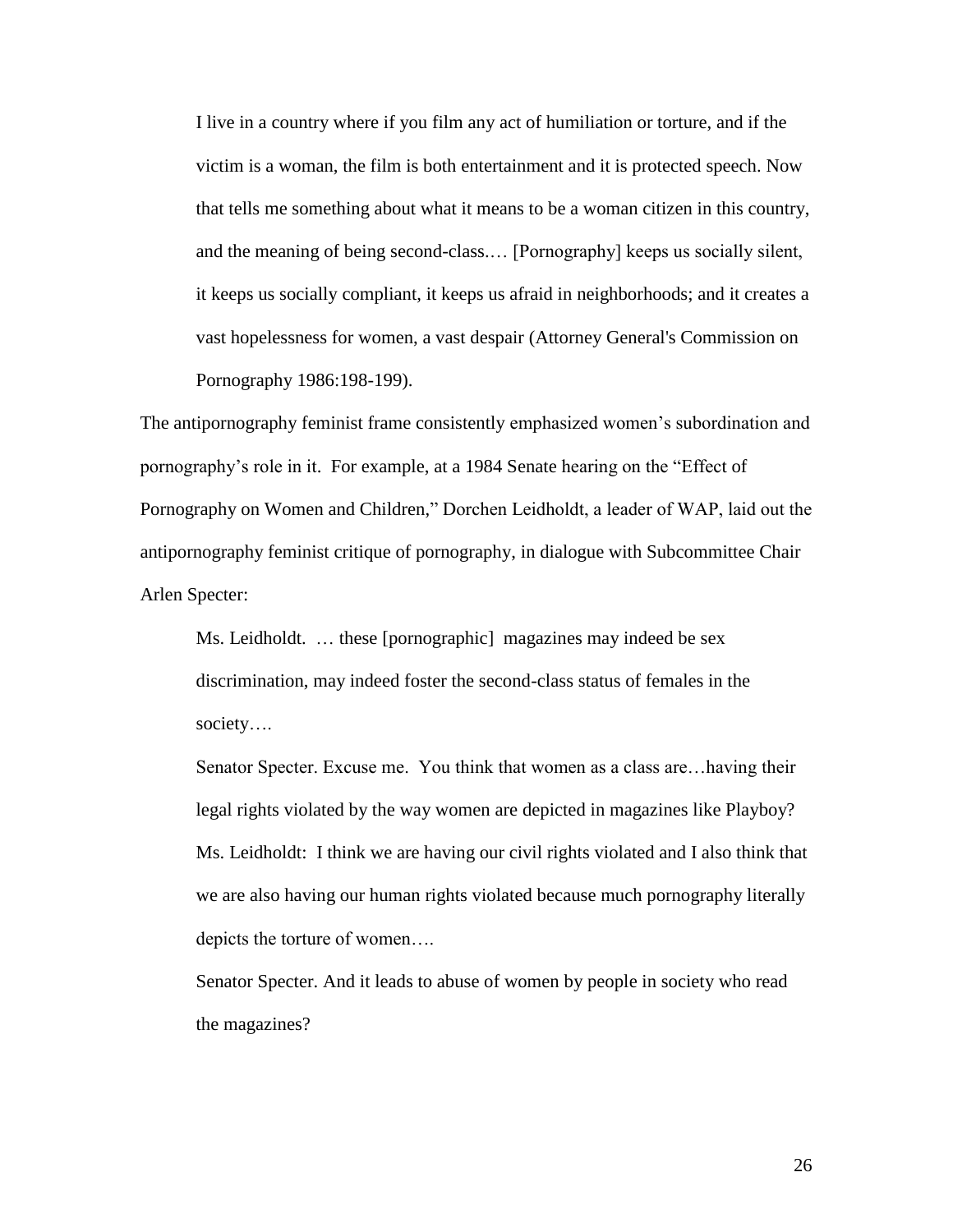Ms. Leidholdt. I think it leads to very systematic sexual abuse of women and children and I also think it keeps women as second-class citizens. It keeps women inferior. It keeps men perceiving and treating women as inferior and therefore it keeps us inferior in society.

When Specter asked Leidholdt if "these magazines" were obscene, Leidholdt critiqued the obscenity frame for not focusing on harm to women (U.S. Congress 1985).

In contrast, conservative antipornography witnesses espoused their own position but sometimes also borrowed from antipornography feminist frames (Vance 1990). Some witnesses took straightforward conservative positions, testifying against pornography based on its effects on morality and family life, causing men to deviate from their roles as providers and husbands into an obsession with sexual deviation that they imposed on their wives and sometimes on their children. For example, Brenda MacKillop, a former Playboy bunny, described the negative effects of pornography on her: "*Playboy* is more than a pornographic magazine with pictures of naked women. It is a philosophy that enticed me to throw aside my Judeo-Christian ethic of no premarital sex and no adultery and to practice recreational sex with no commitments…. " (Schlafly and United States Attorney General's Commission on Pornography 1987:92-93).

Other conservatives melded the frames, mostly between 1984 and 1988, during the peak of antipornography feminist mobilization when they were exposed to the feminist frame through their indirect contact on the Commission and the local ordinance campaigns. Conservative activists briefly highlighted the "harm" that pornography did to women, pointing to pornography's effects on women as a moral justification for steppedup action against pornography. But despite borrowing the notion that women were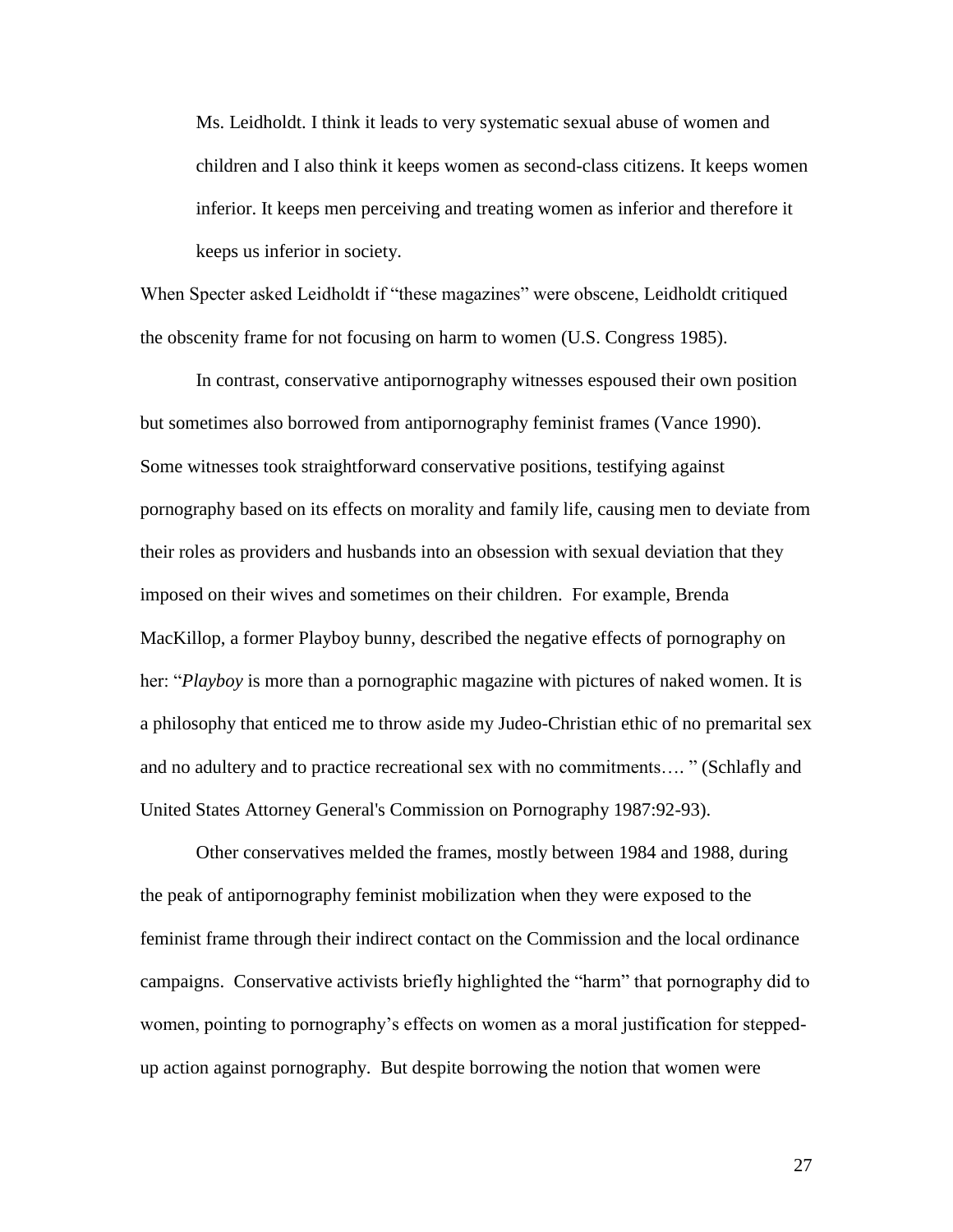harmed by pornography, the conservative frame based the argument about pornography's harms on a religious conservative morality rather than on feminist critiques of sexism. For example, in 1987 Alan Sears (then Legal Counsel for Citizens for Decency through Law and formerly the Commission's Executive Director) testified before the Democraticcontrolled House "Hearing on Women, Violence, and the Law." Sears combined selected parts of antipornography feminist frames with conservative themes, emphasizing a range of harms that pornography produced for women: "loss of jobs or promotions, sexual harassment at the workplace, financial losses, defamation, loss of status in the community, the promotion of racial hatred, the loss of trust within the family…. the related divorces, the promiscuity, compulsive masturbation, prostitution and other sexual harassment" (U.S. Congress 1988). Only "sexual harassment" and "promotion of racial hatred" are clearly taken from antipornography feminist critiques. The remaining harms referred to effects on men who use pornography and thus on their wives and families; loss of jobs, for example, referred to job loss due to compulsive pornography use, a common theme in the religious conservative press. The remedy Sears suggested, in marked contrast to antipornography feminist demands, was increased enforcement of existing obscenity statutes.

Conservatives' incorporation of antipornography feminist frames was short-lived. By a 1988 hearing, Sears cited negative effects on the "health of women," but defined these effects through conservative morality. Rather than focusing on violence against women, he emphasized the negative effects of gay sex on family life, claiming that married men who go to adult bookstores and have sex with other men, "after having anonymous sexual activity and exposing themselves at great risk to sexually transmitted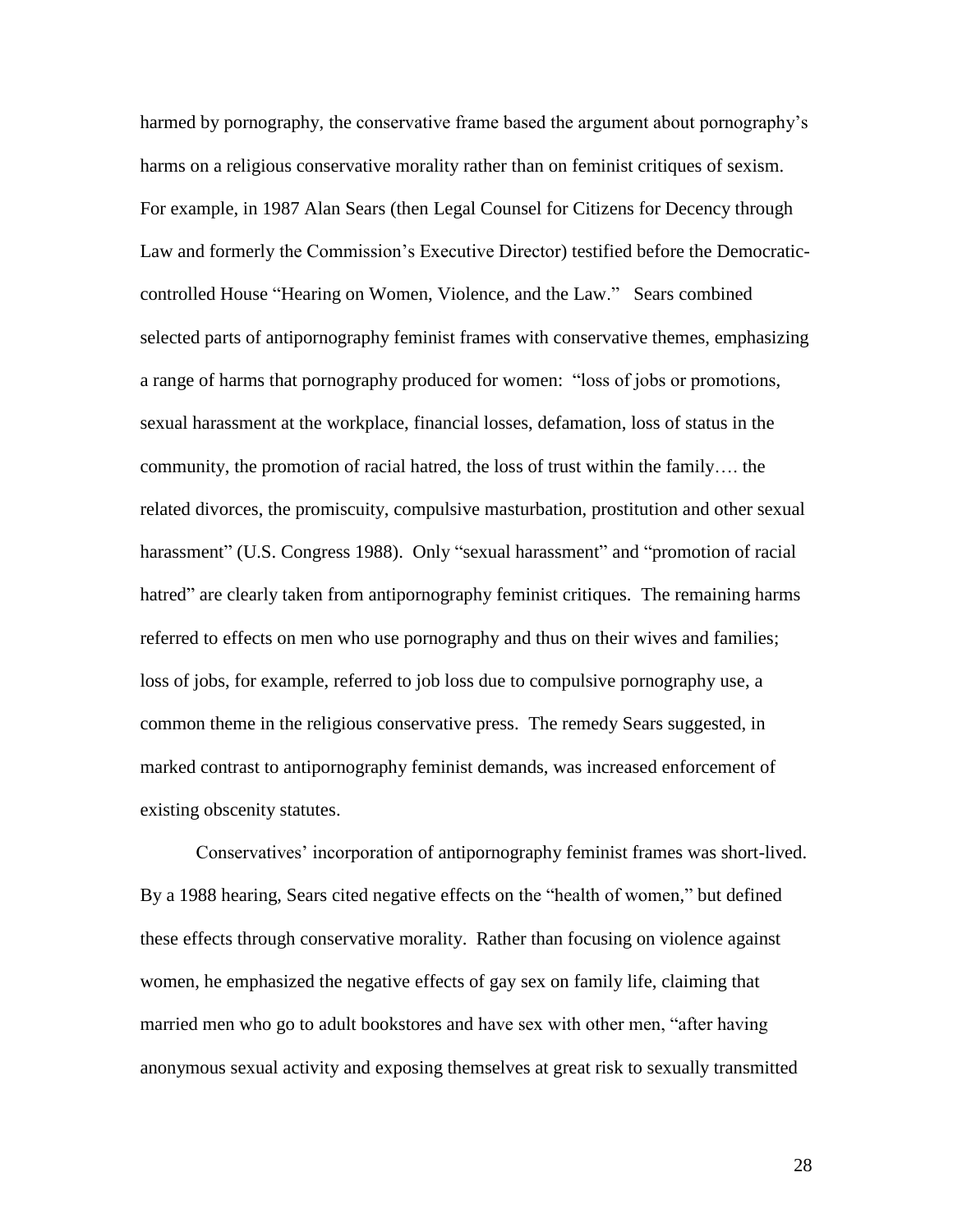diseases, including…. AIDS, then return to their homes and further transmit these diseases to their innocent family or girl friends" (U.S. Congress 1989). Similarly, antipornography conservative Jerry Kirk, explaining his commitment to working against pornography, summarized the "victims" on whose behalf he worked, proclaiming, "Every one of those little children, every one of those young people, and women, and marriages, and families are worth it" (U.S. Congress 1989). While women were one of the categories of victim, they were one among many and the antipornography conservative concern with marriage, family, and children was prominent.

In sum, in contrast to coalitions, where SMOs develop agreed-upon frames (Gilmore 2008; Van Dyke and McCammon 2010), antipornography feminists did not employ conservative frames, but consistently opposed them. Antipornography conservatives, meanwhile, strategically emphasized pornography's harms to women alongside its other ills, but in terms of degradation rather than oppression. Conservatives adopted this language because of their exposure through the ordinance campaigns, showing how collaborative adversarial relationships can influence frames. Yet they did not retain these frames over time, but rather deployed them strategically when antipornography feminist mobilization was highest, likely, Whitney Strub (2011) suggests, as an attempt to cast pornography as more than a rightwing issue.

## [C] Policy Goals

Although they shared the broad goal of eliminating pornography, the two movements advocated different specific policies federally: zoning and obscenity prohibitions vs. codifying the view that pornography violated women's civil rights. As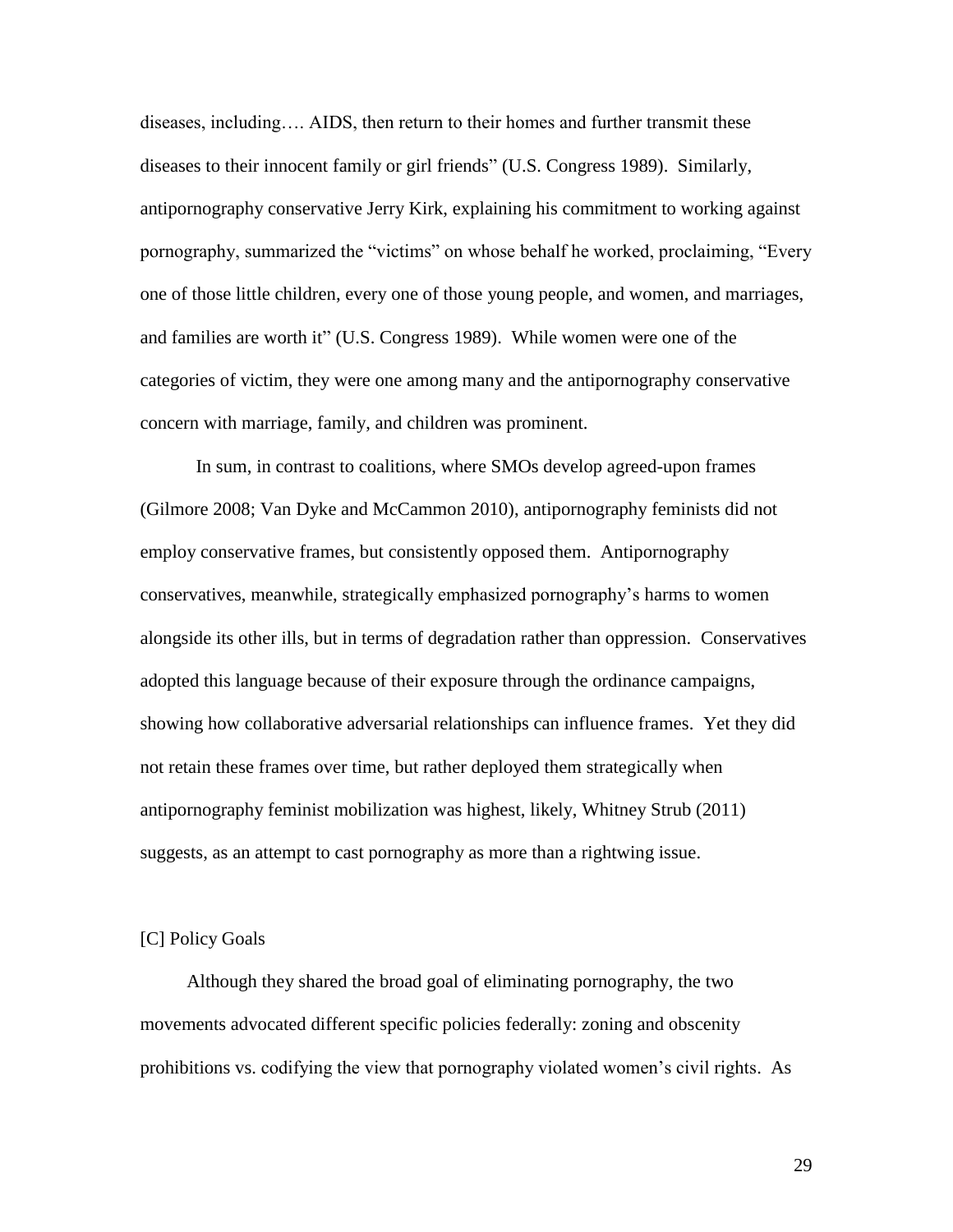we have seen, antipornography feminists promoted the civil rights approach and critiqued obscenity and zoning law in both Congressional hearings and before the Commission. Conservative activists sought to attack pornography by any means, but after the Indianapolis civil rights ordinance was deemed unconstitutional in 1986, they abandoned it and focused on obscenity and zoning, which antipornography feminists continued to oppose. Legislation introduced during this period paralleled conservative policy goals, aiming to expand obscenity law around specific categories, such as child pornography, and new media, such as telephone, video, cable TV, and computer pornography. Antipornography conservative organizations – but not antipornography feminists – testified in favor of this legislation and covered it favorably in conservative publications.

Legislation against pornography, whether based on MacKinnon and Dworkin's civil rights approach, obscenity law, or zoning, has been subject to extensive litigation. The amici curiae briefs filed on these cases show little collaboration between antipornography feminists and conservatives. The Indianapolis ordinance case is the only one in which antipornography feminists and conservatives filed briefs on the same side of the same case. The only supporting amicus curiae brief at the district level for that case was a joint brief from Catharine MacKinnon and Linda Marchiano, whose account of violent coercion into performing in the pornographic film "Deep Throat" had been widely publicized and who likely only signed the brief (*American Booksellers Association v. Hudnut* 598 F. Supp. 1316 [S. Dist. Ind. 1984]). But at the appellate level, Morality in Media and other antipornography conservative organizations filed briefs, as did MacKinnon (*American Booksellers Association v. Hudnut* 771 F.2d 323 [7th Cir. 1986]).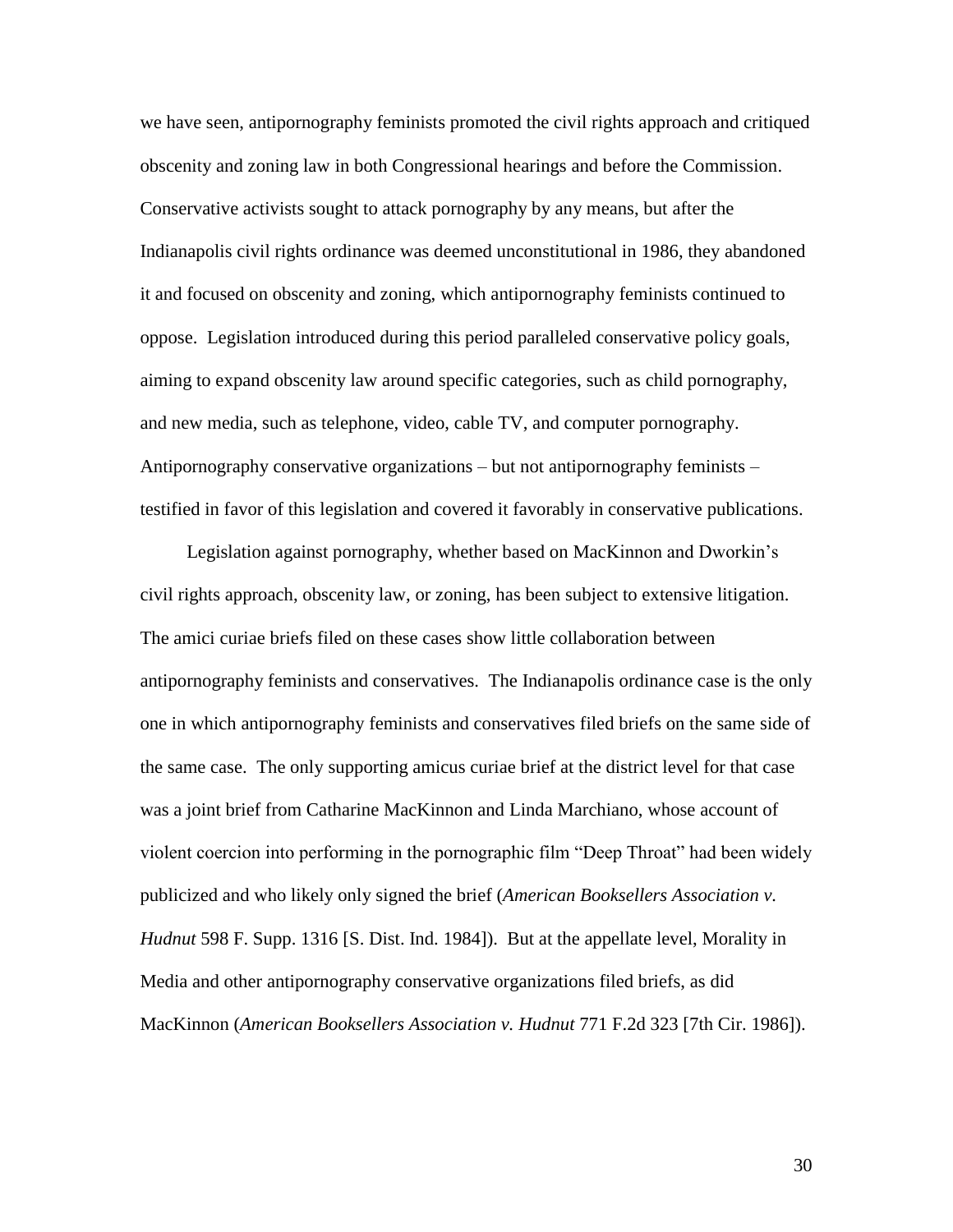In contrast, eight cases before the Supreme Court focused on pornography between 1981-1991, for which forty amici curiae briefs were filed by non-governmental parties. Of these, eleven supporting increased measures against pornography were filed by religious conservative antipornography organizations, four by ideologically neutral organizations dealing with child pornography, and one by Marchiano with a non-feminist lawyer. Most remaining briefs opposed expansion of antipornography law. No briefs were filed by antipornography feminist organizations or individuals. Antipornography feminists' abstention reflected the cases' orientation around conservative policy goals. The cases dealt with attempts to expand zoning restrictions or obscenity law, such as by seizing profits through RICO, forbidding nude barroom dancing, expanding definitions of child pornography, or making telephone sex lines illegal. These were approaches that antipornography feminists opposed.

In sum, while feminists and conservatives had supported the same municipal legislation, once the civil rights ordinance was ruled unconstitutional, they divided. Conservatives reverted to their previous policy goals and found support from the policy recommendations of the Attorney General's Commission on Pornography and the Justice Department's stepped-up obscenity enforcement (Strub 2011), while antipornography feminists continued to push for legislation based on how pornography oppressed women. A coalition, in which the parties share specific goals, ideology, collective identity, or frames, would entail support for at least some of the same policy goals. Collaborative adversarial movement actors who agree on a specific policy goal, such as opposing the Patriot Act or the Defense Against Marriage Act, are more likely to file joint or concurring amicus briefs even if their broader goals diverge. In the pornography case,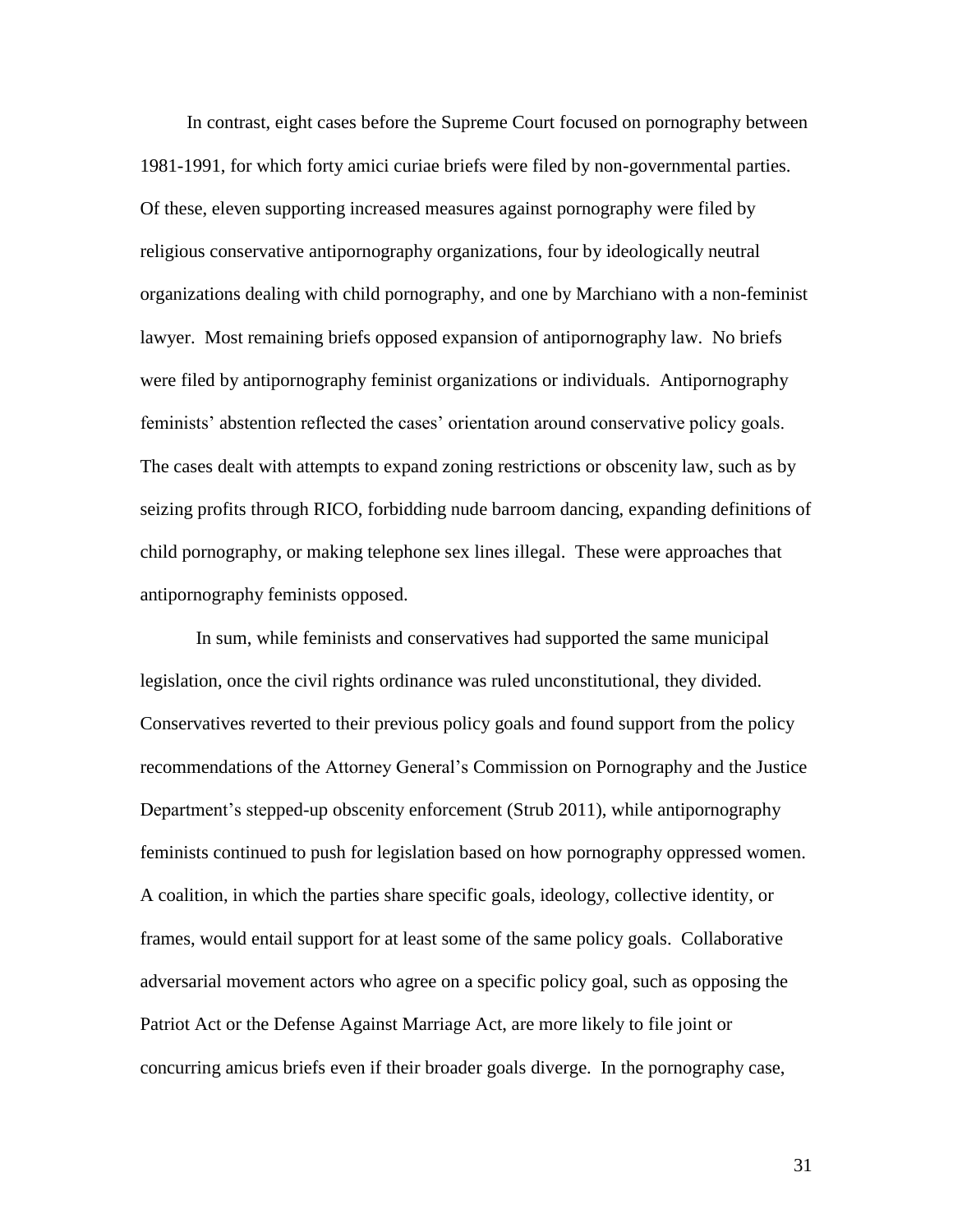the parties instead agreed on a broad goal but not on the specific policies through which to achieve it.

### [A] Discussion

The case of antipornography feminism and antipornography conservatism illustrates one path for non-coalitional relationships between opposed movements. Actors in the two movements partially collaborated along some of the dimensions of social movements identified in Table Two, opposed each other on others, and ran along parallel but separate tracks on others. Their interaction and strategies for managing tension varied by campaign and arena and changed over time. The two movements' relationship has some things in common with coalitions: they targeted some of the same institutions, shared a general goal, and sometimes borrowed frames. It has some things in common with opposing movements: each sought to advance their own point of view over the other's, disputed the other's claims, had different political allies, and saw their goals as contributing to diametrically opposed agendas. Ultimately, the lack of fit with these analytical categories points to the limitations of the categories for understanding social movements' relationships with each other.

I have argued for a broader and more precise framework for understanding movements' relationships with each other that has three components. First, types of relationships between social movements are distinguished based on the intersection of the extent of their interaction and their congruence in ideology and collective identity. Collaborative adversarial relationships, although probably less common than coalitions or opposing movements, are an important type. Second, movements' interaction or overlap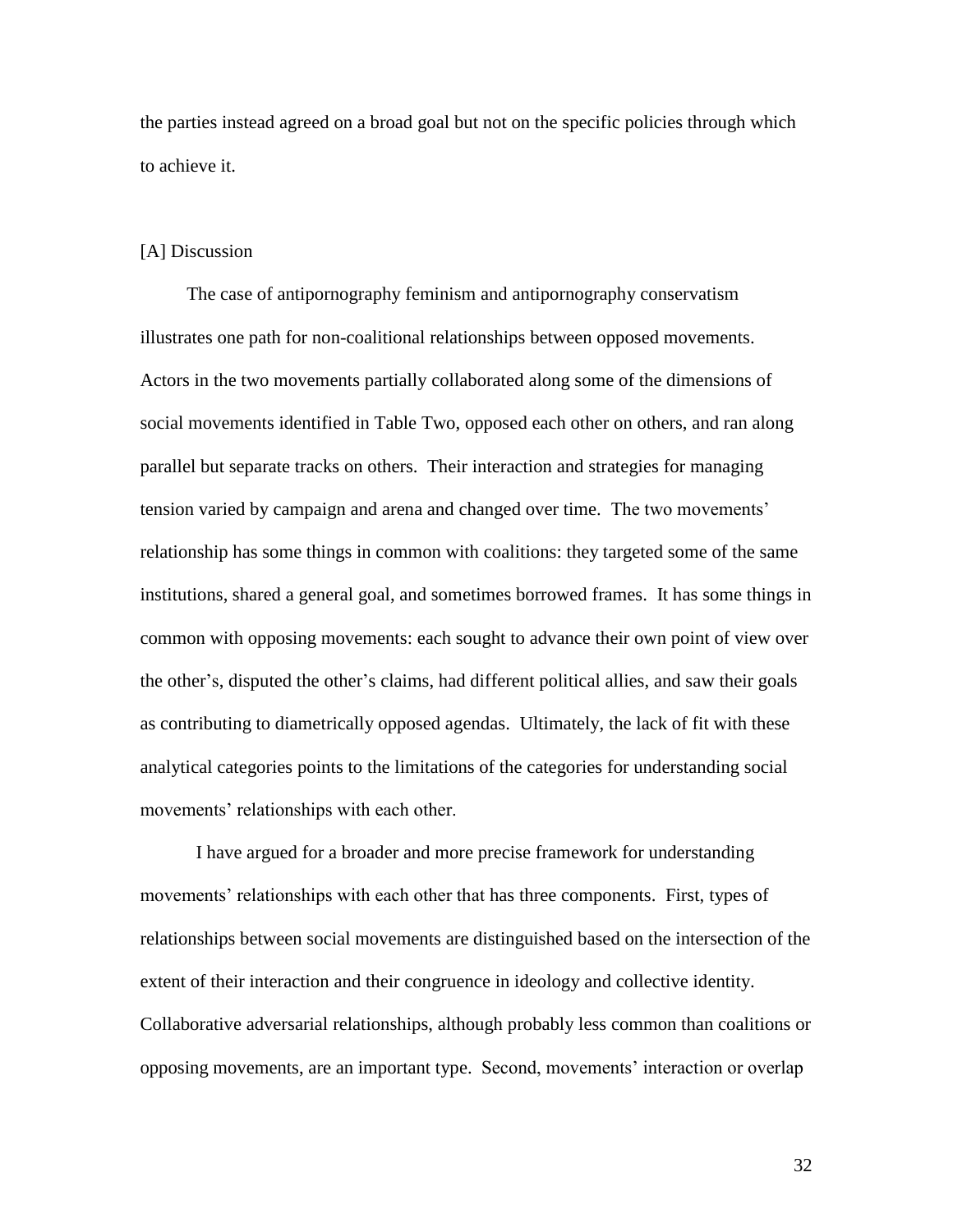with each other should be analyzed across multiple dimensions. Regardless of the type of relationship, social movements can vary in the dimensions along which they converge. Third, these relationships are interactive, change over time, and take shape in the context of larger social movements that are themselves coalitional.

Seemingly-unlikely relationships between ideologically opposed social movements are not uncommon. Such interactions include those between disability and anti-abortion activists, evangelicals and progressives on the environment and the death penalty (Smith 2008), civil libertarians on the left and the right, conservatives and liberals on same-sex marriage (Barbaro 2011), nationalist industrialists and leftists against globalization (Peterson 2000). They occur around human trafficking (Bernstein 2010), charter schools (Beem 2001), homeschooling (Stevens 2003), opposition to geneticallymodified organisms and agribusiness, a variety of prison and inmate labor issues (Smith 2008), child sexual abuse (Whittier 2009), and victim's rights (Rentschler 2011).

Such non-coalitional movement interactions can take various forms, depending on which movement dimensions overlap. In the antipornography case, leaders but not SMOs occasionally cooperated covertly; the sides did not coordinate tactics, but sometimes shared frames and partially shared a goal. But these dimensions can combine in various ways. For example, rank and file members might interact cooperatively within a neighborhood, while leaders and organizations formally oppose each other. Ideologically neutral organizations such as the American Civil Liberties Union might facilitate collaboration between ideologically-opposed groups, such as those on the Right and Left opposing drones. In addition to the dimensions of overlap, actors vary in their strategies for managing the inherent tensions of the relationship. The antipornography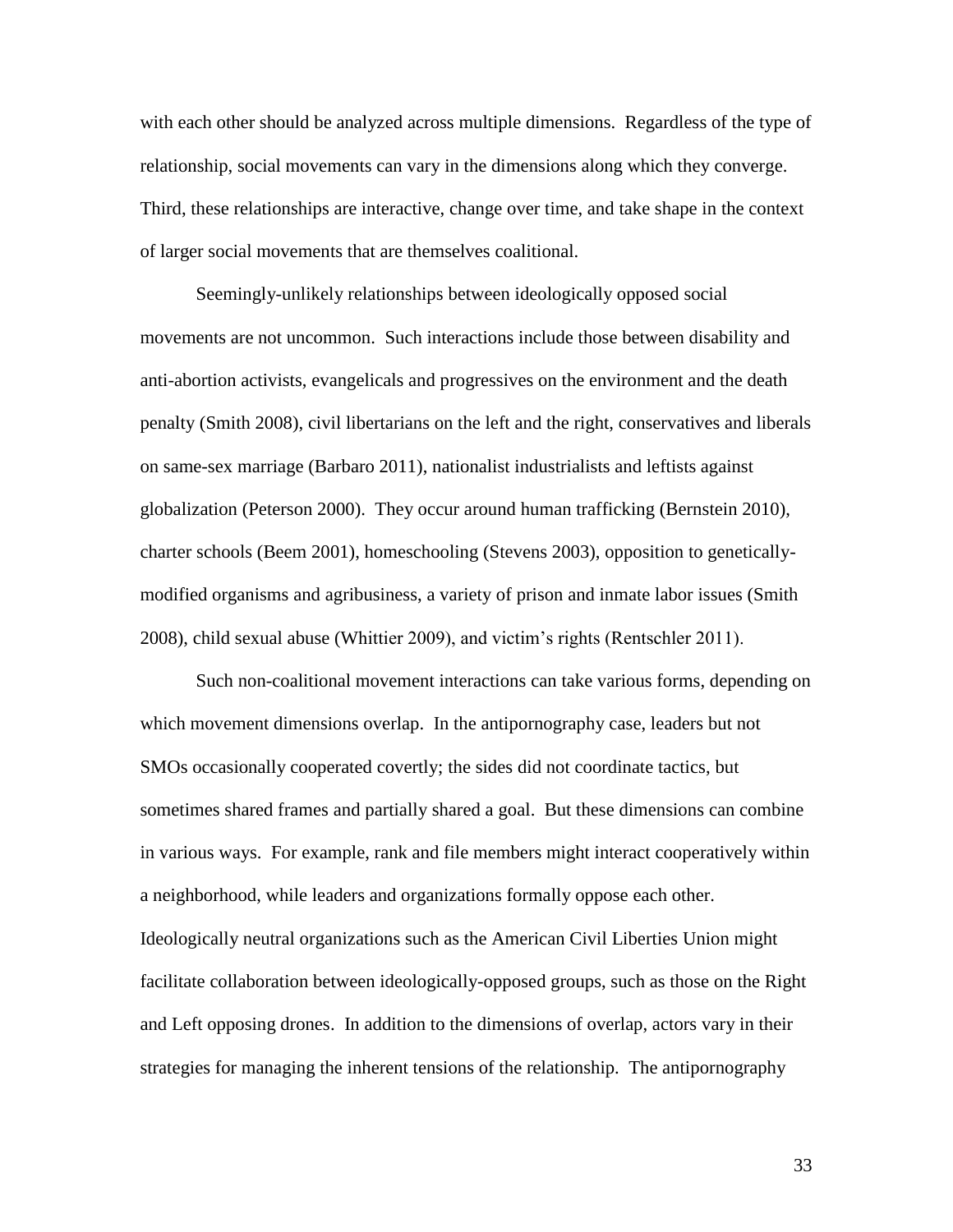groups used a variety of distancing strategies, including backstage interaction, mobilizing in separate times and locations, advocating different policies, and simply not interacting. Both sides, but especially feminists, sought to defend their reputations against charges of betrayal from their parent movement. Their relationship changed even over a relatively short period as both sides assessed the advantages and risks of collaboration and strategic borrowing. These are likely to be common tensions and they shape such relationships' form, duration, and intensity.

Re-conceptualizing such relationships outside the framework of coalitions allows us to better explain interactions in which the parties simultaneously oppose each other and work together. As I have suggested, the factors that influence coalitions' origins, collaborative form, work with elites, frames, and outcomes are different from those that influence collaborative adversarial movements. Whereas coalitions emerge from network ties and ideological congruence (Van Dyke and McCammon 2010), adversaries, who have neither ideological congruence nor robust network ties, may be brought together by political opportunities around specific issues or a broad-based threat (as in revolutions). Unlike the opportunities and issues that coalitions engage, however, those that facilitate non-coalitional relationships must be ideologically capacious (that is, possible to interpret from divergent points of view, such as religious freedom) or ideologically neutral, such as a locally focused issue. Whereas coalitions develop "rules and institutional arrangements" for their cooperation, share resources, lend each other credibility, and explicitly work together on events or ongoing projects (Levi and Murphy 2006: 658; Van Dyke and McCammon 2012), collaborative interactions between adversaries do not. They do not develop a coordinating structure, rarely share resources, undermine the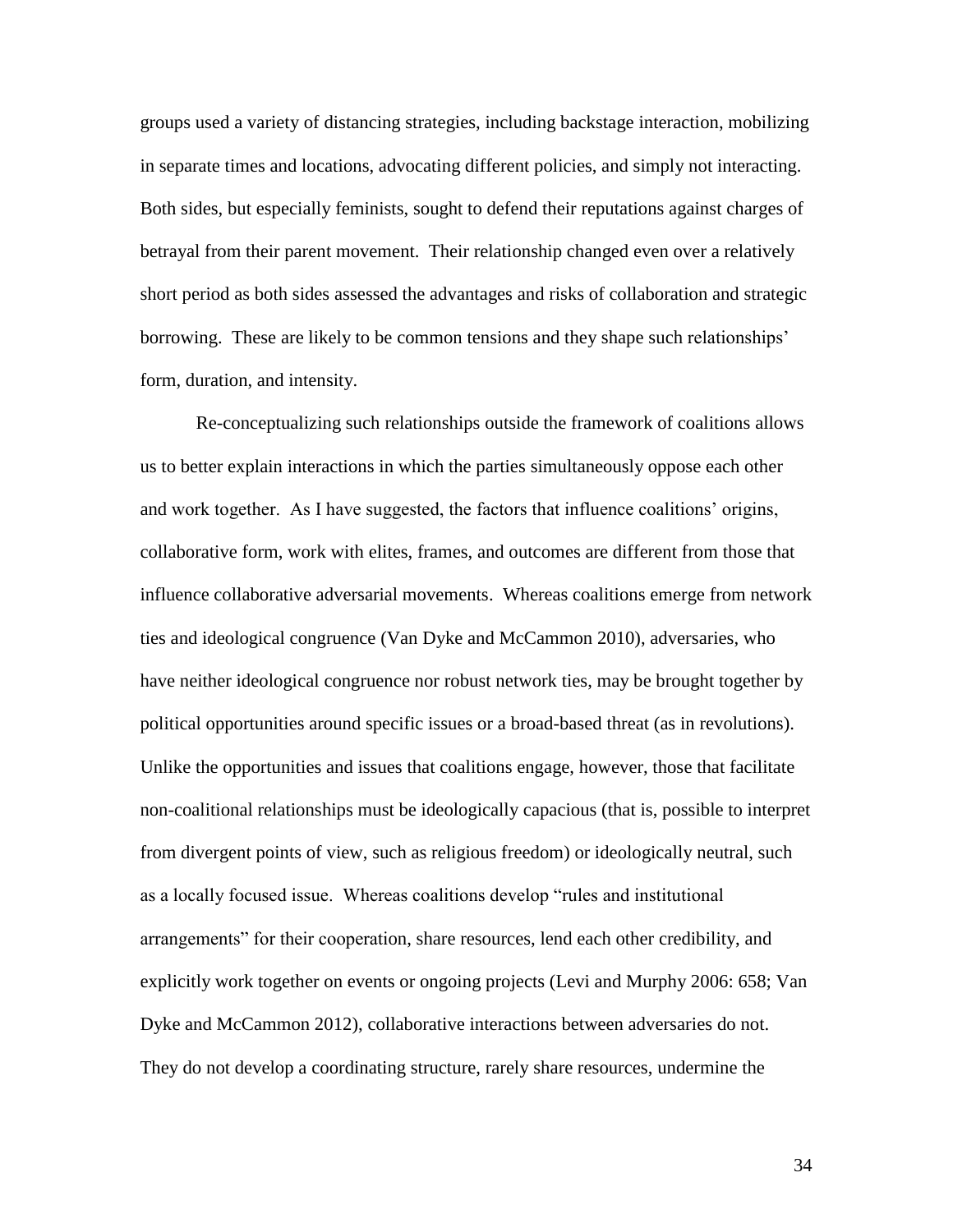other's credibility as often as they strengthen it, and work together on particular campaigns even as they work separately or oppositionally on others.

Policy outcomes for such groups, unlike coalitions, reflect the relative strength of the parties and their allies and typically tilt toward one member over the other. In the case of pornography, the power and influence of the religious right within the state shaped antipornography feminists' and conservatives' relative influence. While antipornography feminists made claims, conservative control of the state kept them as outsiders and limited their outcomes. Antipornography conservatives had more influence via their ties to the Republican-controlled Senate, Presidency, and Justice Department. Because collaborative adversarial movements share a goal in a specific campaign but often oppose each other's other larger goals, outcomes must be assessed both for the collaboration and for each participant, in contrast to assessing outcomes for coalitions or for opposing movements. To be sure, such campaigns are likely less effective than those organized through coalitions. Without organizational structures to coordinate joint action or shared frames, members often work at cross-purposes. While their breadth potentially promotes wider support, allying with the enemy can also diminish support, as happened with feminist opposition to anti-pornography feminism.

Outcomes for participants also differ from coalitions and countermovements. Unlike countermovements, participants may influence each other's frames and goals. Unlike coalitions, they can lead to threat to participants' reputation and conflict or even factionalization within their parent movements. The implications for the larger social movement sector are therefore starkly different from those of coalitions. Collaborative adversarial relationships may dissolve over time and participants return to opposition, but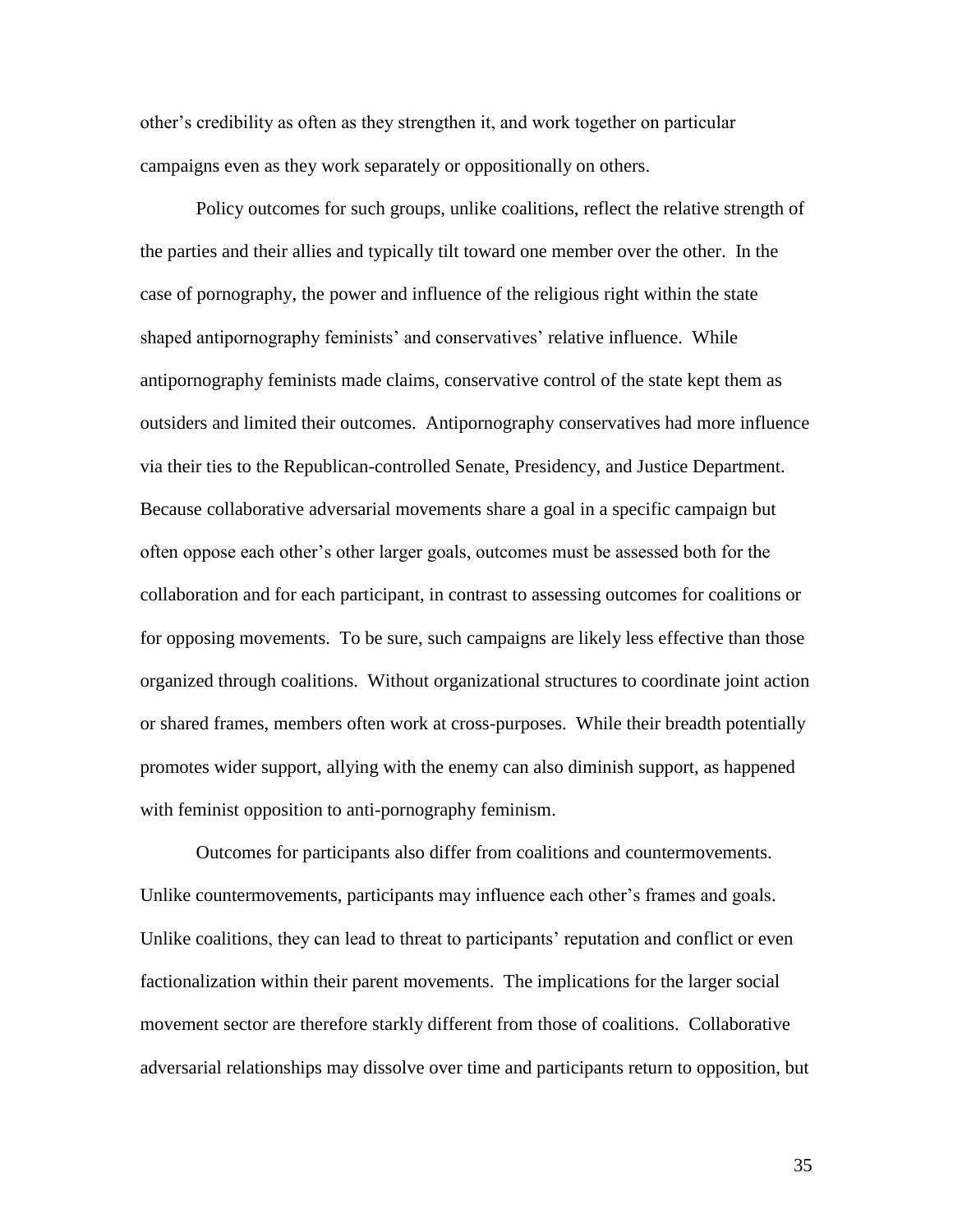the fractures between participants and their parent movements can persist. Alternately, the participants might ally more closely over time and influence larger movement realignments.

Understanding strange bedfellows around pornography as collaborative adversaries, as described here, rather than as a coalition changes our understanding of this movement. It was the feminist antipornography movement's interaction with the conservative state, more than with conservative SMOs, that led to the allegations of a coalition between feminists and the right (West 1987). But although movements can form coalitions with state actors, such as sympathetic Party members (Almeida 2010), this was not a coalition with the state, but rather an effort by anti-pornography feminists to influence policy outcomes that occurred when conservative activists were attempting to do the same. The inclusion of both movements' frames in state discourse during the 1980s was the result of their simultaneous influence on the state, with antipornography conservative influence dominating due to their stronger state influence (Diamond 1995; Vance 1990). Similarly, feminists and moral conservatives have often interacted, historically and in the present, around moral reform, child abuse and neglect, sex work, and human trafficking (Bernstein 2010). Rather than viewing such interactions as necessarily coalitional, considering the changing and complex nature of non-coalitional interactions can deepen the questions we ask about their emergence and change over time, enrich our understanding of their interactions, and change how we assess outcomes.

Further research into the origins, forms, dynamics, and consequences of interactions between unlikely partners should show their variety and patterns. They may be more or less opposed to each other, with relationships at different points on a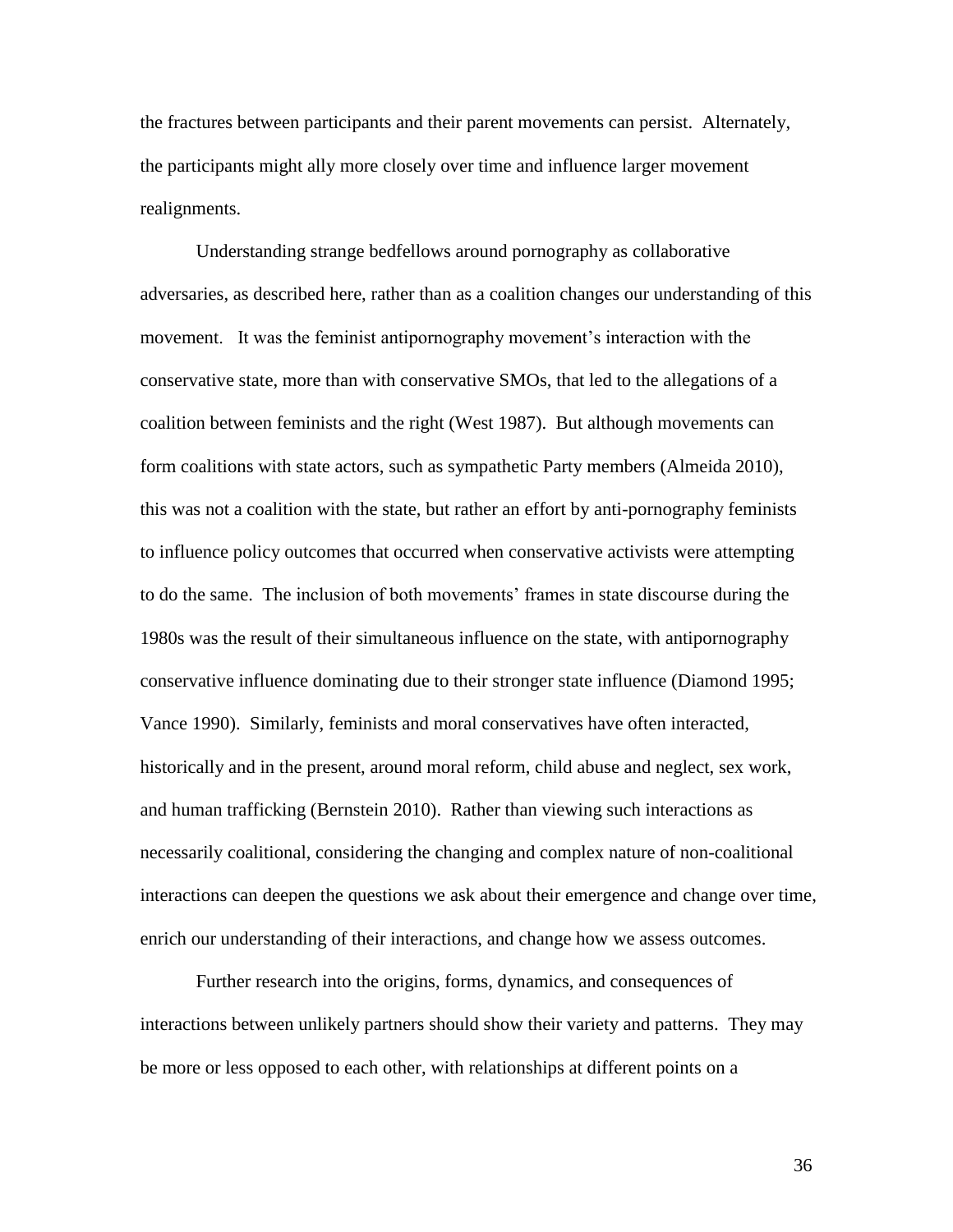continuum between collaborative adversarial movements and coalition. Coalitions between relatively distant but not opposed movements, such as labor and environmental organizations, may also share similar dynamics (Obach 2004). A research program examining the causes, nature, and outcomes of coalitions is well underway (Van Dyke and McCammon 2010). We need to develop a similar research program for other types of movement interaction. Coalitions in the classic sense are probably more common, but broadening our analytical lens allows us to understand movements' relationships with each other more thoroughly.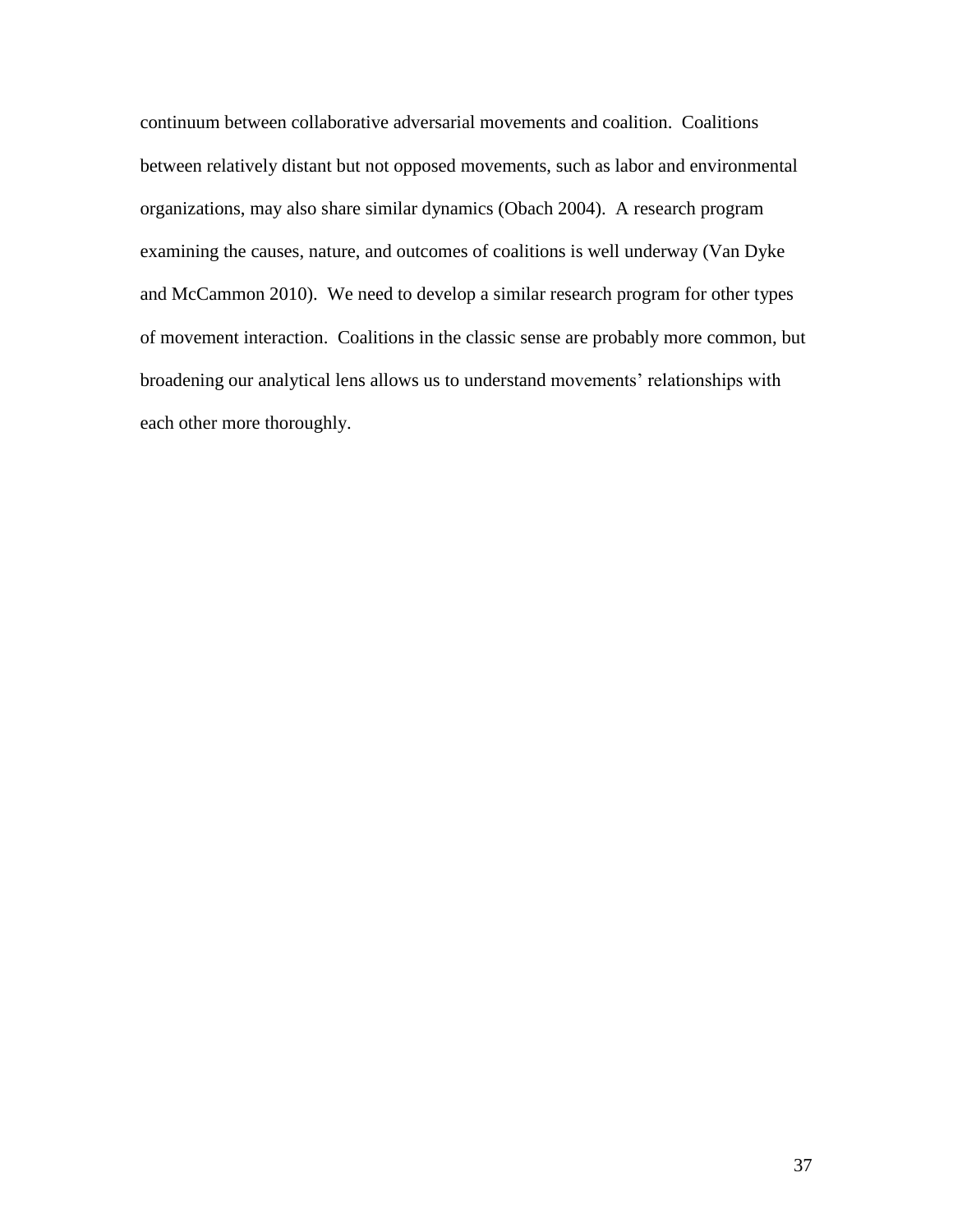| <b>Interaction between</b><br><b>Social Movements</b> | <b>Congruence of Ideology and Collective Identity</b> |                        |                                           |
|-------------------------------------------------------|-------------------------------------------------------|------------------------|-------------------------------------------|
|                                                       | Congruent                                             | <i>Neutral</i>         | <i>Opposed</i>                            |
| Interaction toward shared<br>goal                     | Coalition                                             | Pragmatic<br>coalition | Collaborative<br>adversarial<br>movements |
| No direct interaction                                 | Spillover                                             | Disengaged             | Detente                                   |
| <i><b>Opposition</b></i>                              | Niche<br>competitors                                  | Pragmatic<br>opponents | Opposing<br>movements                     |

# **Table One: Types of Movement Relationships**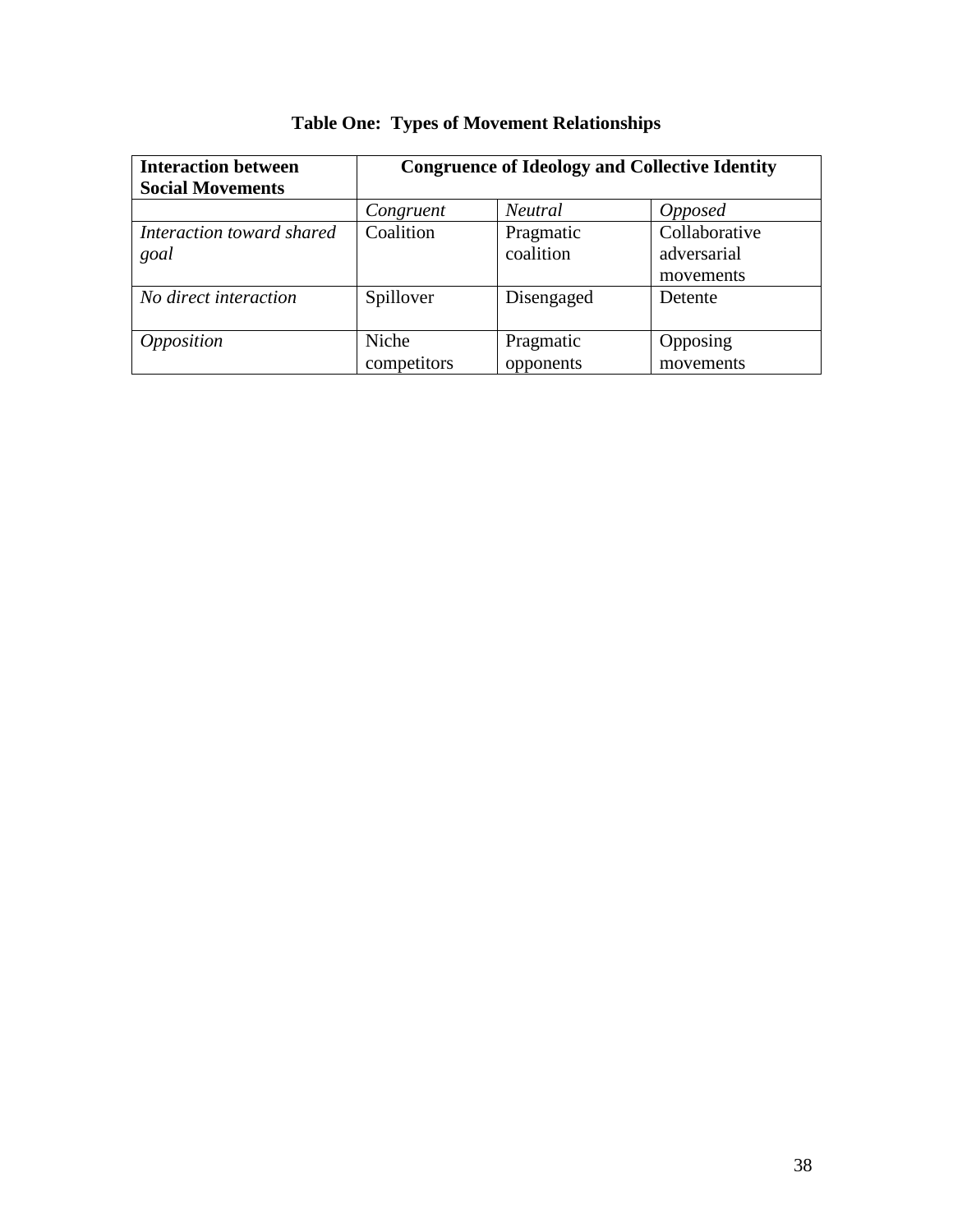# **Table Two: Dimensions of Movement Interaction, Anti-pornography Feminists (APF) and Anti-Pornography Conservatives (APC)**

| <b>Movement</b><br><b>Dimension</b>     | <b>Type of Interaction or Compatibility</b> |                                                                                                   |                                                                                                  |  |
|-----------------------------------------|---------------------------------------------|---------------------------------------------------------------------------------------------------|--------------------------------------------------------------------------------------------------|--|
|                                         | Overt,<br>substantial                       | Covert, Partial                                                                                   | None or opposition                                                                               |  |
| Social<br>Movement<br>Organizations     |                                             | Some<br>conservative<br>paper members of<br><b>Women Against</b><br>Pornography                   | No overlap or coordination<br>between SMOs                                                       |  |
| Leaders or<br>movement elites           |                                             | Covert around<br>Indianapolis<br>ordinance; partial<br>around Attorney<br>General's<br>Commission |                                                                                                  |  |
| Social ties or<br>movement<br>community |                                             |                                                                                                   | Separate                                                                                         |  |
| Ideology                                |                                             |                                                                                                   | Different and opposed                                                                            |  |
| Collective<br>identity                  |                                             |                                                                                                   | Different and opposed                                                                            |  |
| Frames                                  |                                             | APCs used parts<br>of APF frames                                                                  | APFs opposed APC frames;<br>APCs used religious and moral<br>arguments                           |  |
| Collective<br>action                    |                                             |                                                                                                   | Separate                                                                                         |  |
| Specific issue<br>and goals             | Shared:<br>eliminate<br>pornography         |                                                                                                   | Disagreed on zoning and<br>obscenity law                                                         |  |
| Overall Goals                           |                                             |                                                                                                   | Different and opposed: women's<br>liberation vs. strengthened<br>families and religious morality |  |
| Elite allies                            |                                             | Some overlap,<br>mostly separate                                                                  |                                                                                                  |  |
| Other<br>movement<br>allies             |                                             |                                                                                                   | Separate and mutually opposed                                                                    |  |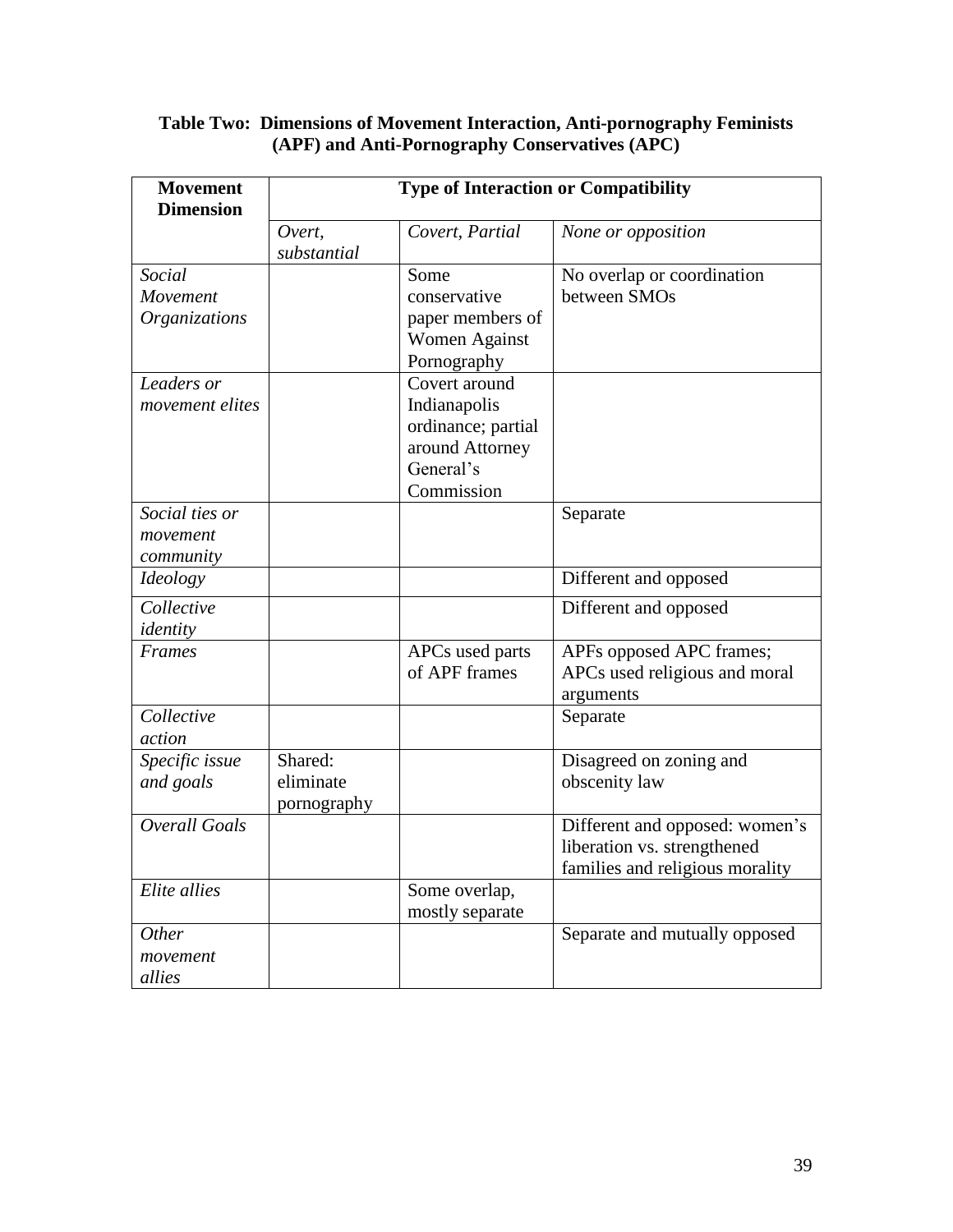#### REFERENCES

- American Booksellers Association v. Hudnut 1984. 598 F. Supp. 1316 (S. Dist. Ind.), retrieved 10/18/2013 from Lexis.
- American Booksellers Association v. Hudnut 1985. 771 F.2d 323 (7th Cir.), retrieved 10/18/2013 from Lexis.
- Allahyari, Rebecca A. 1997. "The Micro-Politics of Worthy Homelessness: Interactive Moments in [US] Congressional Hearings." *Sociological Inquiry* 67:59-71.
- Almeida, Paul. 2010. "Social Movement Partyism: Collective Action and Oppositional Political Parties." Pp. 170-96 in *Strategic Alliances: Coalition Building and Social Movements,* edited by Nella Van Dyke and Holly McCammon. Minneapolis: University of Minnesota Press.
- Attorney General's Commission on Pornography. 1986. *Final Report of the Attorney General's Commission on Pornography.* Nashville, TN: Rutledge Hill Press.
- Barbaro, Michael. 2011. "Behind N.Y. Gay Marriage, an Unlikely Mix of Forces." *New York Times*, April 26, A1.

Beem, Edgar A. 2001. "The Waldorf Way." *Boston Globe*, April 13, 13-14, 16-20.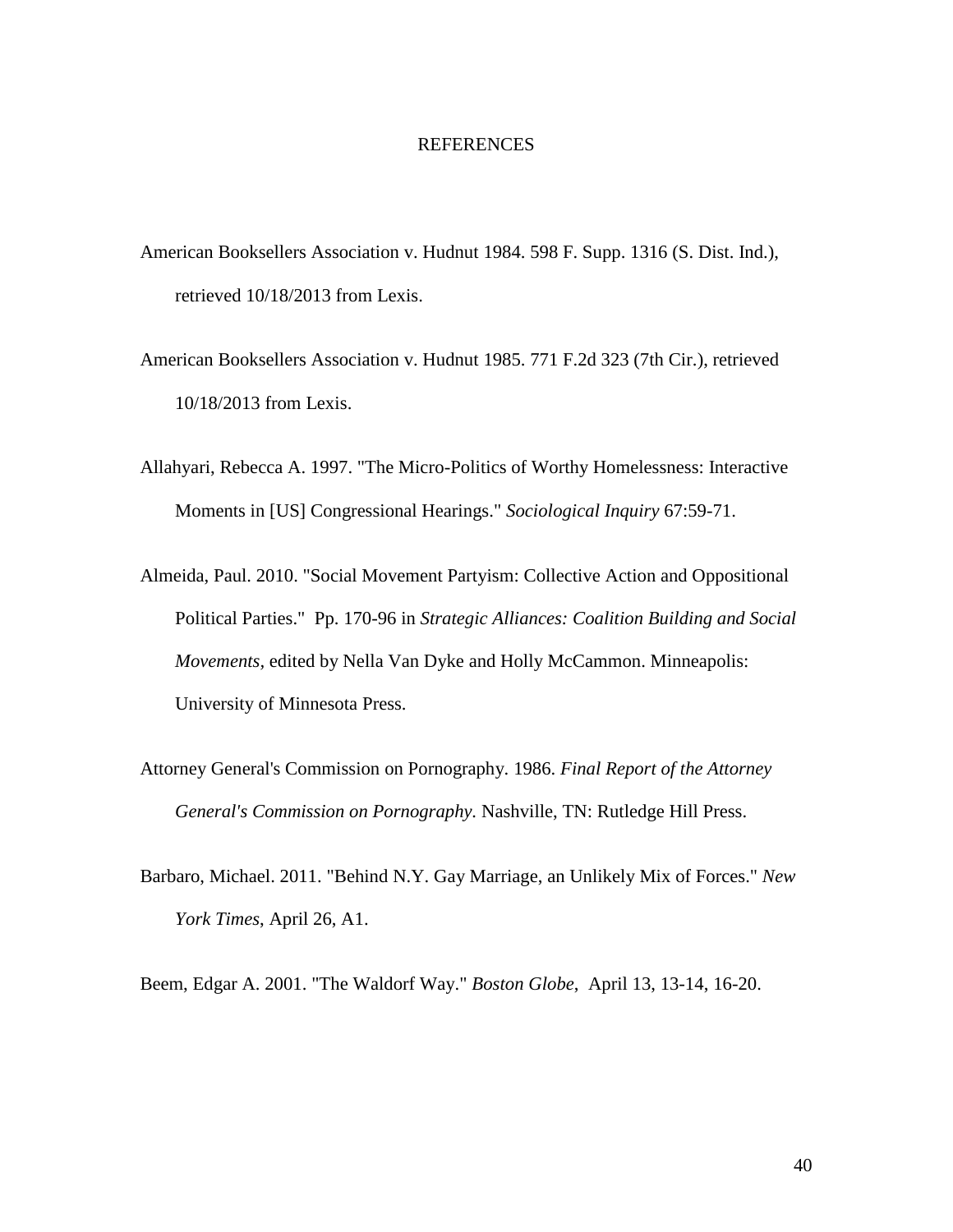- Bernstein, Elizabeth. 2010. "Militarized Humanitarianism Meets Carceral Feminism: The Politics of Sex, Rights, and Freedom in Contemporary Antitrafficking Campaigns." *Signs* 36:45-71.
- Bevacqua, Maria. 2008. "Reconsidering Violence Against Women: Coalition Politics in the Antirape Movement." Pp. 163-77 in *Feminist Coalitions: Historical Perspectives on Second-Wave Feminism in the United States,* edited by Stephanie Gilmore. Urbana and Chicago: University of Illinois Press.
- Borland, Elizabeth. 2010. "Crisis as a Catalyst for Cooperation: Women's Organizing in Buenos Aires." Pp. 241-265 in *Stragegic Alliances: Coalition Building in Social Movements,* edited by Nella Van Dyke and Holly McCammon. Minneapolis: University of Minnesota Press.
- Brasher, Holly. 2006. "Listening to Hearings: Legislative Hearings and Legislative Outcomes." *American Politics Research* 34:583,584-604.
- Brest, Paul and Ann Vandenberg. 1987. "Politics, Feminism, and the Constitution: The Anti-Pornography Movement in Minneapolis." *Stanford Law Review* 39:607,608- 661.
- Bronstein, Carolyn. 2011. *Battling Pornography: The American Feminist Anti-Pornography Movement, 1976-1986.* New York: Cambridge University Press.
- Brownmiller, Susan. 1999. *In our Time: Memoir of a Revolution.* New York: Delta/Dell Publishing.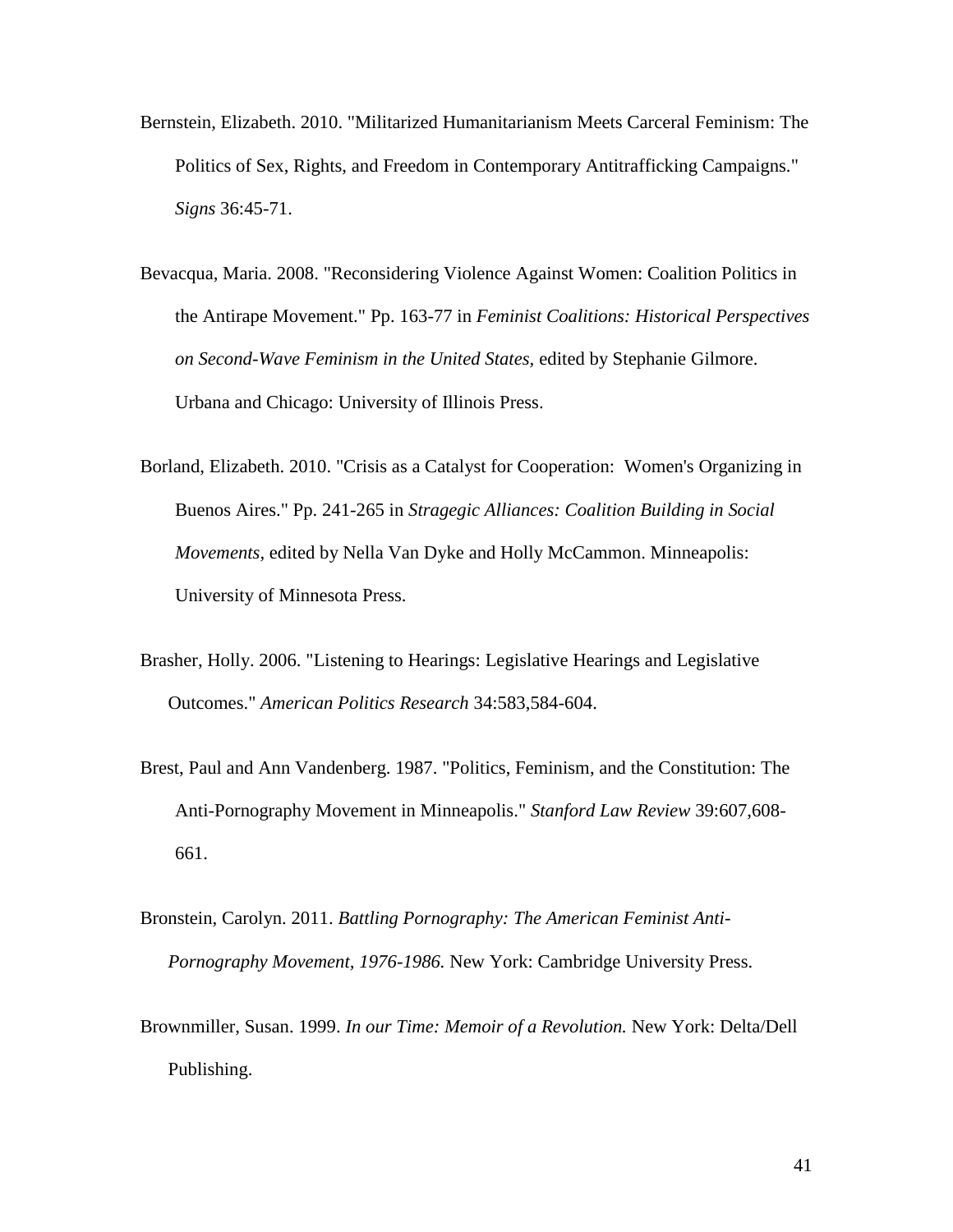- Bystydzienski, Jill and Steven Schact. 2001. *Forging Radical Alliances Across Difference: Coalition Politics for the New Millennium.* Lanham, MD: Rowman and Littlefield.
- Diamond, Sara. 1995. *Roads to Dominion: Right Wing Movements and Political Power in the United States.* New York: The Guilford Press.
- Downs, Donald A. 1989. *The New Politics of Pornography.* Chicago: University of Chicago Press.
- Duggan, Lisa and Nan D. Hunter. 1995. *Sex Wars: Sexual Dissent and Political Culture.*  New York: Routledge.

Dworkin, Andrea. 1976. *Woman Hating.* New York: Plume.

- Dworkin, Andrea. 1991 [1979]. *Pornography: Men Possessing Women.* New York: Plume.
- Dworkin, Andrea. N.d.a. Briefing Notes for Minneapolis, addressed to Gloria Steinem. Box 202, Folder 7, Gloria Steinem Papers, Sophia Smith Collection, Smith College.
- Dworkin, Andrea. N.d. b. Letter to Gloria Steinem, November 4, 1983. Box 202, Folder 3, Gloria Steinem Papers, Sophia Smith Collection, Smith College.
- Edwards, Bob and Sam Marullo. 1995. "Organizational Mortality in a Declining Social Movement: The Demise of Peace Movement Organizations in the End of the Cold War Era." *American Sociological Review* 60:908-27.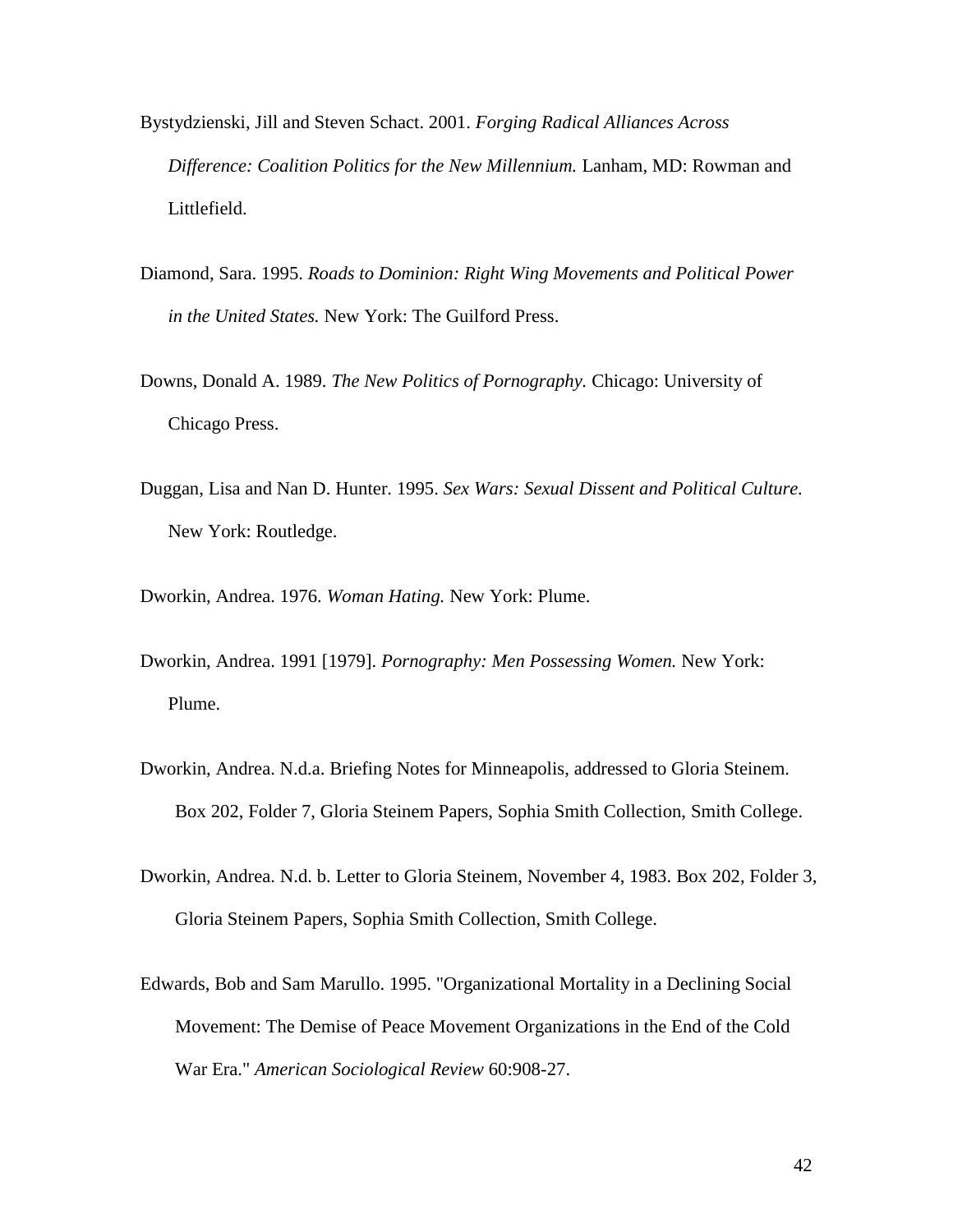- Ferguson, Ann. 1986. "Pleasure, Power and the Porn Wars." *The Women's Review of Books* 3:pp. 11-13.
- Frame, Randall L. 1984. "Citizens Battle a Booming Pornography Business :Opponents Call Boycott of 7-Eleven, Retailer of Explicit Magazines." *Christianity Today* 28:72- 3.
- Ghaziani, Amin. 2008. *The Dividends of Dissent: How Conflict and Culture Work in Lesbian and Gay Marches on Washington.* Chicago: University of Chicago Press.
- Gilmore, Stephanie. 2008. *Feminist Coalitions: Historical Perspectives on Second-Wave Feminism in the United States.* Champagne: University of Illinois Press.
- Gring-Pemble, Lisa. 2003. "Legislating a 'Normal, Classic Family': The Rhetorical Construction of Families in American Welfare Policy." *Political Communication* 20:473-98.
- Holyoke, Thomas T. 2009. "Interest Group Competition and Cooperation at Legislative Hearings." *Congress and the Presidency* 35:17-38.
- King, Brayden G., Keith G. Bentele and Sarah A. Soule. 2007. "Protest and Policymaking: Explaining Fluctuation in Congressional Attention to Rights Issues, 1960-1986." Social Forces 86:137-63.
- Leidholdt, Dorchen. N.d. Letter to Gloria Steinem, June 22, 1984. Box 202, Folder 3, Gloria Steinem Papers, Sophia Smith Collection, Smith College.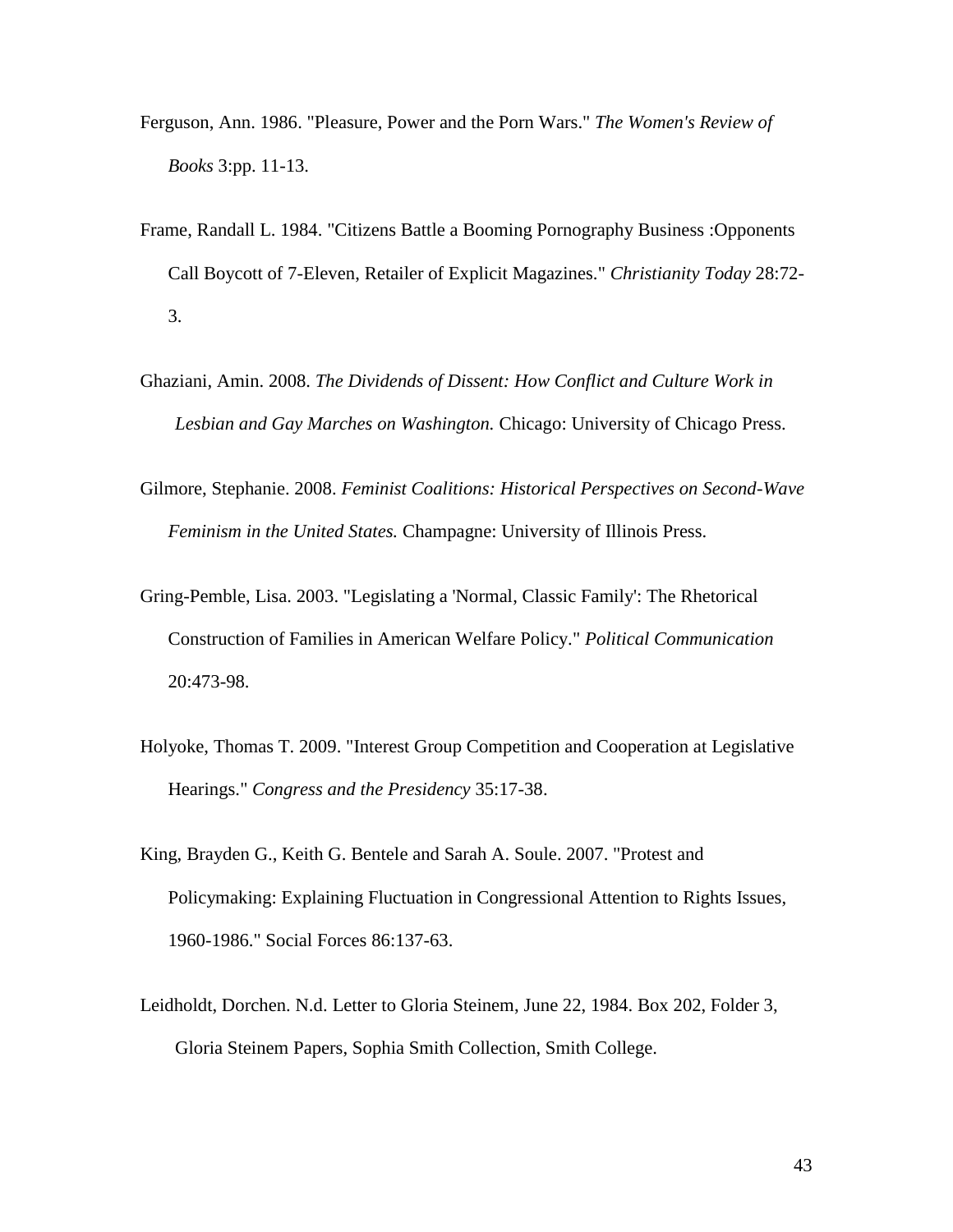- Levi, Margaret and Gillian H. Murphy. 2006. "Coalitions of Contention: The Case of the WTO Protests in Seattle." *Political Studies* 54:651-70.
- Lynn, Barry W. and American Civil Liberties Union. 1986. *Rushing to Censorship : An Interim Report on the Methods of Evidence Gathering and Evaluation by the Attorney General's Commission on Pornography.* Washington, D.C: American Civil Liberties Union, Washington Office.
- MacKinnon, Catharine. 1997. "The Roar on the Other Side of Silence." Pp. 3-24 in *In Harm's Way: The Pornography Civil Rights Hearings,* edited by Catharine MacKinnon and Andrea Dworkin. Cambridge, MA and London: Harvard University Press.
- -----. N.d. Letter to Glora Steinem, November 18, 1983. Box 202, Folder 3, Gloria Steinem Papers, Sophia Smith Collection, Smith College.
- MacKinnon, Catharine A. and Andrea Dworkin. 1997. *In Harm's Way: The Pornography Civil Rights Hearings.* Cambridge, MA: Harvard University Press.
- McCammon, Holly J. and Karen E. Campbell. 2006. "Allies on the Road to Victory: Coalition Forming between the Suffragists and the Woman's Christian Temperance Union." *Mobilization: An International Journal* 7:231-51.
- McCammon, Holly J. and Nella Van Dyke. 2010. "Applying Qualitative Comparative Analysis to Empirical Studies of Social Movement Coalition Formation." Pp.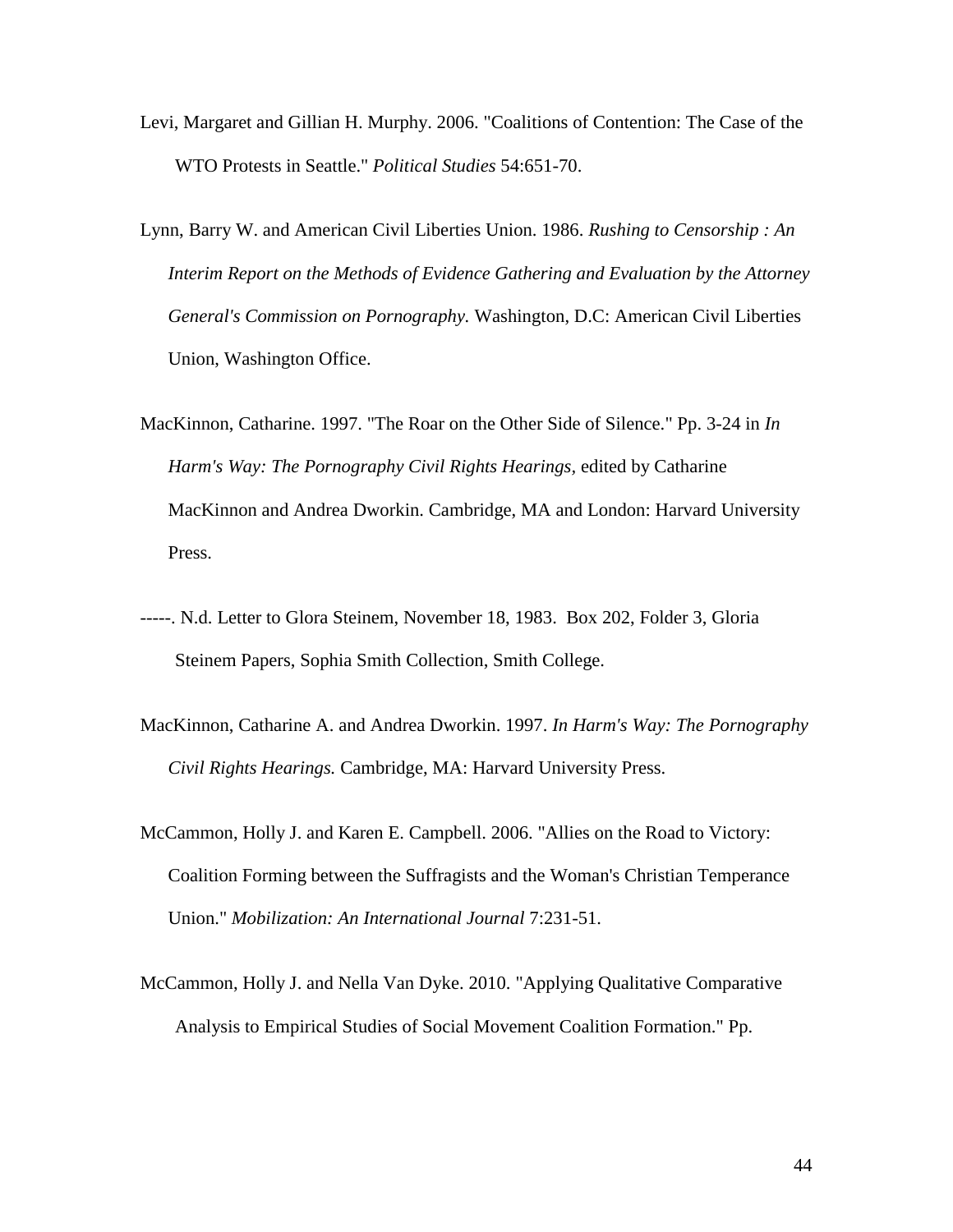292,292-315 in *Strategic Alliances,* edited by Holly J. McCammon and Nella Van Dyke. Minneapolis: University of Minnesota Press.

Meese, Edwin Papers, Hoover Institution, Stanford University.

- Meyer, David S. and Suzanne Staggenborg. 1996. "Movements, Countermovements, and the Structure of Political Opportunity." *American Journal of Sociology* 101:1628.
- Meyer, David S. and Nancy Whittier. 1994. "Social Movement Spillover." *Social Problems* 41: 277-298.
- Miller, Lisa L. 2004. "Rethinking Bureaucrats in the Policy Process: Criminal Justice Agents and the [US] National Crime Agenda." *Policy Studies Journal* 32:569-88.
- Minkoff, Debra C. 1993. "The Organization of Survival: Women's and Racial-Ethnic Voluntarist and Activist Organizations, 1955-1985." *Social Forces* 71:887-908.
- Molotch, Harvey L. and Deirdre Boden. 1985. "Talking Social Structure: Discourse, Domination and the Watergate Hearings." *American Sociological Review* 50:273-88.
- Naples, Nancy A. 1997. "The 'New Consensus' on the Gendered 'Social Contract': The 1987-1988 US Congressional Hearings on Welfare Reform." *Signs* 22:907-45.
- Nobile, Philip and Eric D. Nadler. 1986. *United States of America Vs. Sex : How the Meese Commission Lied about Pornography.* New York, NY: Minotaur Press.
- Obach, Brian. 2004. *Labor and the Environmental Movement: The Quest for Common Ground.* Cambridge: MIT Press.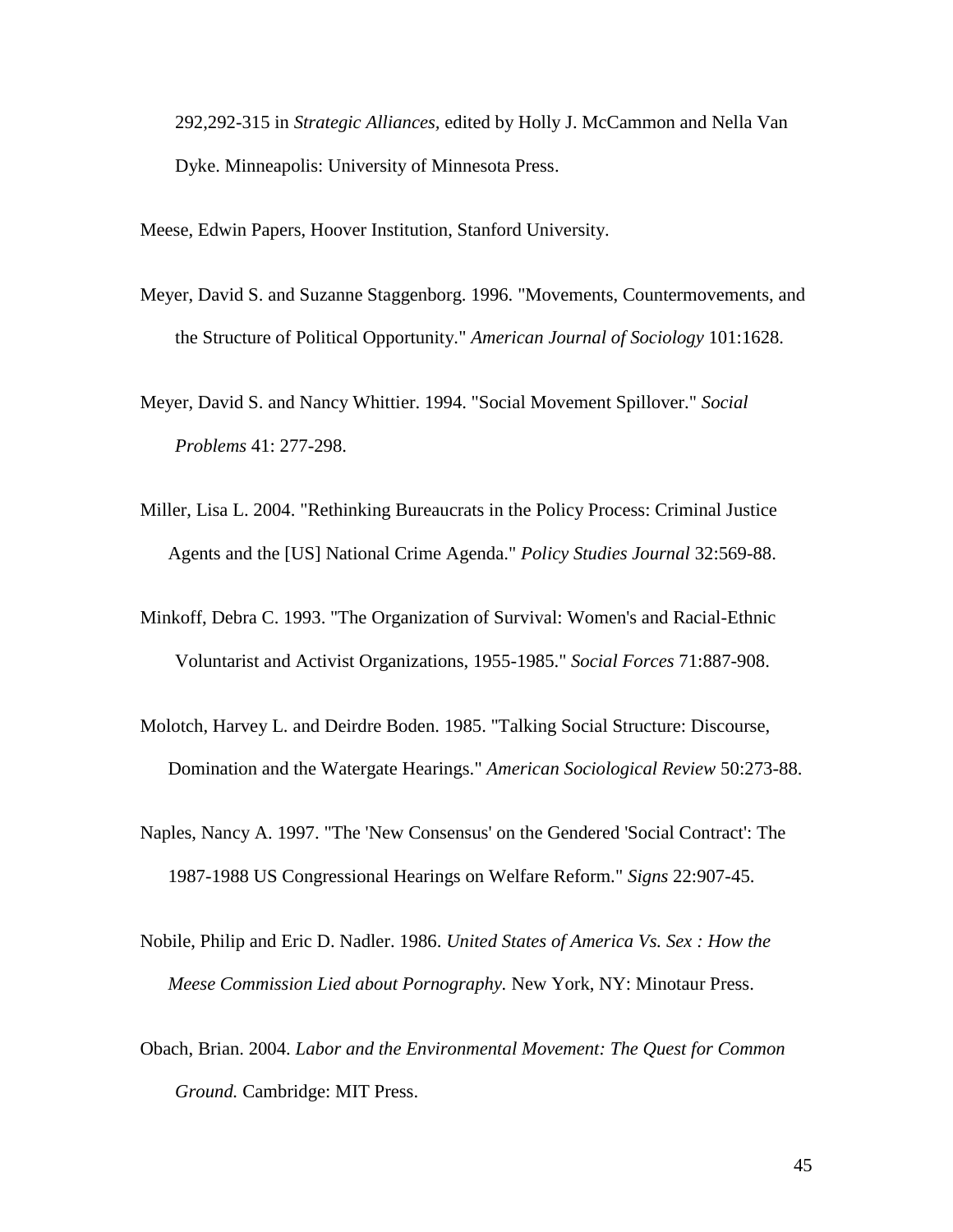- ------.2010. "Political Opportunity and Social Movement Coalitions: The Role of Policy Segmentation and Nonprofit Tax Law." Pp. 197-218 in *Strategic Alliances: Coalition Building and Social Movements,* edited by Nella Van Dyke and Holly McCammon. Minneapolis: University of Minnesota Press.
- Page, Sharon. 1986. "Feminists Stand Divided on Meese Commission Report." *Gay Community News* 14:1-11.

Peterson, Jonathan. 2000. "Unlikely Anti-Trade Warrior." *Los Angeles Times* A:1-14.

Putnam, Robert D. 2000. *Bowling Alone.* New York: Simon and Schuster.

- Rabey, Steve. 1984. "Christian Leaders Take Steps to Combat the Porn Epidemic." *Christianity Today* 28:47-318.
- Reese, Ellen. 2005. "Policy Threats and Social Movement Coalitions: California's Campaign to Restore Legal Immigrants' Rights to Welfare." Pp. 259-87 in *Routing the Opposition,* edited by David S. Meyer, Valerie Jenness and Helen Ingram. Minneapolis: University of Minnesota.
- Rentschler, Carrie A. 2011. *Second Wounds: Victims' Rights and the Media in the U.S.*  Durham, NC: Duke University Press.
- Rochon, Thomas and David S. Meyer, editors. 1997. *Coalitions and Political Movements: The Lessons of the Nuclear Freeze.* Boulder, Colorado: Lynne Rienner Publishers.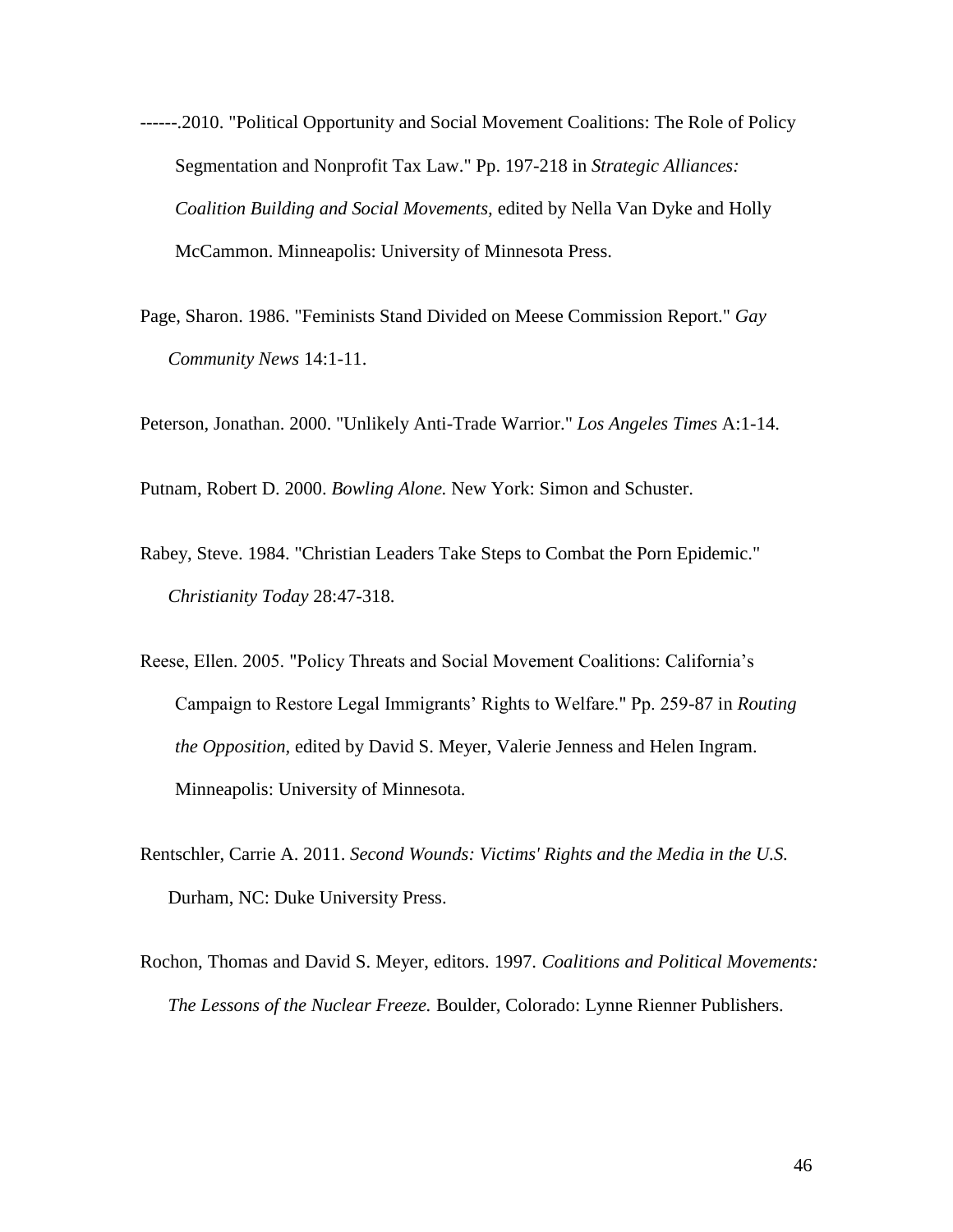- Schlafly, Phyllis and United States Attorney General's Commission on Pornography. 1987. *Pornography's Victims.* Westchester, Ill.: Crossway Books.
- Smith, Andrea. 2008. *Native Americans and the Christian Right: The Gendered Politics of Unlikely Alliances.* Durham, NC: Duke University Press.
- Soule, Sarah A. and Brayden G. King. 2006. "The Stages of the Policy Process and the Equal Rights Amendment, 1972-1982." *American Journal of Sociology* 111:1871-909.
- Steinem, Gloria. N.d. Letter to Dorchen Leidholdt, June 26, 1984. Box 202, Folder 3, Gloria Steinem Papers, Sophia Smith Collection.
- Stevens, Mitchell. 2003. Kingdom of Children: Culture and Controversy in the Homeschooling Movement. Princeton: Princeton University Press.
- Strossen, Nadine. 2000. *Defending Pornography : Free Speech, Sex, and the Fight for Women's Rights, 2nd Edition.* New York: NYU Press.
- Strub, Whitney. 2011. *Perversion for Profit: The Politics of Pornography and the Rise of the New Right.* New York: Columbia University Press.
- U.S. Congress. 1985. Senate Committee on the Judiciary. *Effect of Pornography on Women and Children. Hearings before the Subcommittee on Juvenile Justice of the Committee on the Judiciary.* August 8, September 12 and 25, October 18, and October 30, 1984. Washington, DC: U.S. Government Printing Office.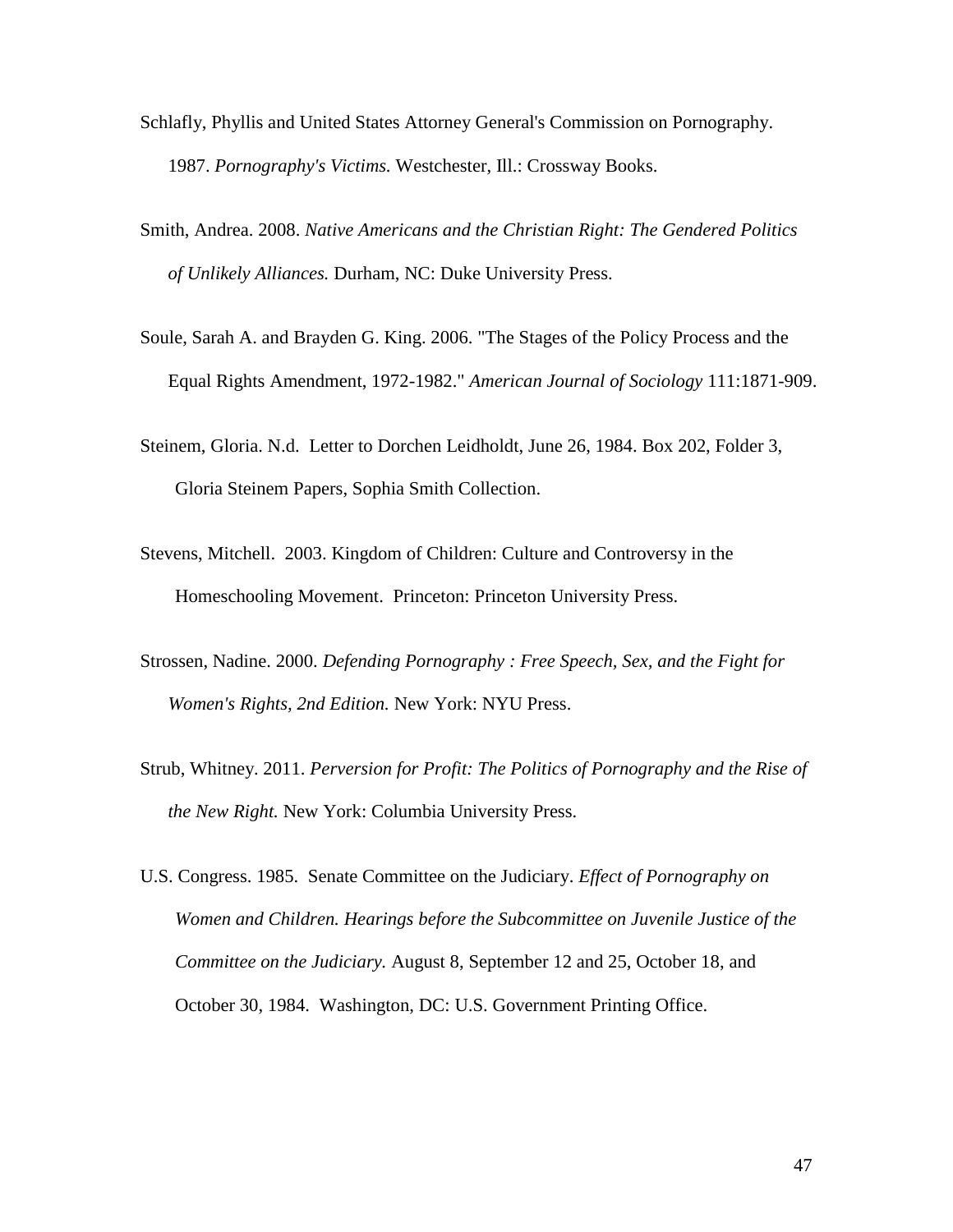- U.S. Congress. 1987. Senate Committee on the Judiciary. *Child Sexual Abuse and Pornography Act of 1986. Hearings before the Subcommittee on Juvenile Justice of the Committee on the Judiciary.* August 11, 1986. Washington, DC: U.S. Government Printing Office.
- U.S. Congress. 1988. House Select Committee on Children, Youth, and Families. *Women, Violence, and the Law. Hearing before the Select Committee on Children, Youth, and Families, House of Representatives.* September, 16, 1987. Washington, DC: U.S. Government Printing Office.
- U.S. Congress. 1989. House Committee on the Judiciary. *Child Protection and Obscenity Enforcement Act of 1988. Hearings before the Subcommittee on Crime of the Committee of the Judiciary.* Apr. 28, June 16, and Aug. 11, 1988. Washington, DC: U.S. Government Printing Office.
- Van Dyke, Nella. 2003. "Crossing Movement Boundaries: Factors that Facilitate Coalition Protest by American College Students, 1930-1990." *Social Problems* 50:226-50.
- Van Dyke, Nella and Holly McCammon. 2010. *Strategic Alliances: Building Social Movement Coalitions.* Minneapolis: University of Minnesota Press.

Van Gelder, Lindsy. 1980. "Confronting Street Porn for the First Time." *Ms.* 8:62-66+.

Vance, Carole S. 1990. "Negotiating Sex and Gender in the Attorney General's Commission on Pornography." Pp. 118,118-134 in *Uncertain Terms: Negotiating*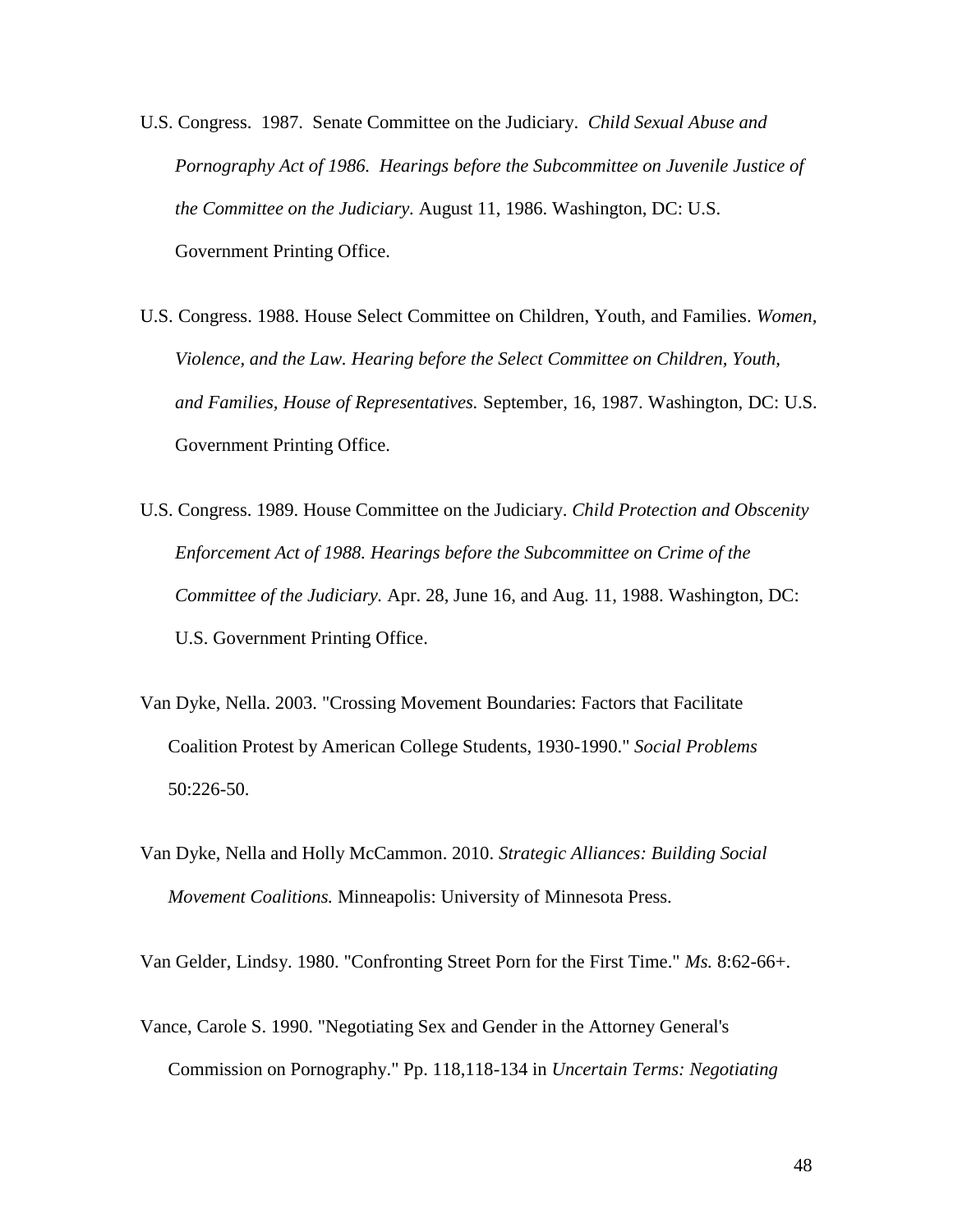*Gender in American Culture,* edited by Faye D. Ginsburg and Anna L. Tsing. Boston: Beacon Press.

- West, Robin. 1987. "The Feminist-Conservative Anti-Pornography Alliance and the 1986 Attorney General's Commission on Pornography Report." *American Bar Foundation Research Journal* 12:681-711.
- Whittier, Nancy. 2009. *The Politics of Child Sexual Abuse: Emotion, Social Movements, and the State*. New York: Oxford University Press.
- Women Against Violence in Pornography in Violence and Media Papers, GLBT Historical Society, San Francisco, California.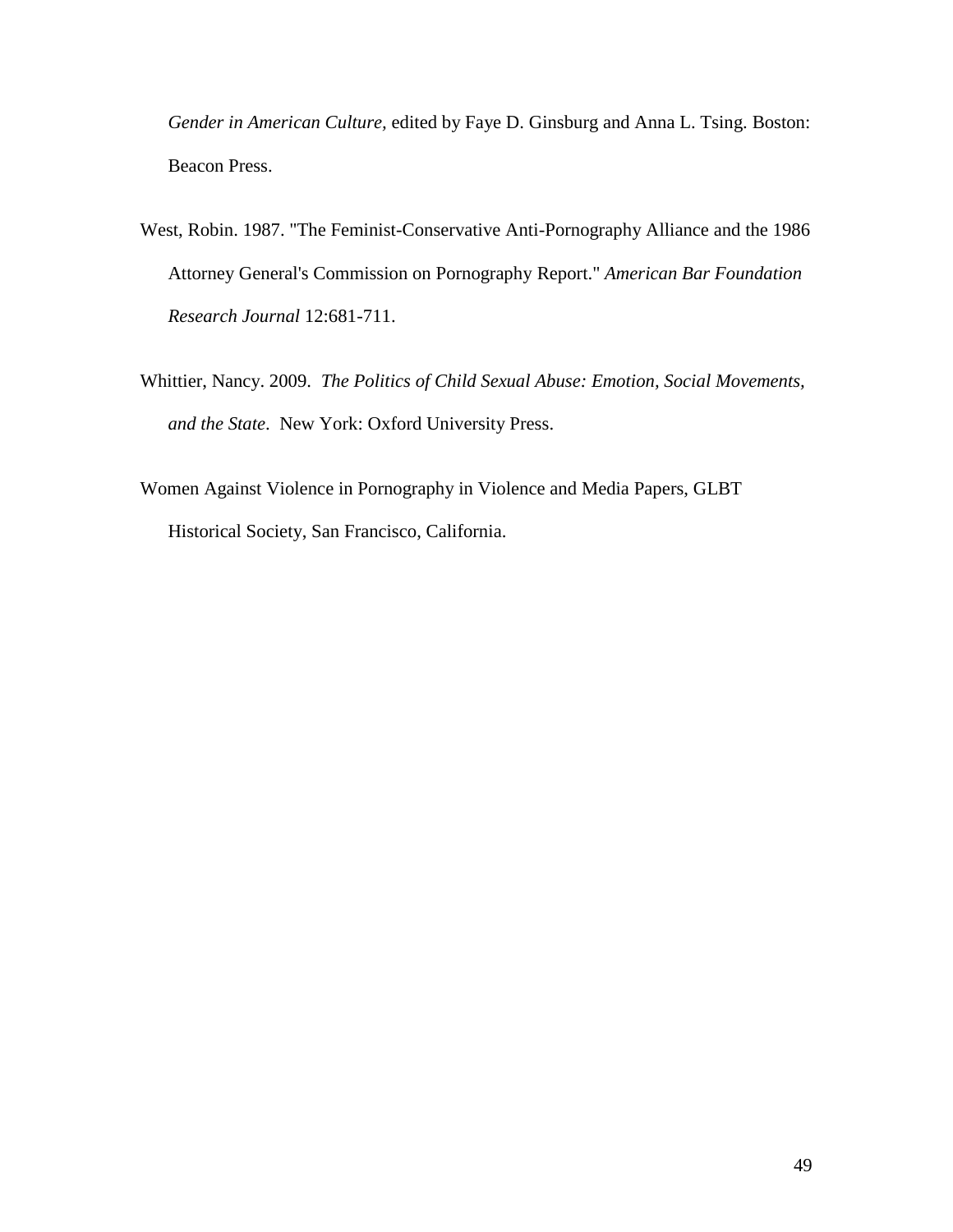## **Notes**

 $\overline{a}$ 

 $<sup>1</sup>$  This is a broader definition of congruence than used in some coalitions literature, which</sup> treats radical and liberal feminists as not ideologically aligned (McCammon and VanDyke 2010).

<sup>2</sup> Media coverage is based on comprehensive search and analysis of coverage of pornography from 1981-1991, in the following publications: Human Events, Christianity Today, National Review, National Catholic Reporter, American Spectator, World, Christian Century, Commentary, Ms., off our backs.

<sup>3</sup> Qualitative analysis in this paper based on hearings on: "The Effects of Pornography on Women and Children," (1984) and "The Child Sexual Abuse and Pornography Act of 1986," both in the Republican Senate; "Women, Violence, and the Law," (1987) and "The Child Protection and Obscenity Enforcement Act (1988), both in the Democratic House.

<sup>4</sup> I eliminated cases that cited pornography case law when dealing with a different issue, had no or few amicae, dealt with sex offender registration and notification (SORNA), or dealt with with live entertainment or sex work but did not engage with obscenity or zoning. I excluded briefs filed by cities, states, governors' or mayors associations in my counts of feminist or conservative briefs.

<sup>5</sup> WAP received material assistance from city government aiming to "clean up" New York's Times Square (Van Gelder 1980). Bronstein (2011: 276-277) reports that in Pittsburgh, local antipornography conservatives sought to "claim common ground with feminists to disguise their sexist goals" and that to discourage such affiliation by the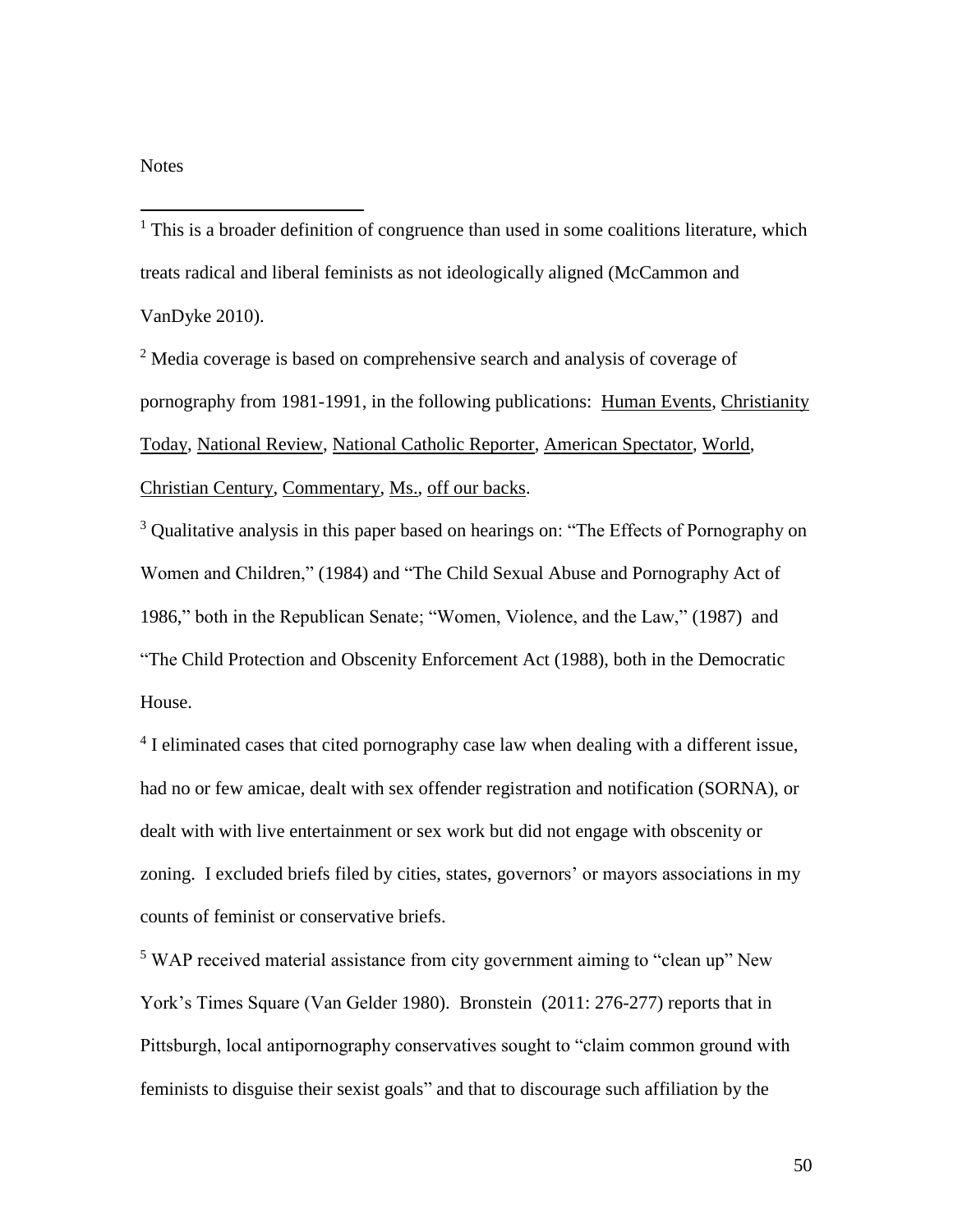Right, the Pittsburgh antipornography feminist group changed their name from WAP to Women Against Sexist Violence in Pornography and Media.

 $\overline{a}$ 

<sup>6</sup> The ordinance defined pornography as a violation of women's civil rights, subject to investigation by municipal Human Rights Commissions upon complaint by any woman who claimed she had been harmed by a specific piece of pornography. Those who appeared in pornography, were raped by assailants incited by pornography, and others who alleged direct harm from pornography also could bring civil suit against the producers or distributors of pornography. The Indianapolis ordinance was overturned; the overturn was upheld on appeal and affirmed without hearing by the U.S. Supreme Court in 1986. Similar ordinances were later proposed in a handful of other cities, without success (Bronstein 2011).

<sup>7</sup> Based on my own coding of the witnesses' testimony, as reprinted in MacKinnon and Dworkin (1997). Downs (1989) and Brest and Vandeberg (1987) reported the retraction by the Morality in Media witness.

<sup>8</sup> Total Congressional witnesses 263; Commission total 322. Witness counts exclude statements by Subcommittee members and materials in Appendices. All witnesses are counted for the total, but government employees (prosecutors, inspectors, etc.) and elected officials are not included in the counts of antipornography feminist or conservative witnesses even if they made antipornography feminist or conservative arguments, as are witnesses who opposed pornography from neither feminist nor conservative perspectives and feminist witnesses who did not oppose pornography. Three witnesses from religious denominations' family life divisions included in conservative total.